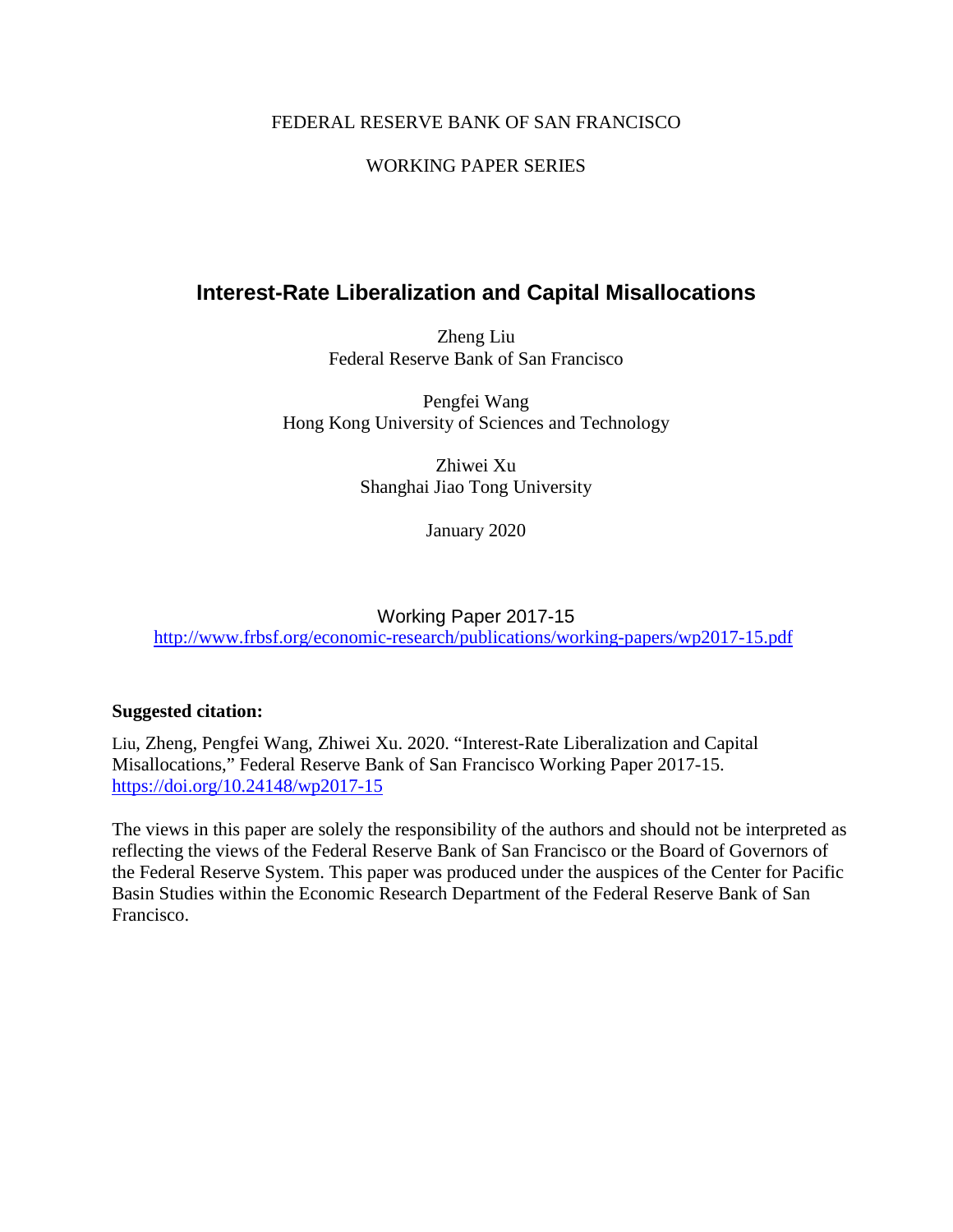## INTEREST-RATE LIBERALIZATION AND CAPITAL MISALLOCATIONS

ZHENG LIU, PENGFEI WANG, AND ZHIWEI XU

Abstract. We study the consequences of interest-rate liberalization in a two-sector general equilibrium model of China. The model captures a key feature of China's distorted financial system: state-owned enterprises (SOEs) have greater incentive to expand production and easier access to credit than private firms. In this second-best environment, interest-rate liberalization can improve capital allocations within each sector, but can also exacerbate misallocations across sectors. Under calibrated parameters, the liberalization policy can reduce aggregate productivity and welfare unless other policy reforms are also implemented to alleviate SOEs' distorted incentives or improve private firms' credit access.

#### I. Introduction

The Chinese government has maintained tight controls over domestic interest rates. The People's Bank of China (PBOC), the country's central bank, sets the benchmark lending and deposit rates for all financial institutions in China. The PBOC has permitted banks to offer a range of deposit and lending rates within a relatively narrow band, and it has adjusted the bands occasionally. Interest rate controls create a wedge between the two types of interest rates (see Figure 1). In 2013, the PBOC liberalized controls over bank lending rates. In 2015, the PBOC further widened the range of deposit rates that banks can offer. According to the standard theory, such interest-rate liberalization should reduce financial frictions and

Date: January 28, 2020.

Key words and phrases. Interest rate controls, financial frictions, SOE reforms, capital misallocation, total factor productivity, welfare.

JEL classification: E44, G18, O41.

Liu: Federal Reserve Bank of San Francisco; Email: zliu001@gmail.com. Wang: Hong Kong University of Sciences and Technology and Peking University HSBC Business School; Email: pfwanghkust@gmail.com. Xu: Shanghai Jiao Tong University; Email: xuzhiwei09@gmail.com. For helpful comments, we are grateful to Hanming Fang, Chad Jones, John Leahy, Ernest Liu, Jianjun Miao, Jun Qian, Michael Zheng Song, Mark Spiegel, Shang-Jin Wei, Tao Zha, and Xiaodong Zhu. We also thank seminar participants at the 2018 ABFER conference, the 2017 Asian Meeting of the Econometric Society, the Chinese University of Hong Kong, the Federal Reserve Bank of San Francisco, the IMF, Hong Kong University of Science and Technology, Hong Kong Baptist University, the 2017 NBER Chinese Economy Working Group meeting in Shenzhen, Peking University, Shanghai Jiao Tong University, SAIF, Shanghai University of Finance and Economics, Southwest University of Finance and Economics, and Zhejiang University for comments. We thank Anita Todd for helpful editorial assistance. The research is supported by the National Natural Science Foundation of China Project Number 71633003. The views expressed in this paper are those of the authors and do not necessarily reflect the views of the Federal Reserve Bank of San Francisco or the Federal Reserve System.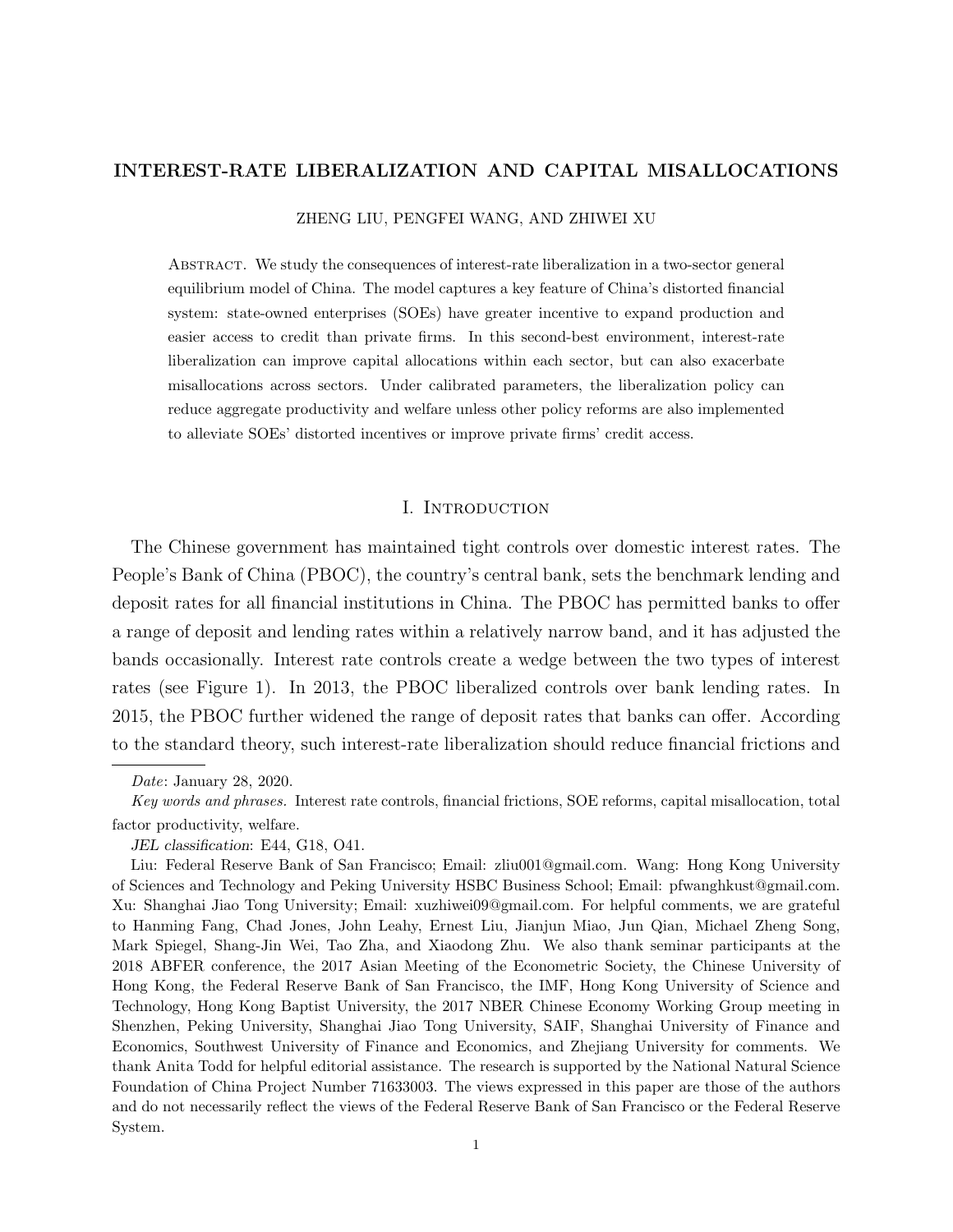thus improve capital allocation; this should lead to higher aggregate productivity and social welfare (e.g., Hsieh and Klenow, 2009; Buera et al., 2011; Midrigan and Xu, 2014; Moll, 2014).

We argue in this paper that interest-rate liberalization may not improve aggregate productivity and welfare in China unless other distortions in the economy can be mitigated or eliminated. In a second-best environment with multiple sources of distortions, the full consequences of interest-rate liberalization can be understood only in a general equilibrium framework that takes into account other existing distortions in China.

We provide such a framework. In particular, we build a two-sector dynamic general equilibrium model to study the macroeconomic implications of interest-rate liberalization in a second-best environment. Our model captures some important features of the existing distortions facing China's financial system. In the model, final goods are produced by firms in two sectors: one sector with state-owned enterprises (SOEs) and the other with private firms (POEs). Consistent with empirical evidence, we assume that SOEs are on average less productive than POEs (Hsieh and Klenow, 2009).

Despite their lower productivity, SOEs can survive in our model because of favorable government policy. Consistent with the institutional features of the Chinese economy, we assume that the government provides production subsidies to SOEs and grants them with favorable credit access. These policies are implemented in China, partly because the country does not have a reliable social safety net, and the government requires SOEs to help provide social insurance and other public goods. Thus, SOEs face not just the task of profit maximizing but also the task of maintaining employment and providing public goods. For this reason, the government does not want to shut down unprofitable SOEs; instead, it provides various forms of subsidies to SOEs (Bai et al., 2000). Furthermore, SOEs in our model also have easier access to credit than POEs, potentially stemming from government guarantees of SOE debt (Song et al., 2011; Chang et al., 2019).<sup>1</sup>

Within our general equilibrium framework, we study the consequences of interest-rate liberalization for capital allocations and productivity. In the benchmark model with interestrate controls, we assume that government policy creates a wedge between the deposit interest rate and the lending rate. In the case with constant returns technology, heterogeneous productivity, and credit constraints, our analytical results show that the presence of the interest-rate wedge leads to three types of firms within each sector. Firms with sufficiently

<sup>1</sup>Brandt and Zhu (2000) argue that the Chinese government's favorable policy towards the SOE sector in the form of cheap credits from state-owned banks and money creation by the People's Bank of China helps explain the observation that the SOE output share in the economy has declined steadily since the early 1980s, while the SOE employment and investment shares have remained relatively high.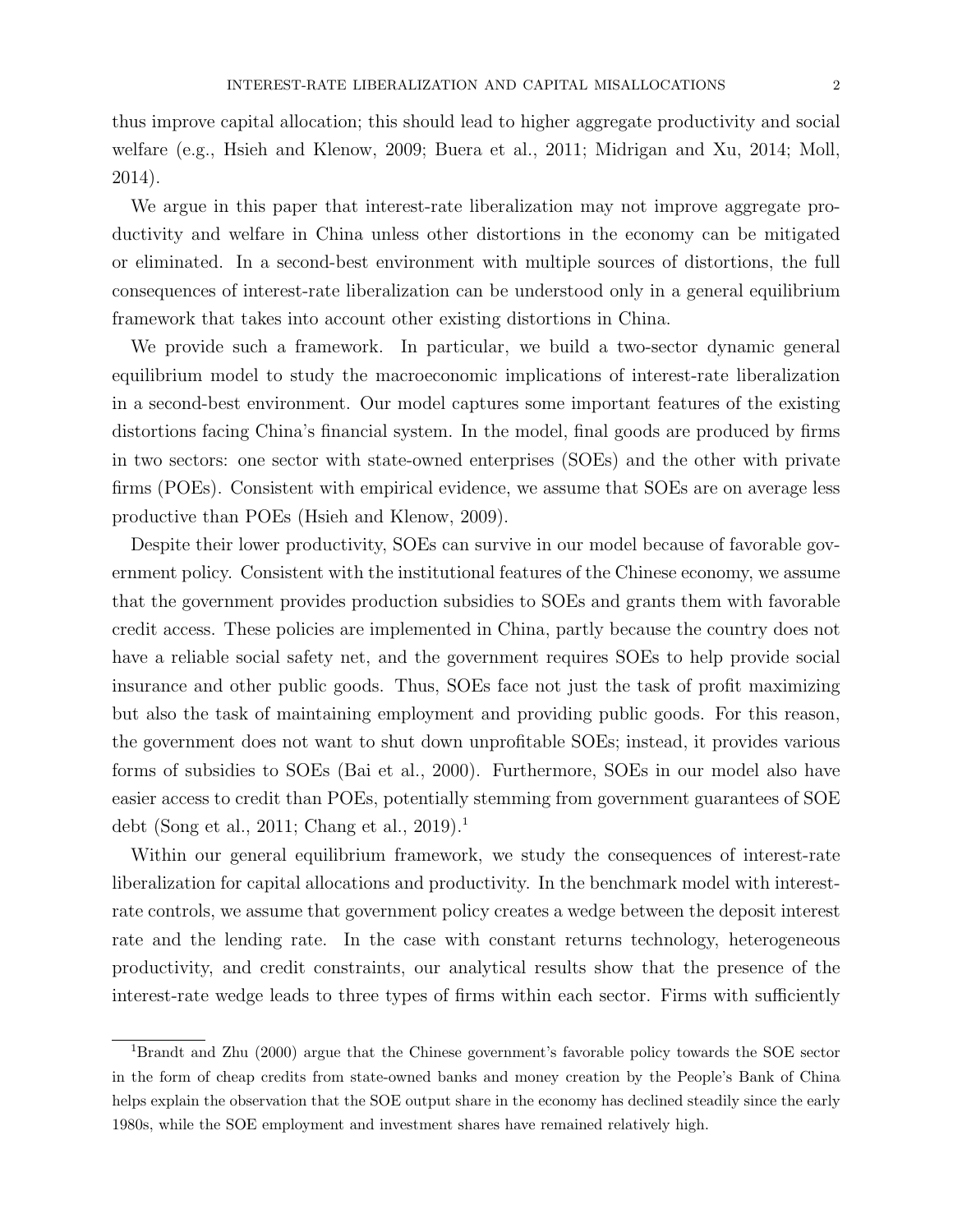high productivity choose to operate, with production financed by both internal funds and external debt. For each of these firms, the marginal product of capital (MPK) exceeds the loan rate and thus external financing is profitable. In the other extreme, firms with sufficiently low productivity choose to save, since their MPKs are below the deposit rate and thus saving gives them a higher return than operating. Firms with intermediate levels of productivity choose to operate and self finance because their MPKs lie between the deposit rate and the loan rate.

When liberalization policy removes the interest-rate wedge, the loan and deposit rates converge to a single interest rate, and the distribution of firms collapses to two types from three. High-productivity firms choose to operate and use both internal funds and external debt to finance their operation. Low-productivity firms choose to save (and do not produce) because their MPKs are below the market interest rate. With the exception of the marginal firm, no firms would choose to self-finance their production. Compared with the benchmark case with interest-rate controls, the marginal firm now has higher productivity. Therefore, the liberalization policy improves productivity within each sector. This implication of interestrate liberalization is similar to that found in the literature with heterogeneous firms and financial frictions in one-sector models (Moll, 2014).

However, the liberalization policy exacerbates capital misallocation across sectors. With a higher deposit rate, aggregate savings rise. The increased savings flow disproportionately to the SOE sector because SOE firms have an incentive to expand production scales and also have easier access to credit than POEs. Reallocation of capital from POEs to SOEs reduces aggregate productivity because SOE firms have lower average productivity than POE firms.

Overall, interest-rate liberalization has an ambiguous net effect on aggregate productivity and welfare in this second-best environment. To assess the net effect of the liberalization reform, we study a calibrated dynamic version of the model. Unlike the analytical baseline with a constant-returns technology and a fixed supply of capital, we assume that, in the dynamic model, firms operate a decreasing returns technology and endogenously accumulate capital (Midrigan and Xu,  $2014$ ).<sup>2</sup> We calibrate the dynamic model using both aggregate and firm-level Chinese data. Based on the calibrated parameters, we compute the transition dynamics from the current steady state with an interest-rate wedge to a new steady state with the wedge removed.

<sup>&</sup>lt;sup>2</sup>In the baseline analytical model with constant returns, all borrowing firms face binding credit constraints and all saving firms choose not to produce. This feature helps simplify the analytics, but it may overstate the misallocation effects following an interest-rate liberalization. In our dynamic model with decreasing returns, a fraction of borrowing firms chooses to hold an optimal amount of loan, and only firms with sufficiently high productivity face binding credit constraints. In addition, all firms, including those who choose to save, would be active in production because of the diminishing marginal product of capital.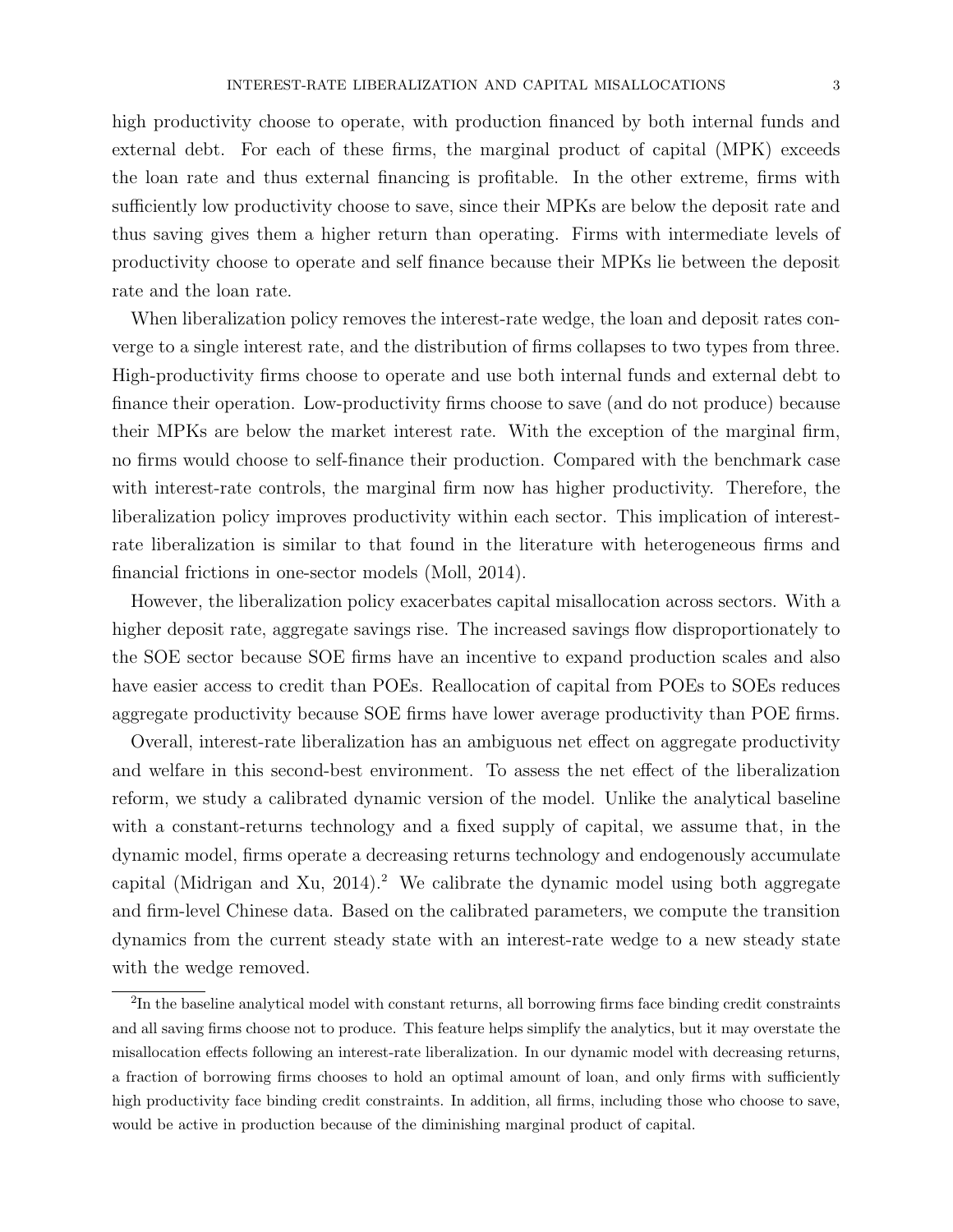We find that, following a permanent removal of the interest-rate wedge, aggregate total factor productivity (TFP) initially declines, and then rises gradually to a permanently higher level. The initial decline in TFP suggests that the between-sector misallocation of capital dominates the within-sector improvement in allocation in the short run. Consistent with our analytical results, removing the interest-rate wedge improves TFP within each sector, but it also leads to an increase in the share of capital held by the SOE sector. This misallocation across sectors leads to a temporary reduction in both aggregate TFP and aggregate output. Over time, however, output rises because the increase in the deposit interest rate induces more savings and thus more capital accumulation, and also because aggregate TFP rises over time.

By reallocating capital to SOEs, the liberalization policy exacerbates the SOE overinvestment problem, leading a short-run decline in consumption under our calibration. Consistent with our analytical findings, interest-rate liberalization can improve or reduce welfare along the transition path, depending on the initial size of the interest-rate wedge. For example, if the initial wedge is at our calibrated value of 0.032, then removing the wedge would lead to a modest welfare loss equivalent to about 0.32 percent of steady-state consumption per year. If the initial wedge is 0.05, then removing the wedge would improve welfare modestly. For larger sizes of the initial interest-rate wedge, liberalization policy can lead to more substantive welfare gains.

The nonlinear welfare effects of interest-rate liberalization reflect a tradeoff between two conflicting forces underlying the economy: within-sector productivity improvements working against between-sector capital misallocations. The tradeoff stems from distortionary government policies that favor SOEs. In two counterfactuals where we eliminate preferential subsidies to SOEs or equalize credit access in the two sectors, we find that the tradeoff facing interest-rate liberalization is substantially mitigated.

We corroborate our model's mechanism with micro-level empirical evidence. We use a panel of industries constructed from the Annual Survey of Industries conducted by China's National Bureau of Statistics for the period from 1998 to 2007 to examine how changes in the interest-rate wedge are related to industry-level productivity, and how the presence of distorted allocations can affect that relation. We find that, all else being equal, a decline in the interest-rate wedge raises productivity; but in industries with distorted allocations, a decline in the interest-rate wedge would *reduce* productivity. These findings are consistent with our model's predictions.<sup>3</sup>

<sup>&</sup>lt;sup>3</sup>It is difficult to use aggregate time-series data to isolate the effects of interest-rate liberalization on capital reallocations, because the liberalization reforms were not implemented until very recently (in 2015), with the potential macro effects yet to be fully materialized. During this period, China has also implemented several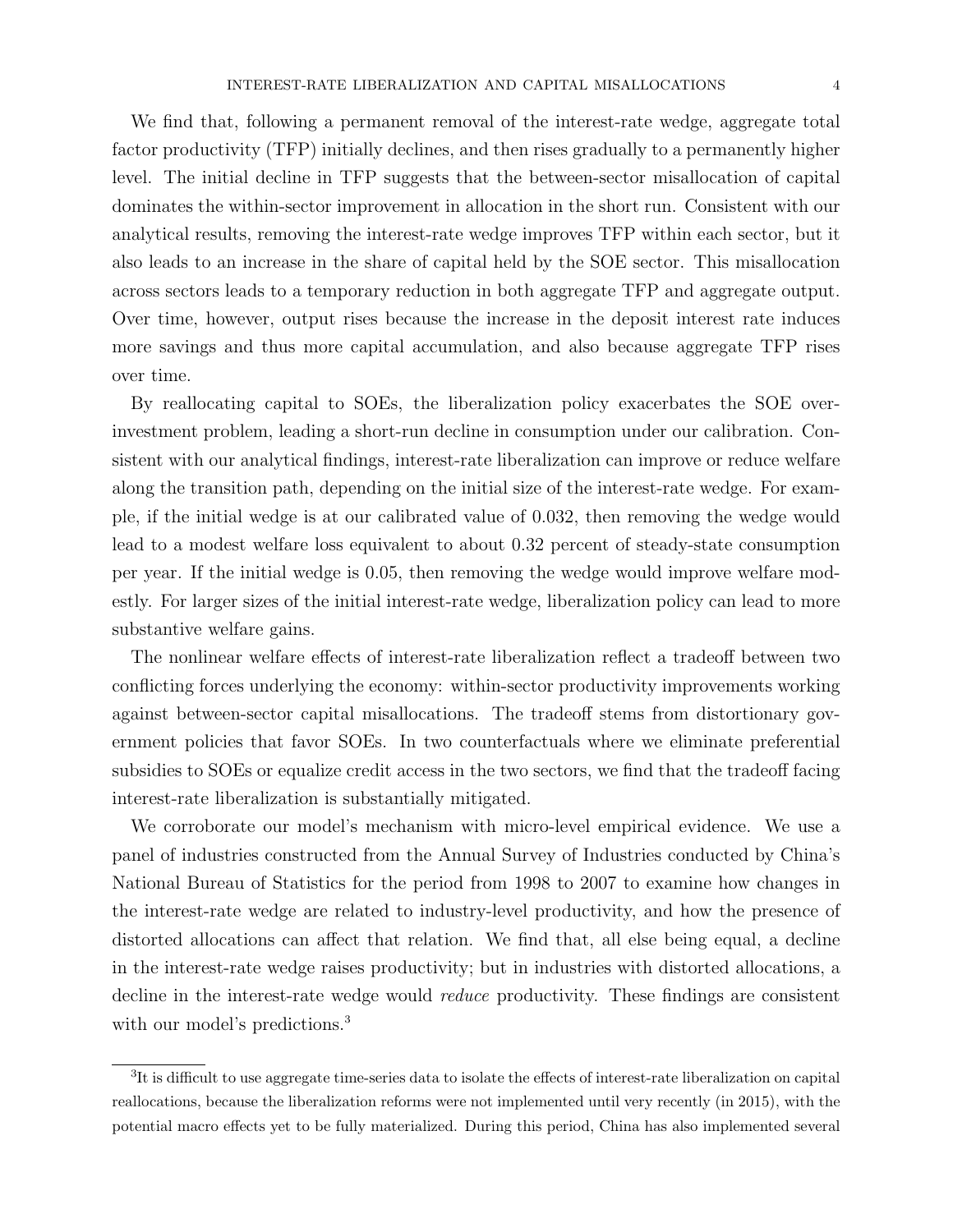Several independent studies also lend support to our model's mechanism. These studies find that financial liberalization in China improved within-sector capital allocations but worsened capital allocations across sectors. For example, Gao et al. (2017) examine the effects of the 2009 bank entry deregulation in China using loan-level and firm-level data. They document evidence that, following the deregulation, most loans originated from new entrant banks went to SOEs, which had explicit or implicit government guarantees and are thus considered "safe" borrowers. At the same time, the deregulation of bank entry led to increased competition between new and incumbent banks, which raised the overall quality of all loans, with significantly longer maturity and lower delinquency rates. Increased bank competition following the 2009 banking deregulation also led to improvements in the efficiency of firms that borrowed from banks, with private firms benefiting more than SOEs. In another study, Cong et al. (2018) examine loan-level data and find that the credit expansion during China's large-scale fiscal stimulus period in 2009-2010 disproportionally favored state-owned firms despite their lower average product of capital. These empirical findings are broadly consistent with our model's implications.

In what follows, Section II provides an analytical illustration of how interest-rate liberalization can affect within- and between-sector capital allocations and aggregate productivity. Section III presents a calibrated dynamic model with endogenous capital accumulations and decreasing returns and studies the transition dynamics and welfare following an interest-rate liberalization. Section IV provides some empirical support for our model's mechanism based on Chinese industry-level data. We discuss the contributions of our paper relative to the literature in Section V and provide some concluding remarks in Section VI.

#### II. A STATIC MODEL

This section presents a simple static two-sector model to highlight the tradeoff for interestrate liberalization between within-sector and between-sector capital allocations.

In the economy, a homogeneous good is produced by firms in two sectors –an SOE sector (sector s) and a POE sector (sector p). There is a continuum of firms within each sector, with a measure  $\mu$  of firms in the SOE sector and  $1 - \mu$  in the POE sector. Firms in each sector have access to a constant-returns technology that transforms capital into a homogeneous final good. Each firm is endowed with  $h$  units of capital. The efficiency of a firm's production in each sector is determined by both a sector-specific productivity and an idiosyncratic productivity. Firms also have access to a financial market where they can borrow or lend.

other important policy reforms, further compounding the difficulty. The micro-level data that we use here are better suited for studying the reallocation consequences of changes in the interest-rate wedge.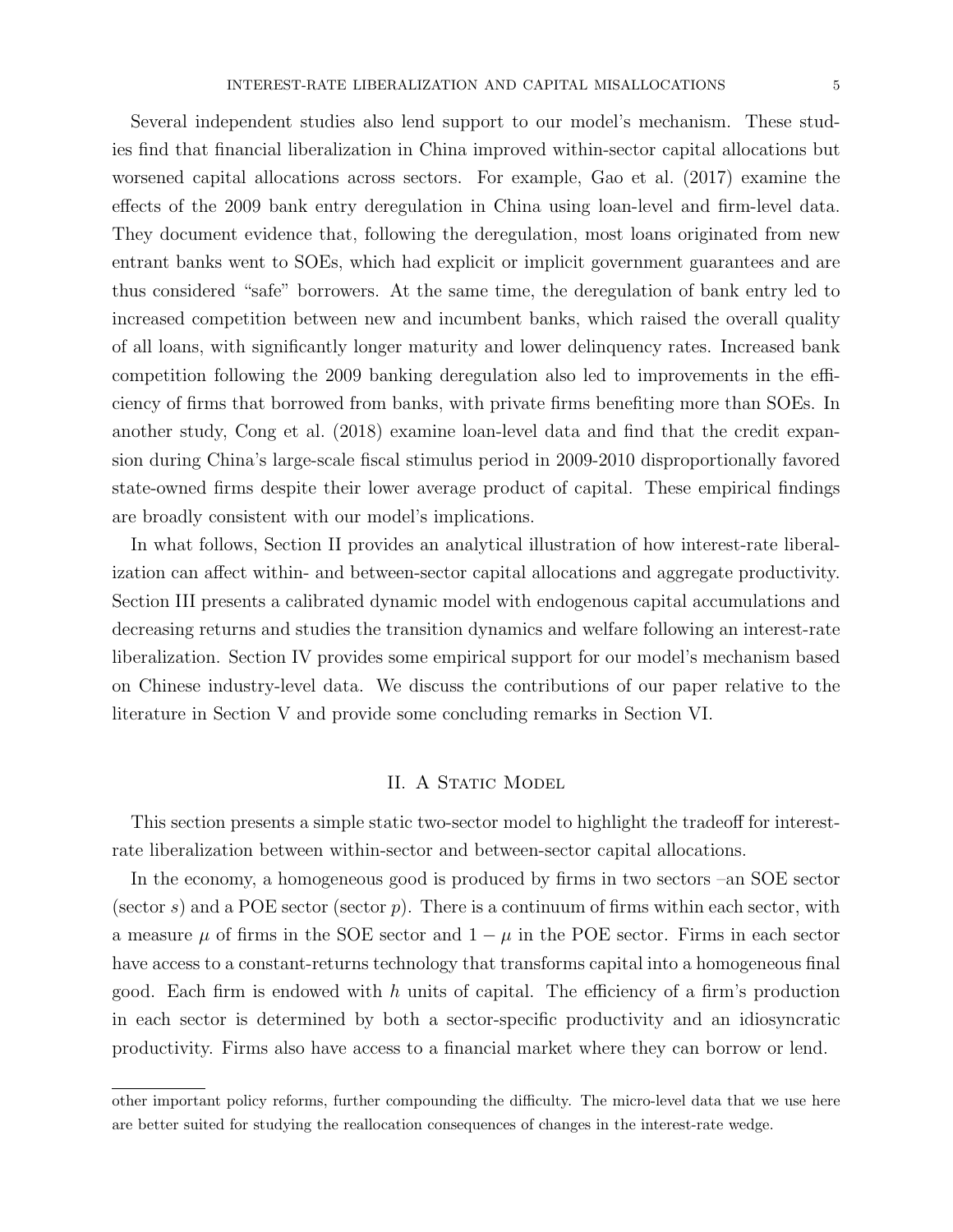Under interest-rate controls, the government maintains a wedge  $\phi > 0$  between the deposit rate  $(r_d)$  and the lending rate  $(r_l)$ . Thus, we have

$$
r_l = r_d + \phi. \tag{1}
$$

Throughout the paper, interest-rate liberalization means the removal of the wedge (i.e., setting  $\phi = 0$ ).<sup>4</sup>

II.1. Firms in the POE sector. A firm in the POE sector with idiosyncratic productivity  $\varepsilon$  chooses capital  $k^p(\varepsilon)$ , savings  $s^p(\varepsilon)$  or loans  $l^p(\varepsilon)$  to maximize its profit

$$
z^p \varepsilon k^p(\varepsilon) - r_l l^p(\varepsilon) + r_d s^p(\varepsilon), \tag{2}
$$

where  $z^p$  denotes a sector-specific productivity. The idiosyncratic productivity  $\varepsilon$  is drawn from the distribution  $\mathbf{F}^p(\varepsilon)$ .

The firm faces the flow-of-funds constraint

$$
k^p(\varepsilon) = h + l^p(\varepsilon) - s^p(\varepsilon),\tag{3}
$$

and the borrowing constraint

$$
0 \le l^p(\varepsilon) \le \theta^p h,\tag{4}
$$

where  $\theta^p$  denotes the loan-to-value ratio.

If the firm chooses to save, its saving cannot exceed the total endowment. Thus, the firm also faces the saving constraint

$$
0 \le s^p(\varepsilon) \le h. \tag{5}
$$

II.2. Firms in the SOE sector. An SOE firm with the idiosyncratic productivity  $\varepsilon$  chooses capital  $k^{s}(\varepsilon)$ , saving  $s^{s}(\varepsilon)$ , and borrowing  $l^{s}(\varepsilon)$  to maximize the objective function

$$
\tau z^s \varepsilon k^s(\varepsilon) - r_l l^s(\varepsilon) + r_d s^s(\varepsilon)
$$
\n<sup>(6)</sup>

where  $\tau > 1$  represents distortions to SOE incentives (e.g., government subsidies to SOEs),  $z<sup>s</sup>$  denotes a sector-specific production, and the idiosyncratic productivity  $\varepsilon$  is drawn from the distribution  $\mathbf{F}^{s}(\varepsilon)$ .

<sup>&</sup>lt;sup>4</sup>The parameter  $\phi$  is a parsimonious way of capturing interest rate controls in China. Under our specification, one of the interest rates (e.g., the deposit rate) is determined endogenously by the loan market-clearing condition, and the other rate (e.g., the lending rate) is then pinned down by the policy wedge  $\phi$ . The constant interest-rate wedge here is not crucial for deriving our results. It is easy to show that this setup is equivalent to one in which the government controls the deposit rate  $r_d$ , while the lending rate  $r_l$  and the interest-rate wedge are determined endogenously (this can be shown using the results stated in Proposition 4).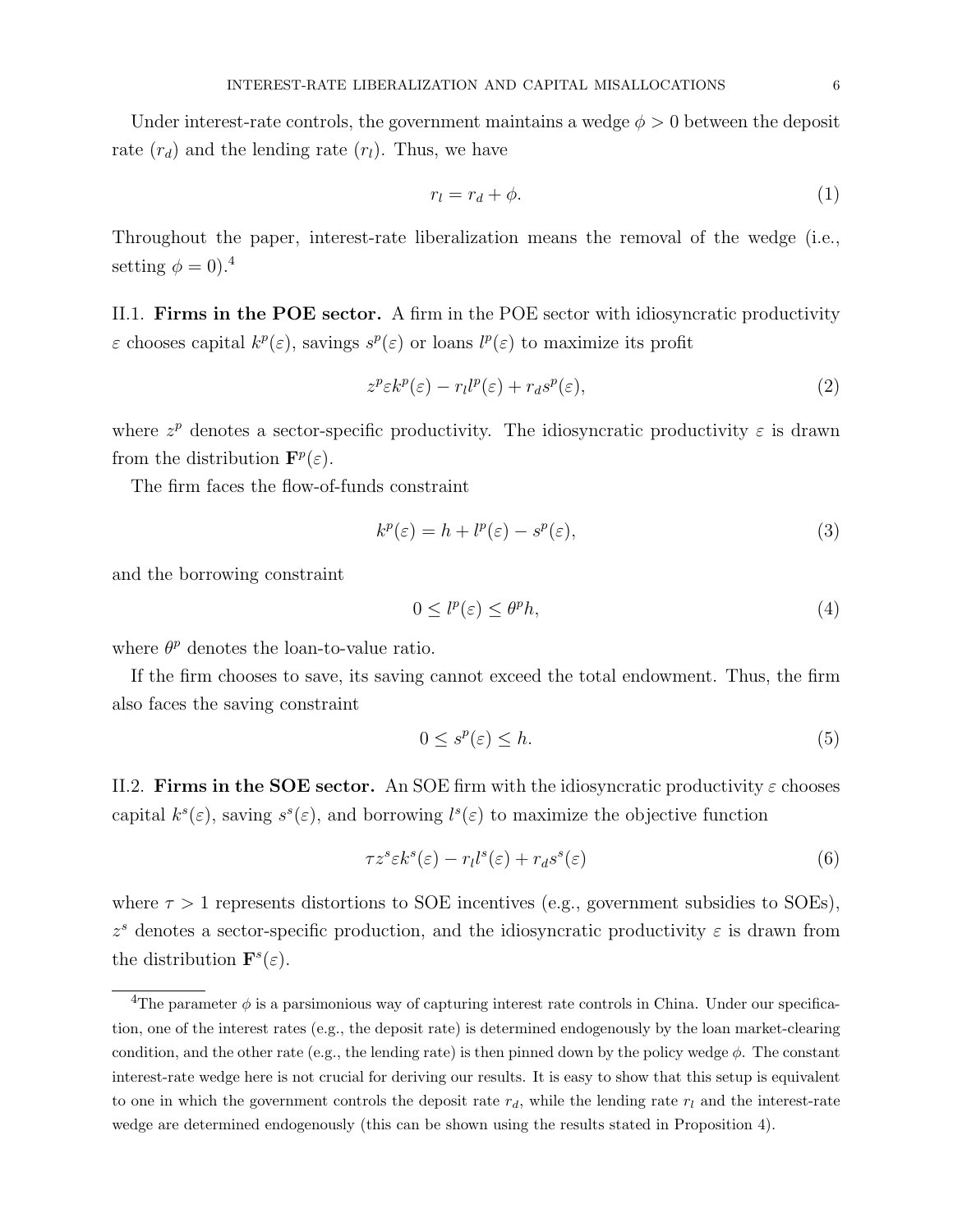Under our assumption that  $\tau > 1$ , SOEs have an incentive to expand production beyond that motivated by profit maximizing.<sup>5</sup> The distorted SOE incentive here is consistent with the multitask principal-agent theory of SOEs in the literature (Bai et al., 2000). In China, SOE managers are appointed by the government and their performance is evaluated partly based on the firm's contributions to local GDP and employment targets, not just on profits. To prevent unprofitable SOEs from exiting business, the government provides subsidies to SOE output. The setup here is also consistent with the "soft budget constraint" theory for SOEs, which argues that the state should be accountable for the poor performance of SOEs since it imposes extra policy burdens on them. In compensation, the state subsidizes SOE operations(Lin et al., 1998; Lin and Tan, 1999).

The SOE firm's optimizing decision is subject to the flow-of-funds constraint

$$
k^{s}(\varepsilon) = h + l^{s}(\varepsilon) - s^{s}(\varepsilon),
$$
\n<sup>(7)</sup>

and the constraints on borrowing and saving

$$
0 \leq l^s(\varepsilon) \leq \theta^s h,\tag{8}
$$

$$
0 \le s^s(\varepsilon) \le h,\tag{9}
$$

where  $\theta^s$  denotes the loan-to-value ratio for SOEs.

For analytical convenience, we normalize the mean of the idiosyncratic productivity in each sector to one. Consistent with empirical evidence, we assume that SOEs have easier access to credit than POEs, so that  $\theta^p < \theta^s$ . We also assume that SOEs are less productive than POEs on average, so that  $z^s < z^p$ .

II.3. **Equilibrium.** An equilibrium consists of the deposit rate  $r_d$ , the loan rate  $r_l$ , and the allocations  $\{k^s(\varepsilon), l^s(\varepsilon), s^s(\varepsilon)\}\$ for each SOE firm indexed by  $\varepsilon \sim \mathbf{F}^s(\varepsilon)$  and  $\{k^p(\varepsilon), l^p(\varepsilon), s^p(\varepsilon)\}\$ for each POE firm indexed by  $\varepsilon \sim \mathbf{F}^p(\varepsilon)$ , such that (i) the allocations for each firm in each sector solve the firm's optimizing problem, and (ii) capital market clears such that

$$
\mu \int k^{s}(\varepsilon)d\mathbf{F}^{s}(\varepsilon) + (1 - \mu) \int k^{p}(\varepsilon)d\mathbf{F}^{p}(\varepsilon) = h.
$$
 (10)

Aggregate output is given by

$$
Y = \mu \int z^s \varepsilon k^s(\varepsilon) d\mathbf{F}^s(\varepsilon) + (1 - \mu) \int z^p \varepsilon k^p(\varepsilon) d\mathbf{F}^p(\varepsilon).
$$
 (11)

II.4. Effects of liberalization. We use this simple static model to illustrate the impact of interest-rate liberalization on steady-state capital allocations and productivity.

<sup>&</sup>lt;sup>5</sup>The SOE subsidy  $\tau > 1$  captures several sources of distortions, such as SOEs' monopoly rents (Li et al., 2015) or fixed costs (Song and Hsieh, 2015), in addition to explicit or implicit government subsidies.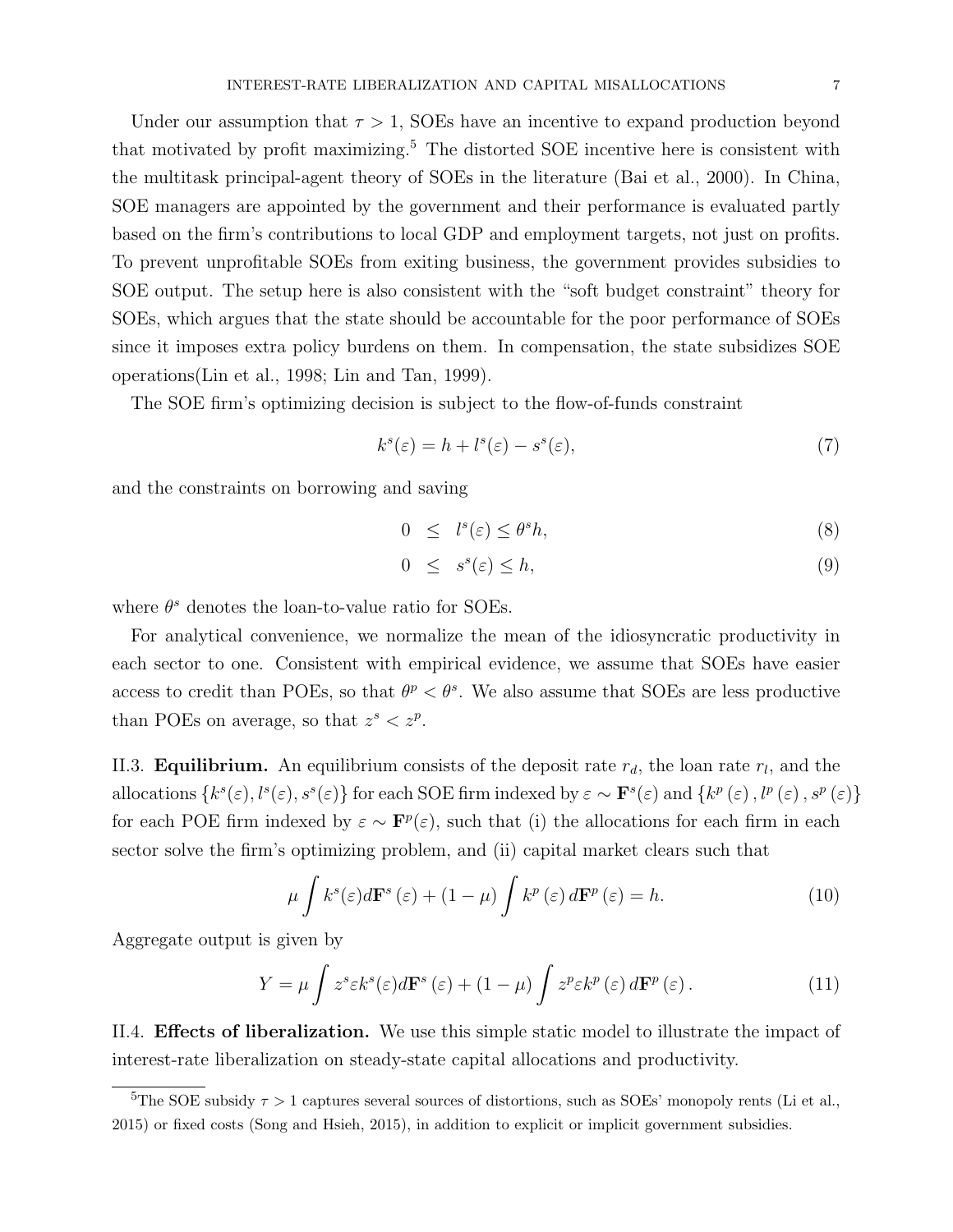II.4.1. Homogeneous firms. We first examine the implications of a liberalization policy for between-sector allocations of capital. For this purpose, we consider the special case with no idiosyncratic productivities, so that firms in each sector are homogenenous. In this case, changes in aggregate productivity following a liberalization policy would be driven purely by between-sector reallocations of capital between SOEs and POEs.<sup>6</sup>

For analytical convenience, we assume the existence of a sufficiently large SOE subsidy rate such that  $\tau z^s > z^p > z^s$ . This subsidy makes the representative SOE firm's private marginal product of capital (inclusive of government subsidies) higher than the representative POE firm's MPK. We also assume that the pre-reform economy has a sufficiently large interestrate wedge such that  $\phi > \tau z^s - z^p$ . Under these assumptions, the pre-reform equilibrium is a financial autarky, as we show in Proposition 1.

Proposition 1. Assume that  $\tau z^s > z^p > z^s$  and  $\phi > \tau z^s - z^p$ . The only equilibrium in this economy is one with financial autarky, with  $r_d \in [\tau z^s - \phi, z^p]$ . Equilibrium capital allocations are given by

$$
k^p = k^s = h.\tag{12}
$$

Equilibrium aggregate output is given by

$$
Y = (1 - \mu)z^p h + \mu z^s h. \tag{13}
$$

*Proof.* We provide a formal proof in Appendix A. □

The intuition of the proof is simple. If the deposit and lending rates are too high, then all firms would want to save, which would not be an equilibrium since it violates the loan market-clearing condition. On the other hand, if the interest rates are too low, then all firms would want to borrow, which again violates the loan market-clearing condition. Only when the deposit interest rate lies in an intermediate range (in particular,  $r^d \in [\tau z^s - \phi, z^p]$ ) would there be an equilibrium, which puts the economy in a financial autarky.

When interest-rate controls are liberalized (i.e.,  $\phi = 0$ ), the equilibrium allocations are in general different from the autarkic allocations. As we show below in Proposition 2, if SOEs have a sufficiently large borrowing capacity relative to the sector's size, then all capital in the economy would flow to the SOE sector after the liberalization. If SOEs face a relatively tight borrowing constraint, then some capital would flow from POEs to SOEs (up to the SOEs' borrowing limit) and firms in both sectors would be active in production. Furthermore, since SOEs are less productive than POEs, reallocating capital from POEs to SOEs reduces aggregate output and productivity relative to the pre-reform benchmark (which is a financial autarky). This last result is summarized in Corollary 1.

 ${}^{6}$ In this simple model, aggregate capital stock equals the endowment h. Thus, changes in output and changes in aggregate productivity are equivalent.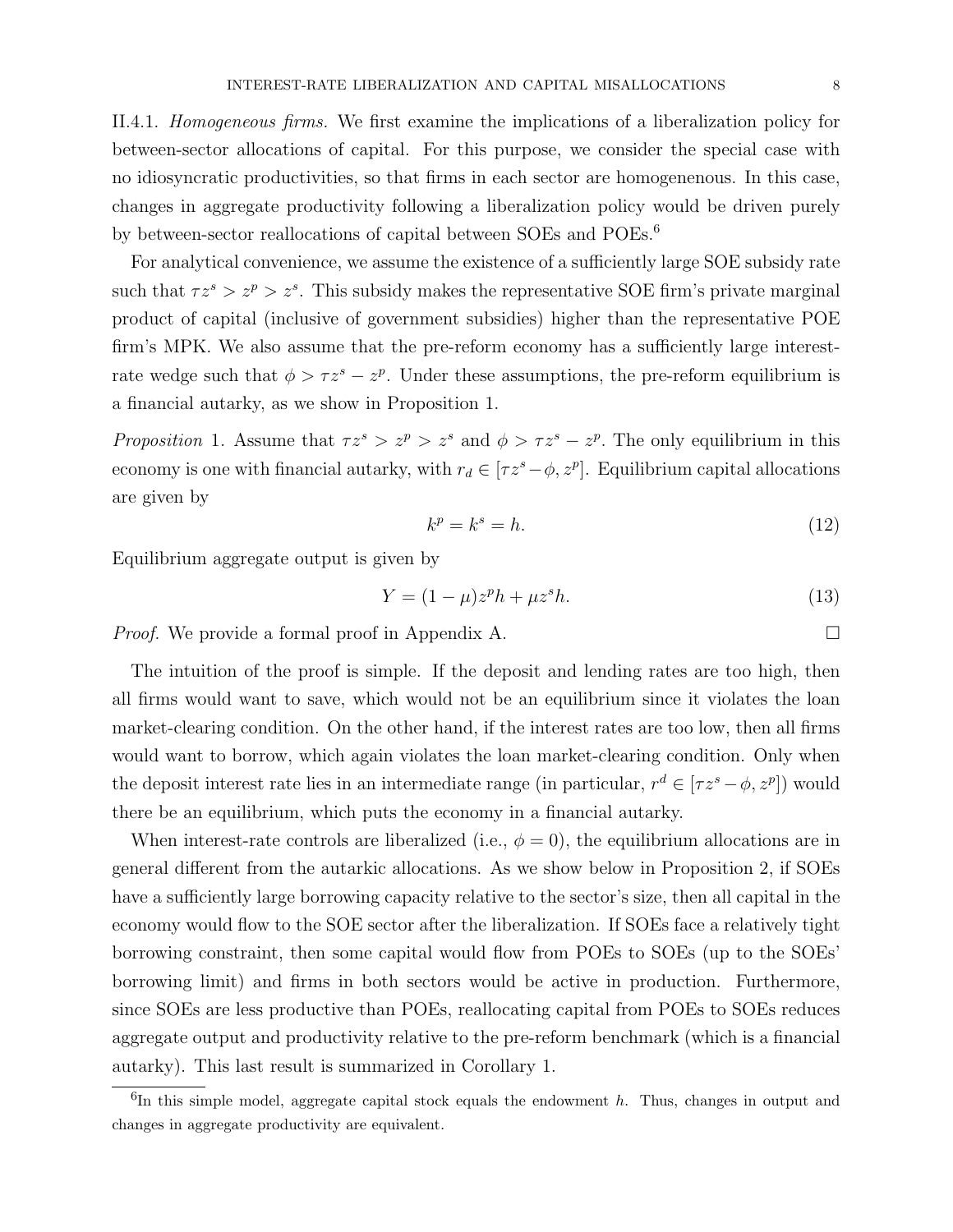*Proposition* 2. In the liberalized economy with  $\phi = 0$ , the deposit rate and lending rate are identical and the equilibrium interest rate lies in the interval  $[z^p, \tau z^s]$ . Equilibrium capital allocations are given by

$$
k^{p} = \frac{1 - \mu(1 + \theta^{s})}{1 - \mu}h < h,
$$
\n(14)

$$
k^s = (1 + \theta^s)h > h,\tag{15}
$$

and aggregate output  $Y$  is given by

$$
Y = \begin{cases} z^{p}h - (z^{p} - z^{s})\mu (1 + \theta^{s})h & \text{if } \theta^{s} < 1/\mu - 1, \\ z^{s}h & \text{if } \theta^{s} \ge 1/\mu - 1. \end{cases}
$$
(16)

*Proof.* See Appendix A. □

Compared to the pre-reform benchmark (which is a financial autarky), interest-rate liberalization reduces capital used by the POEs and increases capital used by the SOEs. Since the SOEs are less productive, this reallocation of capital reduces aggregate output and productivity. Formally, one can use Equations (13) and (16) to verify that aggregate output in the economy with liberalized interest rates is lower than that under interest-rate controls. Therefore, in this economy with homogeneous firms within each sector, removing interestrate controls unambiguously reduces aggregate output. Since aggregate capital stock is fixed at  $h$ , the liberalization policy also reduces aggregate total factor productivity (TFP). This result is stated in Corollary 1.

Corollary 1. With homogeneous firms within each sector, aggregate output and TFP are lower in the economy with liberalized interest rates ( $\phi = 0$ ) than those under interest-rate controls  $(\phi > 0)$ .

The finding that liberalizing interest-rate controls reduces aggregate output and TFP is surprising, but economically intuitive in this second-best environment. When interest-rate controls are lifted, the deposit interest rate rises and the loan rate falls. In our simple model, the deposit rate rises to levels above the MPK for the POEs, inducing POEs to save. The decline in the loan rate along with government subsidies would provide an incentive for SOEs to borrow. Since POEs are more productive than SOEs, capital flows from POEs to SOEs represent a misallocation of resources that reduces aggregate output and TFP.

If firms within each sector have heterogeneous productivity, then interest-rate liberalization can improve within-sector capital allocation and offset (at least partially) the adverse impact of the between-sector misallocation on aggregate productivity, as we discuss in the next section.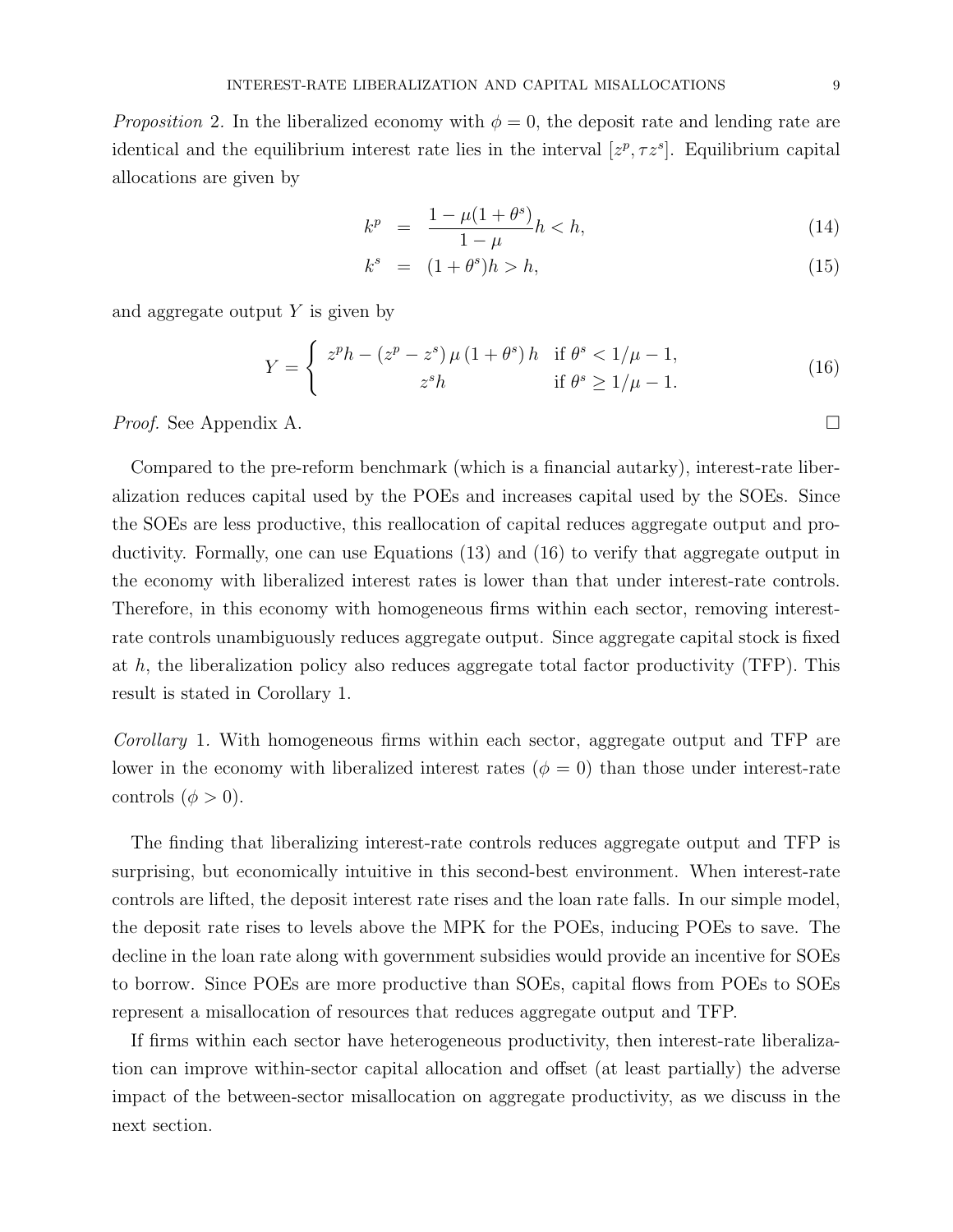II.4.2. Heterogeneous firms. Consider the case where firms in each sector face idiosyncratic productivity shocks drawn from the distribution  $\mathbf{F}^{j}(\varepsilon)$ , with the support  $[\varepsilon_{\min}, \infty)$ . The following proposition characterizes the equilibrium allocations of credit and capital.

Proposition 3. In the economy with heterogeneous firms, there exist two threshold levels of idiosyncratic productivity, denoted by  $\underline{\varepsilon}^j$  and  $\overline{\varepsilon}^j$  for each sector  $j \in \{s, p\}$ , such that

$$
s^{j}(\varepsilon) = \begin{cases} h & \text{if } \varepsilon_{\min} \le \varepsilon < \varepsilon^{j} \\ 0 & \text{if } \varepsilon^{j} \le \varepsilon \end{cases}, \tag{17}
$$

$$
l^{j}(\varepsilon) = \begin{cases} 0 & \text{if } \varepsilon_{\min} \le \varepsilon < \bar{\varepsilon}^{j} \\ \theta^{j} h & \text{if } \bar{\varepsilon}^{j} \le \varepsilon \end{cases},
$$
 (18)

$$
k^{j}(\varepsilon) = \begin{cases} 0 & \text{if } \varepsilon_{\min} \leq \varepsilon < \varepsilon^{j} \\ h & \text{if } \varepsilon^{j} \leq \varepsilon < \overline{\varepsilon}^{j} \\ (1 + \theta^{j}) h & \text{if } \overline{\varepsilon}^{j} \leq \varepsilon \end{cases}
$$
 (19)

The thresholds  $\underline{\varepsilon}^j$  and  $\overline{\varepsilon}^j$  are defined as

$$
\underline{\varepsilon}^j = \frac{r_d}{z^j \tau^j},\tag{20}
$$

$$
\bar{\varepsilon}^j = \frac{r_d + \phi}{z^j \tau^j},\tag{21}
$$

where  $\tau^{j}$  denotes the output subsidy rates for sector j (and we normalize sector p subsidies to  $\tau^p = 1$ ).

## *Proof.* We provide a proof in Appendix A. □

Proposition 3 shows that, under interest-rate controls, the wedge between the lending and deposit rates imply that there are three different types of firms. Firms with sufficiently high productivity choose to produce using both internal funds and external debt. Firms with sufficiently low productivity choose to save instead of producing. Firms with intermediate levels of productivity choose to produce, and finance their production with internal funds only.

The equilibrium deposit rate (or the lending rate) is determined by the capital marketclearing condition

$$
K = (1 - \mu) Kp + \mu Ks = h,
$$
\n(22)

where  $K^j$  denotes aggregate demand for capital in section  $j \in \{s, p\}$  given by

$$
K^{j} = \left[ \int_{\varepsilon^{j}}^{\varepsilon^{j}} d\mathbf{F}(\varepsilon) + \left( 1 + \theta^{j} \right) \int_{\varepsilon^{j}}^{\infty} d\mathbf{F}(\varepsilon) \right] h.
$$
 (23)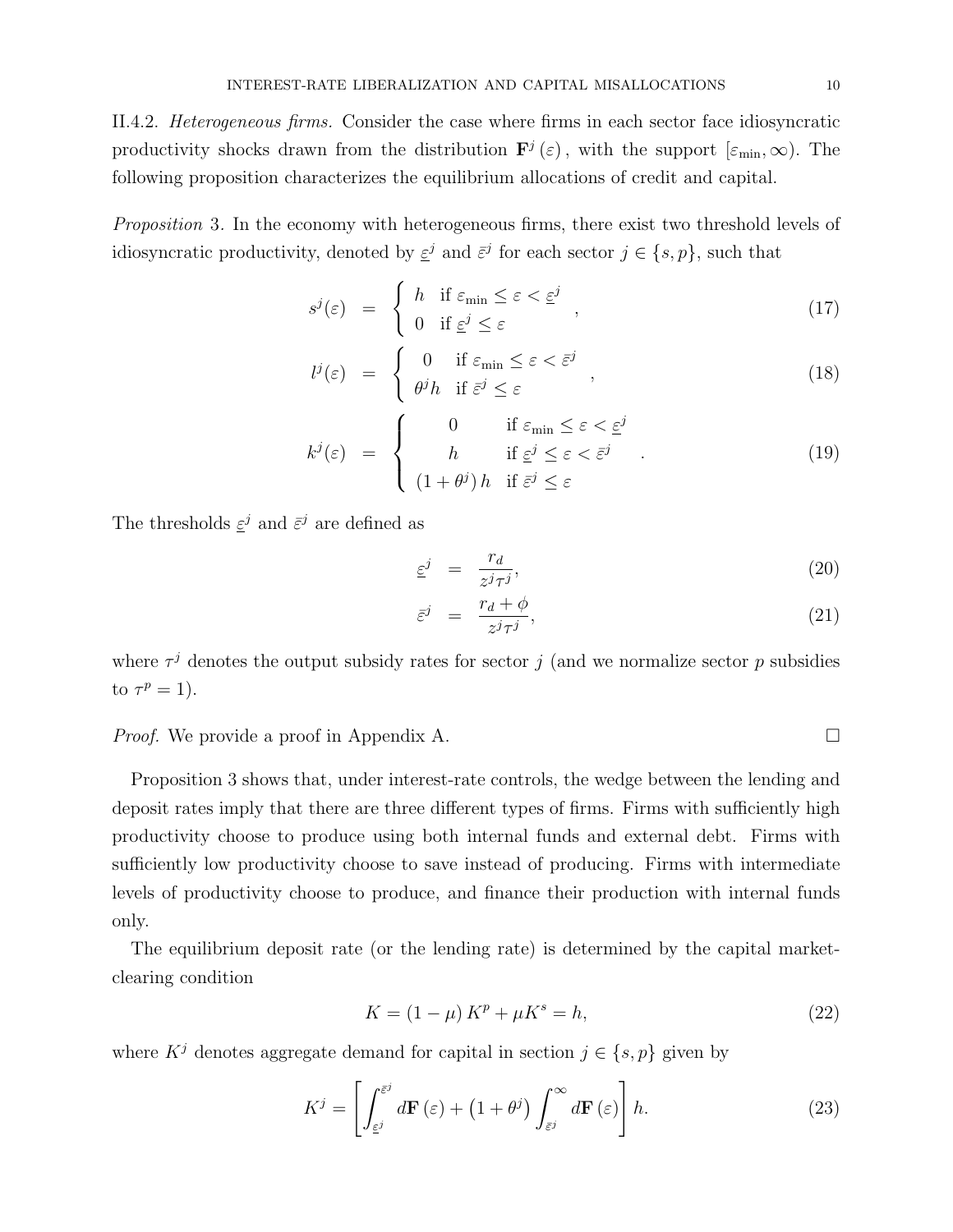It is easy to show that aggregate output in section  $j \in \{s, p\}$  is related to the sector's aggregate capital input through

$$
Y^j = A^j K^j,\tag{24}
$$

where the term  $A<sup>j</sup>$  denotes sector j's TFP given by

$$
A^{j} = z^{j} \frac{\int_{\varepsilon^{j}}^{\overline{\varepsilon}^{j}} \varepsilon d\mathbf{F}(\varepsilon) + (1 + \theta^{j}) \int_{\overline{\varepsilon}^{j}}^{\infty} \varepsilon d\mathbf{F}(\varepsilon)}{\int_{\varepsilon^{j}}^{\overline{\varepsilon}^{j}} d\mathbf{F}(\varepsilon) + (1 + \theta^{j}) \int_{\overline{\varepsilon}^{j}}^{\infty} d\mathbf{F}(\varepsilon)}.
$$
(25)

Thus, sector j's TFP contains both the exogenous component  $z<sup>j</sup>$  and an endogenous component. The endogenous component of the sectoral TFP stems from within-sector reallocations of capital across firms with different idiosyncratic productivity, and its level depends on the two threshold values  $\underline{\varepsilon}^j$  and  $\overline{\varepsilon}^j$ . Proposition 3 shows that those threshold values are functions of the equilibrium deposit rate  $r_d$ , which itself is a function of the policy wedge  $\phi$ , along with other parameters in the model.

When interest-rate liberalization removes the wedge  $\phi$  between the lending and deposit rates, Proposition 3 shows that the two threshold levels of productivity  $\epsilon^{j}$  and  $\bar{\epsilon}^{j}$  would coincide, and the distribution of firms would collapse to two types from three. The following proposition shows that the liberalization policy raises the deposit rate and reduces the lending rate, so that the two interest rates converge.

*Proposition* 4. The deposit rate  $r_d$  decreases with the interest-rate wedge  $\phi$  and the lending rate  $r_l$  increases with  $\phi$ . Thus, interest-rate liberalization (that lowers  $\phi$ ) would raise the deposit rate  $r_d$  and reduce the lending rate  $r_l$ .

## Proof. See Appendix A. □

To the extent that interest-rate liberalization changes equilibrium deposit and lending rates, it also affects sectoral TFP through reallocating capital across firms within each sector. In addition, interest-rate liberalization affects aggregate TFP through reallocating capital across the two sectors. Since aggregate capital supply is fixed  $(at h)$ , aggregate TFP moves one-for-one with aggregate output.

Specifically, aggregate output is given by

$$
Y = A^s K + (A^p - A^s) (1 - \mu) K^p.
$$
 (26)

Aggregate TFP is given by

$$
TFP = \frac{Y}{K} = A^s + (A^p - A^s) (1 - \mu) \frac{K^p}{h}.
$$
 (27)

Thus, given the sectoral TFPs  $A^s$  and  $A^p$  and that  $A^p > A^s$ , a policy reform that leads to capital flows from POEs to SOEs would reduce aggregate TFP. The next proposition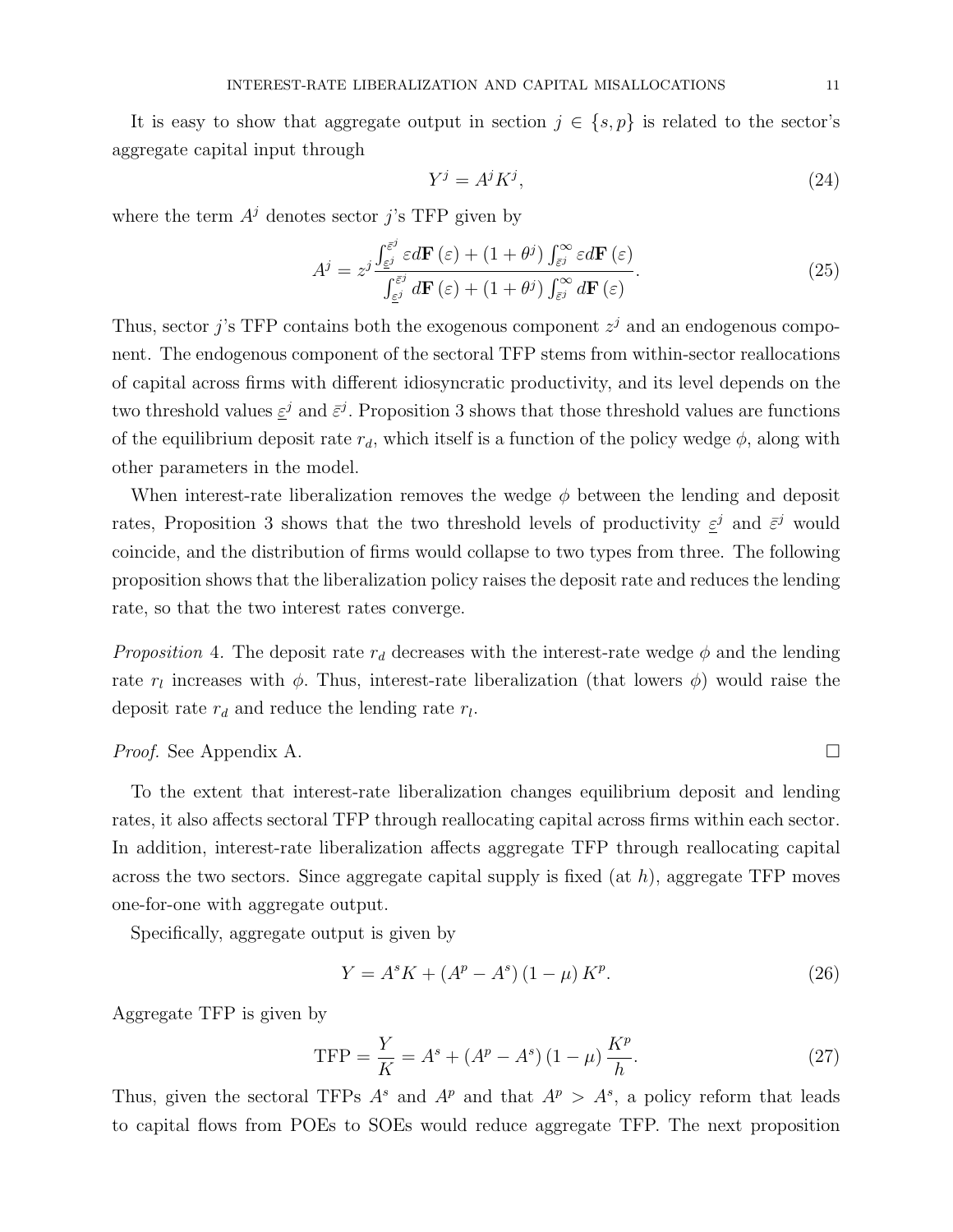provides the conditions under which such between-sector misallocations can occur following interest-rate liberalization.

Proposition 5. Assume that the idiosyncratic shocks in the two sectors are drawn from the same distribution, with the probability density function  $f(\varepsilon)$ . Assume further that the density function satisfies the condition that  $g(\varepsilon) \equiv \frac{f'(\varepsilon)\varepsilon}{f(\varepsilon)}$  $\frac{\partial f(\varepsilon)}{\partial f(\varepsilon)}$  decreases with  $\varepsilon$ . Under these conditions, we obtain

$$
\frac{\partial K^s}{\partial \phi} < 0, \quad \frac{\partial K^p}{\partial \phi} > 0. \tag{28}
$$

We also obtain  $\frac{\partial A^p}{\partial \phi} < 0$  whereas  $\frac{\partial A^s}{\partial \phi}$  has an ambiguous sign. Furthermore, the relation between aggregate output and the interest-rate wedge is also ambiguous (i.e.,  $\frac{\partial Y}{\partial \phi}$  has an ambiguous sign). The same is true for aggregate TFP.

Proof. See Appendix A. □

Proposition 5 shows that a liberalization policy that reduces  $\phi$  would lead to capital flows from POEs to SOEs. Although such liberalization improves the level of TFP in the POE sector, it has ambiguous effects on the TFP of the SOE sector. This ambiguity arises because, although the liberalization policy turns some low-productivity SOE firms into savers (by raising the deposit rate), it also attracts capital inflows to the SOE sector, with the increased capital distributed across all active firms, including unproductive ones. The liberalization policy leads to ambiguous effects on aggregate output and aggregate TFP, because of the offsetting roles played by the within-sector improvement in capital allocations and the between-sector deterioration.

Thus, the overall macro impact of interest-rate liberalization depends on the parameter values. To illustrate the non-monotonic relations between the interest-rate wedge and aggregate output, we provide a numerical example. We set  $\frac{z^p}{z^s}$  $\frac{z^p}{z^s} = 2, \frac{\theta^s}{\theta^p}$  $\frac{\theta^s}{\theta^p} = 2, \tau = 2, \mu = 0.5,$ and  $\theta^p = 0.3$ . We assume that the idiosyncratic shocks are drawn from the log-normal distribution with a mean value of one and a standard deviation of  $0.3<sup>7</sup>$ 

Figure 2 shows the relation between aggregate output (or equivalently, aggregate TFP) and the interest-rate wedge  $\phi$ . In this numerical example, we obtain a hump-shaped relation between aggregate output and the interest-rate wedge, and there exists an interior optimum of  $\phi$  that maximizes output. The result reflects the tradeoff between within- and betweensector capital reallocations following interest-rate liberalization.

<sup>7</sup>These parameter values are broadly in line with our calibration in the dynamic model presented in Section III.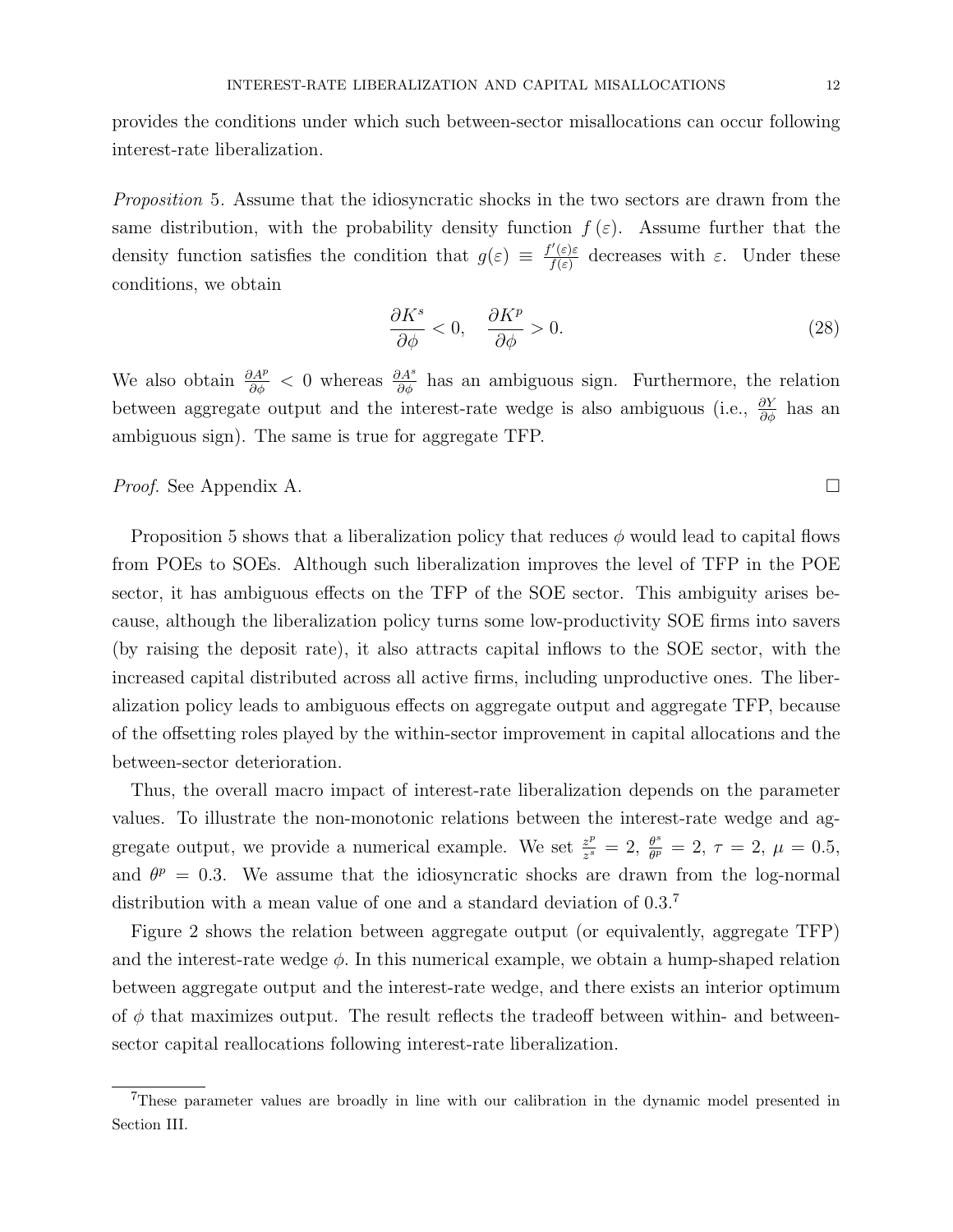#### III. Interest-rate liberalization and transition dynamics

In our steady-state analysis above, we have assumed that individual firms operate a constant-returns technology, with a fixed supply of capital. These assumptions help simplify our model and enable us to obtain analytical results, but they are not innocuous. With a constant-returns technology, the marginal product of capital does not diminish when firms increase their capital input. Since SOEs receive government subsidies and have easier access to credit, they start out with more holdings of capital. Following the interest-rate liberalization, SOEs would still want to borrow more, exacerbating misallocations across sectors. If the production technology exhibits decreasing returns to scale, however, SOEs with abundant capital would have less incentive to borrow when the loan interest rate declines. In this sense, the constant-returns assumption may overstate the misallocation effects of interestrate liberalization. Introducing endogenous capital accumulation may also affect the model's mechanism because savings can be allocated not just across firms and sectors, but also across time. In this case, an increase in the deposit interest rate following the liberalization reform would raise savings and capital accumulation.

In this section, we generalize our model to incorporate capital accumulation and decreasing returns. We calibrate the model parameters to Chinese data and study transition dynamics following interest-rate liberalization.

III.1. The dynamic model. The main features of the model are similar to the baseline static model, with three key differences. First, individual firms in each sector operate a decreasing-returns technology. Second, we introduce endogenous capital accumulation decisions. Third, production requires not only capital but also labor as input factors, with labor supplied by households. The households own all firms and financial intermediaries. The government subsidizes SOE production, with the subsidies financed by lump-sum taxes imposed on the households.

III.1.1. The households. There is a continuum of identical and infinitely lived households with measure one. The representative household supplies inelastically one unit of labor to firms. The household chooses consumption  $C_t$ , risk-free bond  $B_{t+1}$ , and share holdings of individual firms  $x_{i,t+1}^j$  (where i indicates the firm and  $j \in \{s, p\}$  indicates the sector) to maximize the discounted utility

$$
\sum_{t=0}^{\infty} \beta^t \log C_t,
$$
\n(29)

subject to the sequence of budget constraints

$$
C_t + \frac{B_{t+1}}{1+r_{dt}} + \sum_{j=\{s,p\}} \int x_{i,t+1}^j \left( P_{it}^j - d_{it}^j \right) di \le W_t N_t + B_t + \sum_{j=\{s,p\}} \int x_{it}^j P_{it}^j di - T_t, \tag{30}
$$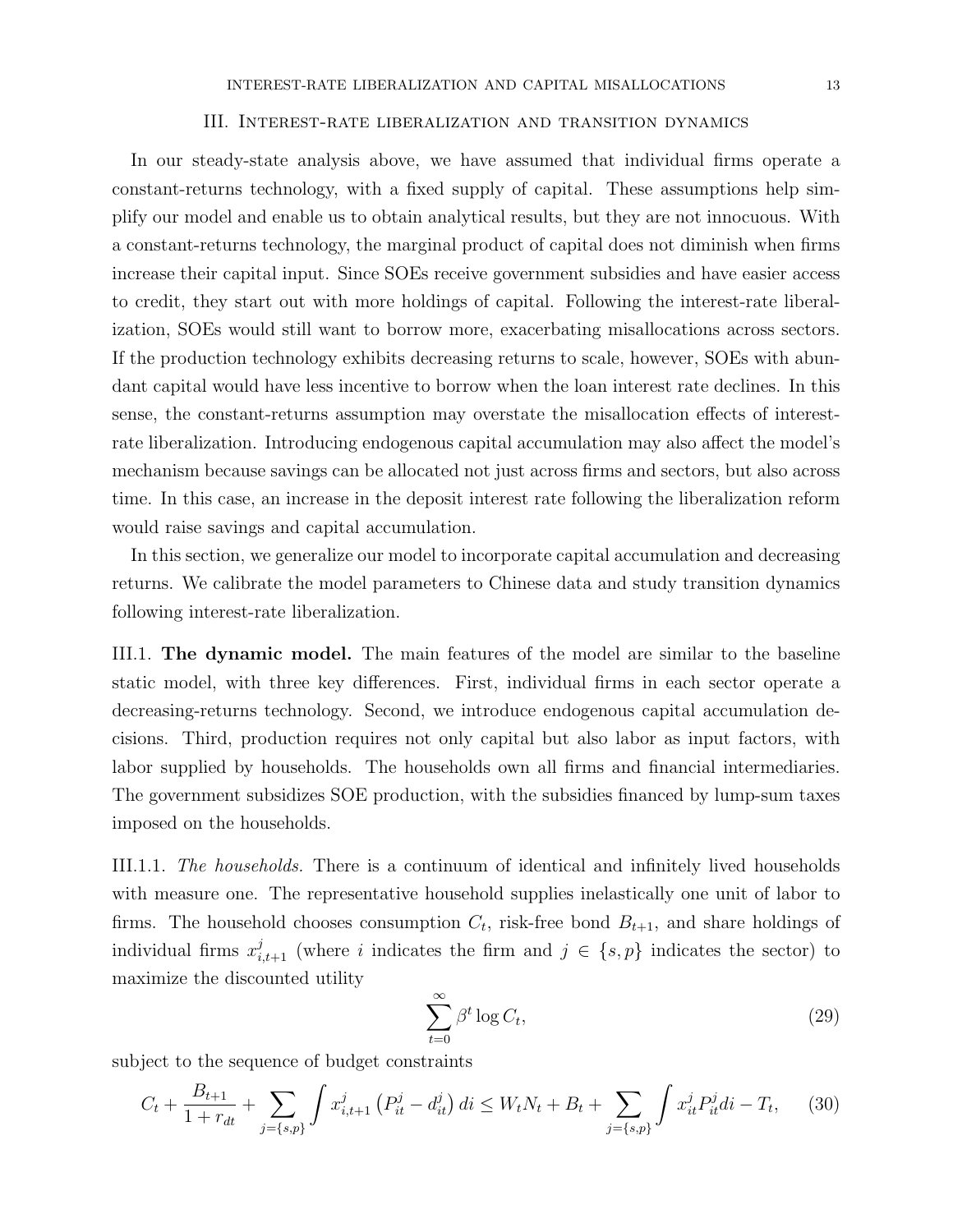where  $d_{it}^{j}$  and  $P_{it}^{j}$  respectively denote the dividend payouts and the share price of firm i in sector j,  $W_t$  denotes the real wage rate,  $N_t = 1$  denotes labor supply, and  $T_t$  denotes the lump sum taxes levied by the government for financing subsidies to SOEs net of dividends received from financial intermediaries. The household also faces the borrowing constraint

$$
\frac{B_{t+1}}{1 + r_{dt}} \ge 0.
$$
\n(31)

The optimal bond-holding decision implies that

$$
\Lambda_t = \beta \left( 1 + r_{dt} \right) \Lambda_{t+1} + \xi_t,\tag{32}
$$

where  $\Lambda_t = \frac{1}{C}$  $\frac{1}{C_t}$  and  $\xi_t$  is the Lagrangian multiplier for the borrowing constraint (31). If the borrowing constraint is binding, then we have  $\xi_t > 0$ .

The optimal stock-holding decision implies that

$$
P_{it}^j = d_{it}^j + \beta \frac{\Lambda_{t+1}}{\Lambda_t} P_{it+1}^j.
$$
\n
$$
(33)
$$

In a symmetric equilibrium, we have  $x_{i,t+1}^j = 1$  for all i and j. Interest-rate controls depress the deposit interest rate  $r_{dt}$ , and the household borrowing constraint (31) becomes binding. Thus, we have  $\xi_t > 0$  and  $B_{t+1} = 0$  in the equilibrium.

III.1.2. The firms. A firm in sector  $j \in \{s, p\}$  operates a decreasing-returns technology

$$
y_t^j = \left[ \left( z^j \varepsilon_t^j k_t^j \right)^\alpha \left( n_t^j \right)^{1-\alpha} \right]^\eta, \tag{34}
$$

where  $y_t^j$  denotes output,  $z^j$  denotes a sector-specific productivity,  $\varepsilon_t^j$  denotes an idiosyncratic productivity shock drawn from the distribution  $\mathbf{F}^j(\cdot)$ ,  $k_t^j$  and  $n_t^j$  denote capital and labor inputs, respectively,  $\alpha \in (0,1)$  denotes the capital share, and  $\eta \in (0,1]$  is a span-of-control parameter.

The firm takes the real wage rate  $W_t$  as given and chooses labor input  $n_t^j$  $t<sub>t</sub>$  to maximize the profit

$$
\pi_t^j \equiv \max_{n_t^j} \tilde{\tau}^j \left( z^j \varepsilon_t^j k_t^j \right)^{\alpha \eta} \left( n_t^j \right)^{(1-\alpha)\eta} - W_t n_t^j,
$$
\n(35)

where  $\tilde{\tau}^j \in (0,1)$  denotes the production subsidy for sector j.

The optimal labor demand function is given by

$$
n_t^j = \left(\frac{\eta(1-\alpha)\tilde{\tau}^j}{W_t}\right)^{\frac{1}{1-(1-\alpha)\eta}} \left(z^j \varepsilon_t^j k_t^j\right)^{\frac{\alpha\eta}{1-(1-\alpha)\eta}}.\tag{36}
$$

The maximum profit is given by

$$
\pi_t^j = \left(\tilde{\tau}^j\right)^{\frac{1}{1-\gamma}} \left(1-\gamma\right) \left(\frac{\gamma}{W_t}\right)^{\frac{\gamma}{1-\gamma}} \left(z^j \varepsilon_t^j k_t^j\right)^{\frac{\alpha\eta}{1-\gamma}} \equiv \tau^j R_t \left(z^j \varepsilon_t^j k_t^j\right)^{\tilde{\alpha}},\tag{37}
$$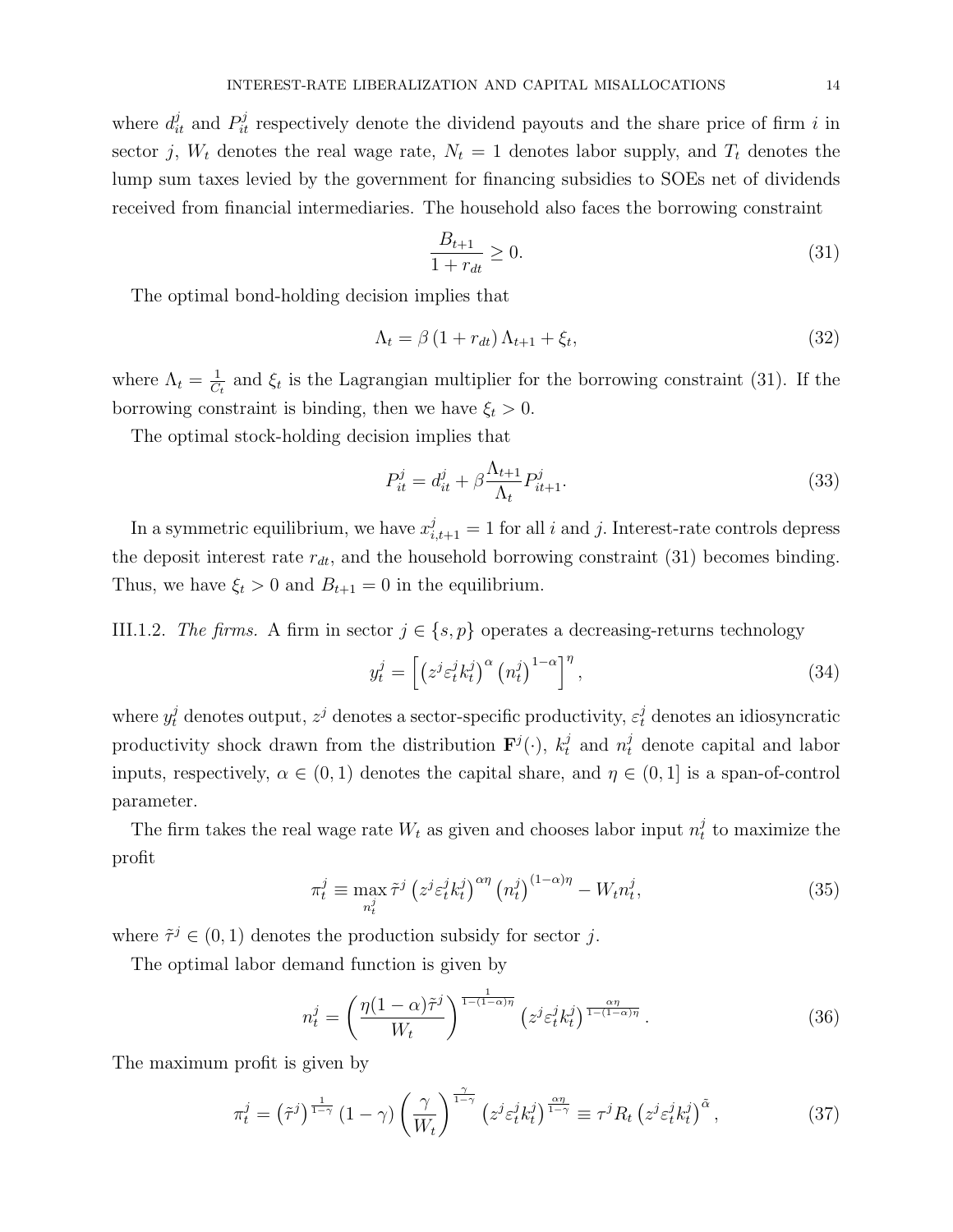where  $\gamma \equiv (1 - \alpha)\eta$  and  $\tilde{\alpha} \equiv \frac{\alpha\eta}{1 - \alpha\eta}$  $\frac{\alpha\eta}{1-\gamma}$ . The term  $\tau^j \equiv (\tilde{\tau}^j)^{\frac{1}{1-\gamma}}$  is the effective capital subsidy rate, and  $R_t \equiv (1 - \gamma) \left( \frac{\gamma}{W} \right)$  $W_t$  $\int_{0}^{\frac{\gamma}{1-\gamma}}$  is the pre-subsidy rate of return on capital.

At the beginning of period t, a firm in sector j has net worth  $h_t^j$  $t<sub>t</sub>$  carried over from period  $t-1$  and it observes an idiosyncratic productivity shock  $\varepsilon_t^j$  $i_t^j$ .<sup>8</sup> Given  $(h_t^j)$  $_i^j, \varepsilon_t^j$  $(t<sub>t</sub>)$ , the firm chooses capital input  $k_t^j$  $t^j$ , saving  $s^j_t$  $t_t^j$ , and loan  $l_t^j$  $t<sub>t</sub><sup>j</sup>$  to maximize its present value, subject to the flow-offunds constraint

$$
k_t^j = l_t^j + h_t^j - s_t^j,\tag{38}
$$

the borrowing constraint

$$
0 \le l_t^j \le \theta^j h_t^j,\tag{39}
$$

and the constraint on savings

$$
0 \le s_t^j \le h_t^j. \tag{40}
$$

In the borrowing constraint (39), the term  $\theta^j$  is the loan-to-value ratio that determines the borrowing capacity for the firm.

The firm value is a discounted sum of current and future dividend flows, with the discount factor determined by the household's marginal utility. In particular, the firm value is given by

$$
V_t^j\left(h_t^j, \varepsilon_t^j\right) = d_t^j\left(h_t^j, \varepsilon_t^j\right) + \beta \frac{\Lambda_{t+1}}{\Lambda_t} \int V_{t+1}^j\left(h_{t+1}^j, \varepsilon_{t+1}^j\right) d\mathbf{F}^j\left(\varepsilon_{t+1}^j\right). \tag{41}
$$

The dividend flow is given by

$$
d_t^j(h_t^j, \varepsilon_t^j) \equiv \tau^j R_t \left( z^j \varepsilon_t^j k_t^j \right)^{\tilde{\alpha}} + (1 - \delta) k_t^j - (1 + r_{lt}) l_t^j + (1 + r_{dt}) s_t^j - h_{t+1}^j, \tag{42}
$$

where  $\delta \in (0,1)$  denotes the capital depreciation rate. The term  $\beta \frac{\Lambda_{t+1}}{\Lambda_t}$  $\frac{t+1}{\Lambda_t}$  is the discount factor derived from the household's optimizing decisions (see Eq. (33)). The firm chooses  $\{s_t^j\}$  $\{t^j_t, l^j_t, k^j_t, h^j_{t+1}\}$  to maximize  $V^j_t$  $\zeta_t^j(h_t^j)$  $_i^j, \varepsilon_t^j$  $t<sub>t</sub><sup>j</sup>$ ) subject to (38), (39), (40), and (42).

The following proposition characterizes the firm's optimizing decisions.

Proposition 6. Assume that the idiosyncratic shock is drawn from the interval  $(\varepsilon_{\min}^j, \varepsilon_{\max}^j)$ according to the distribution function  $\mathbf{F}^{j}(\varepsilon)$ . Then, given  $h_t^j$  $t<sub>t</sub>$ , the optimal allocations of saving  $s_t^j$  $t_t^j$ , borrowing  $l_t^j$  $t_t^j$ , and capital input  $k_t^j$  are determined by

$$
s_t^j = \begin{cases} \left[1 - \left(\varepsilon_t^j / \underline{\varepsilon}_t^j\right)^{\frac{\tilde{\alpha}}{1 - \tilde{\alpha}}} \right] h_t^j & \text{if } \varepsilon_{\min}^j \le \varepsilon_t^j < \underline{\varepsilon}_t^j\\ 0 & \text{if } \underline{\varepsilon}_t^j \le \varepsilon_t^j < \varepsilon_{\max}^j \end{cases},\tag{43}
$$

$$
l_t^j = \begin{cases} 0 & \text{if } \varepsilon_{\min}^j \le \varepsilon_t^j < \hat{\varepsilon}_t^j\\ [(\varepsilon_t^j/\hat{\varepsilon}_t^j)^{\frac{\tilde{\alpha}}{1-\tilde{\alpha}}} - 1]h_t^j & \text{if } \hat{\varepsilon}_t^j \le \varepsilon_t^j < \bar{\varepsilon}_t^j\\ \theta^j h_t^j & \text{if } \bar{\varepsilon}_t^j \le \varepsilon_t^j < \varepsilon_{\max}^j \end{cases}
$$
(44)

<sup>8</sup>This timing assumption follows Moll (2014) and simplifies our analysis significantly.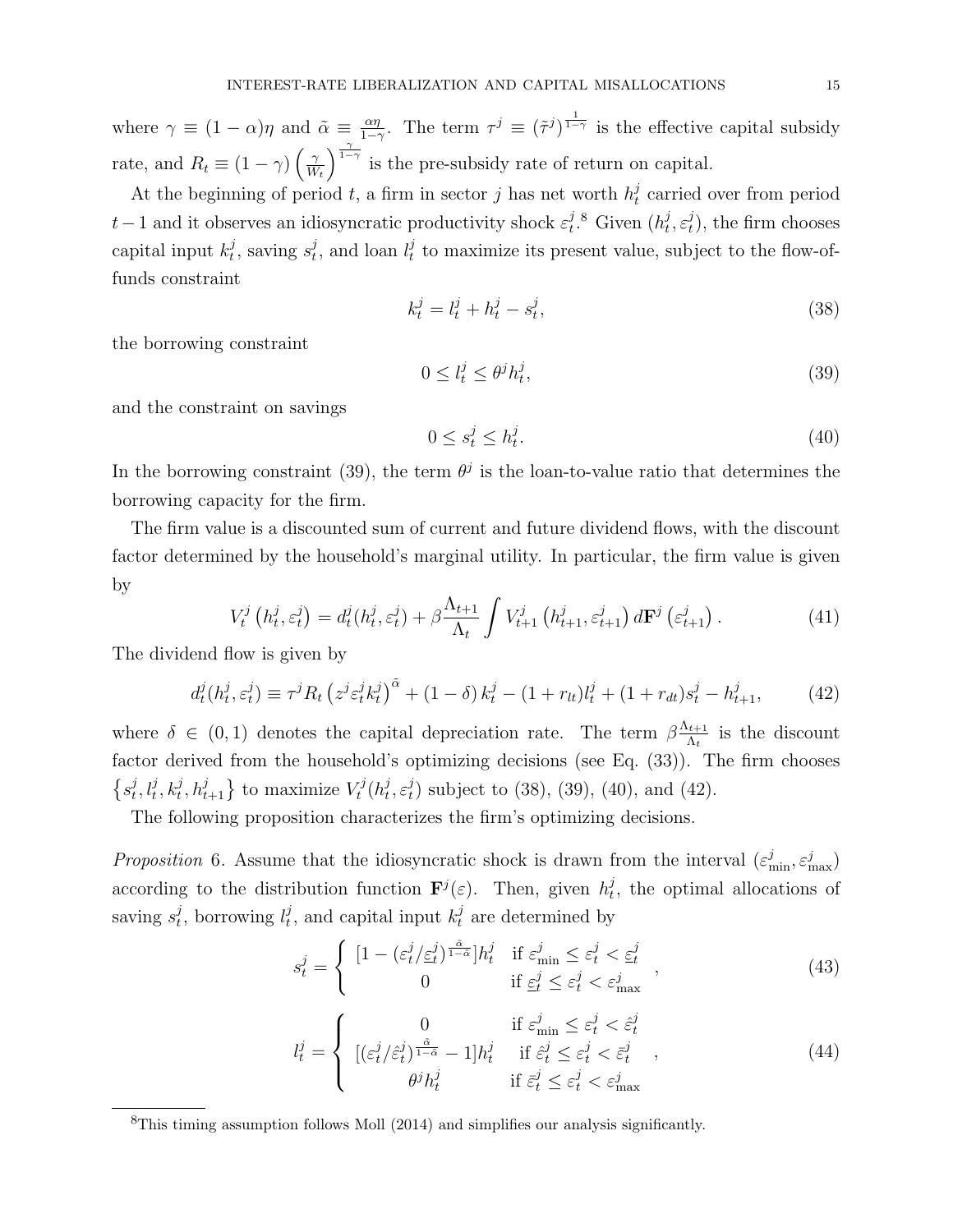$$
k_t^j = \begin{cases} (\varepsilon_t^j / \varepsilon_t^j)^{\frac{\tilde{\alpha}}{1-\tilde{\alpha}}} h_t^j & \text{if } \varepsilon_{\min}^j \le \varepsilon_t^j < \varepsilon_t^j\\ h_t^j & \text{if } \varepsilon_t^j \le \varepsilon_t^j < \hat{\varepsilon}_t^j\\ (\varepsilon_t^j / \hat{\varepsilon}_t^j)^{\frac{\tilde{\alpha}}{1-\tilde{\alpha}}} h_t^j & \text{if } \hat{\varepsilon}_t^j \le \varepsilon_t^j < \bar{\varepsilon}_t^j\\ (1+\theta^j) h_t^j & \text{if } \bar{\varepsilon}_t^j \le \varepsilon_t^j < \varepsilon_{\max}^j \end{cases}
$$
(45)

The three cutoff points  $\{\underline{\varepsilon}^j_t\}$  $_{t}^{j},\hat{\varepsilon}_{t}^{j}$  $_i^j, \bar{\varepsilon}_t^j$  $\{i\atop t}\}$  are defined as

$$
\underline{\varepsilon}_{t}^{j} = \left(h_{t}^{j}\right)^{\frac{1-\tilde{\alpha}}{\tilde{\alpha}}} \left[\frac{r_{dt} + \delta}{\tilde{\alpha}\tau^{j}\left(z^{j}\right)^{\tilde{\alpha}}R_{t}}\right]^{\frac{1}{\tilde{\alpha}}},\tag{46}
$$

$$
\hat{\varepsilon}_t^j = \left(h_t^j\right)^{\frac{1-\tilde{\alpha}}{\tilde{\alpha}}} \left[\frac{r_{lt} + \delta}{\tilde{\alpha}\tau^j \left(z^j\right)^{\tilde{\alpha}} R_t}\right]^{\frac{1}{\tilde{\alpha}}},\tag{47}
$$

$$
\bar{\varepsilon}_t^j = \left[ \left( 1 + \theta^j \right) h_t^j \right]^\frac{1-\tilde{\alpha}}{\tilde{\alpha}} \left[ \frac{r_{lt} + \delta}{\tilde{\alpha} \tau^j \left( z^j \right)^{\tilde{\alpha}} R_t} \right]^\frac{1}{\tilde{\alpha}} . \tag{48}
$$

The net worth  $h_{t+1}^j$  can be solved from the envelope condition

$$
1 = \beta \frac{\Lambda_{t+1}}{\Lambda_t} \int \frac{\partial V_{t+1}^j \left( h_{t+1}^j, \varepsilon_{t+1}^j \right)}{\partial h_{t+1}^j} d\mathbf{F}^j \left( \varepsilon_{t+1}^j \right). \tag{49}
$$

*Proof.* We prove the proposition in Appendix A.  $\Box$ 

Proposition 6 shows that, in the presence of the interest-rate wedge, a firm's optimizing decisions depend on the realized idiosyncratic productivity shocks  $\varepsilon_t^j$  $t<sub>t</sub>$ . If productivity is sufficiently high (i.e.,  $\varepsilon_t^j \geq \bar{\varepsilon}_t^j$  $_{t}^{j}$ ), then the firm will borrow up to the limit and finance investment using both its internal funds (net worth) and external debt. In the other extreme, if the productivity is sufficiently low (i.e.,  $\varepsilon_t^j < \underline{\varepsilon}_t^j$ ), then the firm will not borrow, and it will choose an optimal amount of saving, and to invest the remaining net worth.<sup>9</sup>

If the idiosyncratic productivity is between  $\underline{\varepsilon}^j_t$  and  $\overline{\varepsilon}^j_t$  $t<sub>t</sub>$ , then there are still two separate possibilities in the presence of the interest-rate wedge. In the case with a relatively high productivity  $\varepsilon_t^j$  $t_t^j$  (specifically, if  $\hat{\varepsilon}_t^j \leq \varepsilon_t^j < \bar{\varepsilon}_t^j$  $t<sub>t</sub>$ ), then the firm will choose not to save, and it will finance investment with both internal funds and external debt, although the firm is not financially constrained. In the other case with a relatively low productivity (with  $\varepsilon_t^j \leq \varepsilon_t^j < \hat{\varepsilon}_t^j$  $_{t}^{j}$ ), the firm will be neither a borrower nor a lender (i.e., in a financial autarky), and its investment is completely self-financed with internal funds.

The cutoff points  $\underline{\varepsilon}^j_t$  $_{t}^{j},\,\hat{\varepsilon}_{t}^{j}$  $t_t^j$ , and  $\bar{\varepsilon}^j_t$  are functions of the net worth  $h_t^j$ <sup>*t*</sup>, the interest rates  $r_{dt}$  and  $r_{lt}$ , and other aggregate variables. Since the idiosyncratic shocks  $\varepsilon_t^j$  $t_t$  follow an i.i.d. process

<sup>&</sup>lt;sup>9</sup>Despite the low productivity shock, the firm still chooses to invest because, with decreasing returns, the marginal product of capital is high at low levels of capital input.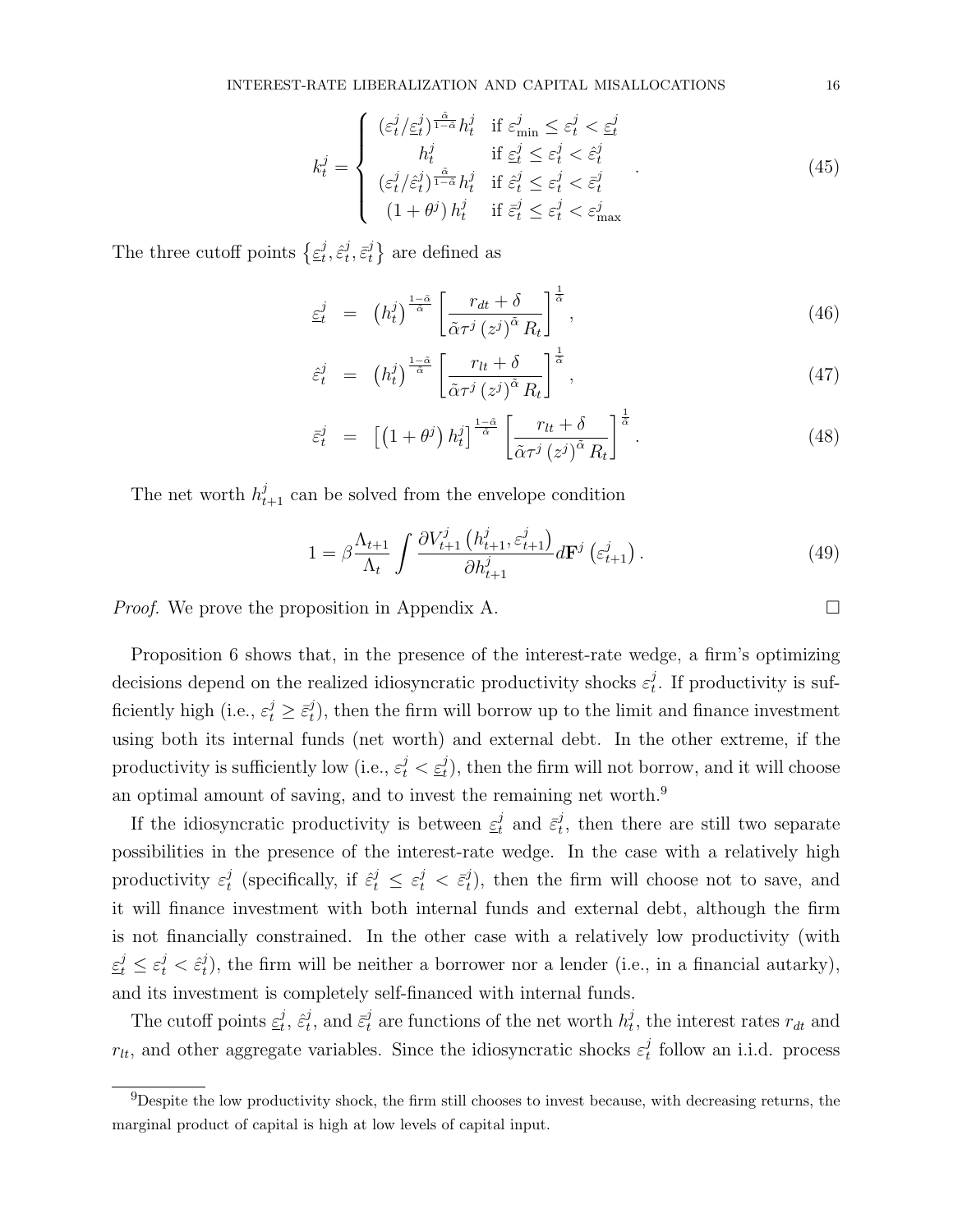and  $h_t^j$  $t_t^j$  is independent of  $\varepsilon_t^j$  $t<sub>t</sub>$ , the cutoff points are also independent of the idiosyncratic shocks.<sup>10</sup>

Eq.  $(49)$  shows that the *ex ante* marginal value of net worth is identical across firms, implying that the end-of-period net worth  $h_{t+1}^j$  is also identical across firms. This result stems from the i.i.d. nature of the productivity shocks and the linearity of the dividend function in net worth (see Eq.  $(42)$ ).<sup>11</sup> However, the ex post marginal value of net worth  $\partial V_{t+1}^j\big(h_{t+1}^j,\varepsilon_{t+1}^j\big)$  $\frac{(h_{t+1}^j, \varepsilon_{t+1}^j)}{dh_{t+1}^j}$  varies across firms, depending on the realized productivity  $\varepsilon_{t+1}^j$ , as we show in Appendix A (see Eq. (A.58)). Eq. (49) implicitly determines the end-of-period net worth  $h_{t+1}^j$  as a function of aggregate and sector-level variables.

III.1.3. Aggregation and Equilibrium. Define the aggregate effective units of capital as

$$
\tilde{K}_t^j = \int \left[ z^j \varepsilon_t^j k_t^j \left( H_t^j, \varepsilon_t^j \right) \right]^\tilde{\alpha} d\mathbf{F}^j \left( \varepsilon_t^j \right), \tag{50}
$$

where we have used the equilibrium result that a firm's net worth is independent of the idiosyncratic shocks so that  $h_t^j = H_t^j$  $t_t^j$ , with  $H_t^j$  denoting the aggregate net worth in sector j.

Denoting by  $K_t^j$ <sup>j</sup> the aggregate capital input used in sector  $j = \{s, p\}$ , we then have

$$
K_t^j = \int k_t^j \left( H_t^j, \varepsilon_t^j \right) d\mathbf{F}^j \left( \varepsilon_t^j \right). \tag{51}
$$

A competitive equilibrium consists of allocations and prices such that (i) taking the prices as given, the allocations solve the optimizing problems of the household and the firms; and (ii) the prices clear the markets for capital, labor, loanable funds, and final goods.

Loanable funds market clearing implies that aggregate saving is equal to aggregate borrowing. In particular, we have

$$
\sum_{j=\{s,p\}} L_t^j = \sum_{j=\{s,p\}} S_t^j + B_t,\tag{52}
$$

where

$$
L_t^j = \int l_t^j \left( H_t^j, \varepsilon_t^j \right) d\mathbf{F}^j \left( \varepsilon_t^j \right), \tag{53}
$$

$$
S_t^j = \int s_t^j \left( H_t^j, \varepsilon_t^j \right) d\mathbf{F}^j \left( \varepsilon_t^j \right), \tag{54}
$$

and the household deposit  $B_t = 0$  under interest-rate controls.

<sup>&</sup>lt;sup>10</sup>Proposition 6 implies that, in the limiting case with constant returns (i.e., with  $\eta \to 1$ ), we have  $\hat{\epsilon}_t^j \to \bar{\epsilon}_t^j$ , so that all firms with  $\epsilon_t^j \geq \hat{\epsilon}_t^j$  would be financially constrained and borrow up to the limit. Firms with sufficiently low productivity (i.e., with  $\varepsilon_t^j < \underline{\varepsilon}_t^j$ ) would choose to save all net worth and not to invest.

<sup>11</sup>We do not put any constraints on firms' dividend. As a result, firms with high productivity opt to distribute more dividends to the household and firms with low productivity may issue equity (i.e., negative dividends). Thus, the end-of-period net worth is identical across firms, despite their different productivity realizations  $\varepsilon_t^j$ .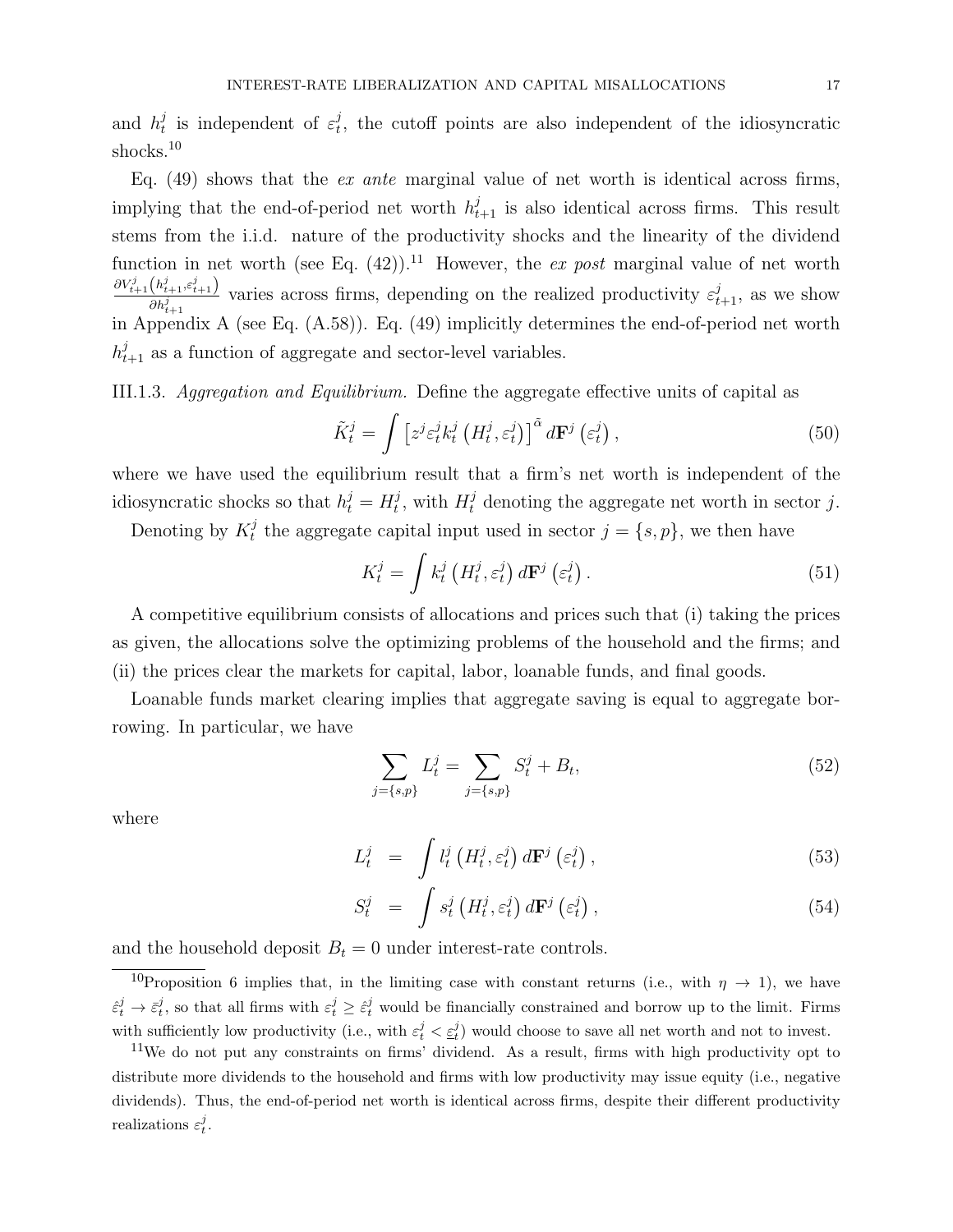Capital market clearing implies that

$$
K_t = \sum_{j=\{s,p\}} H_t^j,\tag{55}
$$

where aggregate capital stock  $K_t$  is given by

$$
K_t \equiv \sum_{j=\{s,p\}} K_t^j. \tag{56}
$$

Labor market clearing implies that

$$
N_t^s + N_t^p = 1,\t\t(57)
$$

where we have normalized aggregate labor supply to  $N_t = 1$ .

Final goods market clearing implies that

$$
C_t = Y_t - K_{t+1} + (1 - \delta) K_t,
$$
\n(58)

where aggregate output  $Y_t$  is given by

$$
Y_t = \sum_{j=\{s,p\}} Y_t^j,\tag{59}
$$

and the sectoral output is

$$
Y_t^j = \left(\tilde{K}_t^j\right)^{1-(1-\alpha)\eta} \left(N_t^j\right)^{(1-\alpha)\eta}.
$$
\n(60)

Appendix B summarizes the full set of dynamic equilibrium conditions. Appendix C describes our approach to solving the steady-state equilibrium.

III.2. **Calibration.** The parameters to be calibrated include  $\beta$ , the subjective discount factor;  $\alpha$ , the capital income share;  $\eta$ , the degree of returns to scale;  $\delta$ , the capital depreciation rate; and  $\phi$ , the interest-rate wedge. We also need to calibrate the sector-specific parameters. For each sector  $j \in \{s, p\}$ , we need to calibrate the subsidy rate  $\tilde{\tau}^j$ , the loan-to-value ratio  $\theta^j$ , the sector-specific TFP  $z^j$ , and the parameters in the distributions  $\mathbf{F}^j(\varepsilon)$  for the idiosyncratic shocks in each sector. The calibrated values are summarized in Table 1.

A period in our model corresponds to one year. We set the discount factor to  $\beta = 0.96$ , implying a steady-state real interest rate of 4 percent. We calibrate the capital depreciation rate to 10 percent per year, so that  $\delta = 0.1$ . We assume that the parameters in the production functions are identical for all firms, with the capital income share set to  $\alpha = 0.5$  based on the empirical evidence of Brandt et al. (2008) and Zhu (2012) for Chinese industries (see also Hsieh and Klenow (2009)). Following Midrigan and Xu (2014), we calibrate the span-ofcontrol parameter to  $\eta = 0.85$ . We set the interest-rate wedge to  $\phi = 0.032$ , in line with the average difference between the benchmark loan interest rate and the benchmark deposit rate in China for the period from 1996 to 2013, prior to the interest-rate liberalization reforms.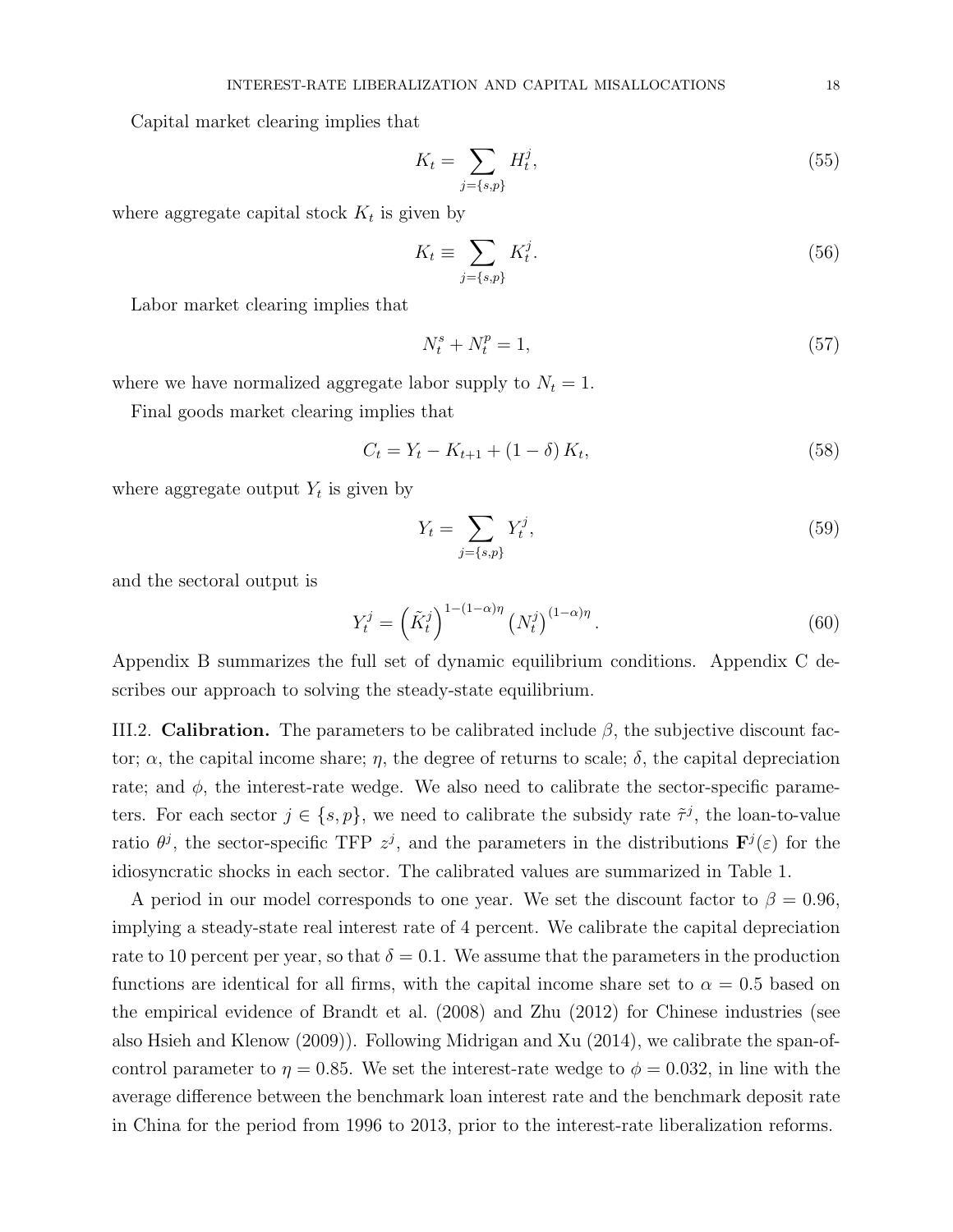We calibrate the sector-specific parameters using an unbalanced panel, with firm-level data from China's Annual Survey of Industries covering the period from 1998 to 2007.<sup>12</sup>

We normalize the POE wedge to  $\tilde{\tau}^p = 1$ . We then calibrate the relative SOE wedge  $\tilde{\tau}^s$  based on firms' optimizing decisions, using firm-level data in China's Annual Survey of Industries. Denote by  $y_{mit}^j$  and  $n_{mit}^j$  the output and the labor input of firm  $i$  in industry  $m$  and year t, with the ownership type  $j \in \{s, p\}$ . The firm's optimizing labor input decision (36) implies that

$$
\tilde{\tau}^j = \frac{W_t n_{mit}^j}{(1 - \alpha)\eta y_{mit}^j}.\tag{61}
$$

Thus, given the calibrated values of  $\alpha = 0.5$  and  $\eta = 0.85$ , we can construct an output wedge for each firm using the firm-level observations of wage payments and value added. After obtaining the firm-level output wedges, we compute the industry-level output wedges for each sector (SOE or POE) by taking the average of the output wedges across firms within the industry. Finally, we calculate the relative SOE wedge  $\tilde{\tau}^s$  based on the ratios of SOE wedges to POE wedges, averaged across industries and across years from 1998 to 2007. This procedure yields a calibrated value of  $\tilde{\tau}^s = 1.44$ .

To calibrate the loan-to-value (LTV) ratios  $\theta^s$  and  $\theta^p$ , we first calculate the firm-level LTV measured by the ratio of the firm's long-term liabilities to fixed assets in China's Annual Survey of Industries data. We then calculate an industry-level LTV by taking the average of firm-level LTVs within the industry for each ownership type (SOE or POE) and in each year. These calculations lead to  $\theta^s = 0.504$  and  $\theta^p = 0.279$ , corresponding to the average industry-level LTVs for SOEs and POEs, respectively, averaged across the years from 1998 to 2007.

To calibrate the sector-specific TFP levels, we normalize  $z^s = 1$  and calibrate the relative TFP of the POE sector  $z^p$  using firm-level data in China's Annual Survey of Industries. The production function (34) implies that, regardless of the ownership type, the TFP for firm  $i$ in industry  $m$  and year  $t$  is given by

$$
z_{mit} = \left[\frac{y_{mit}}{\left(k_{mit}^{\alpha} n_{mit}^{1-\alpha}\right)^{\eta}}\right]^{\frac{1}{\alpha\eta}},\tag{62}
$$

where  $y_{mit}$  denotes the output and  $k_{mit}$  and  $n_{mit}$  denote the capital and labor inputs. Since  $\alpha = 0.5$  and  $\eta = 0.85$  are identical for all firms, we can calculate the firm-level TFP  $z_{mit}$ directly based on Eq. (62) using data for value-added output, fixed assets (capital), and

 $12$ We provide a more detailed description about the data, the measurement, and the calibration approach in an online appendix available at https://www.frbsf.org/economic-research/files/ wp2017-15\_appendix.pdf.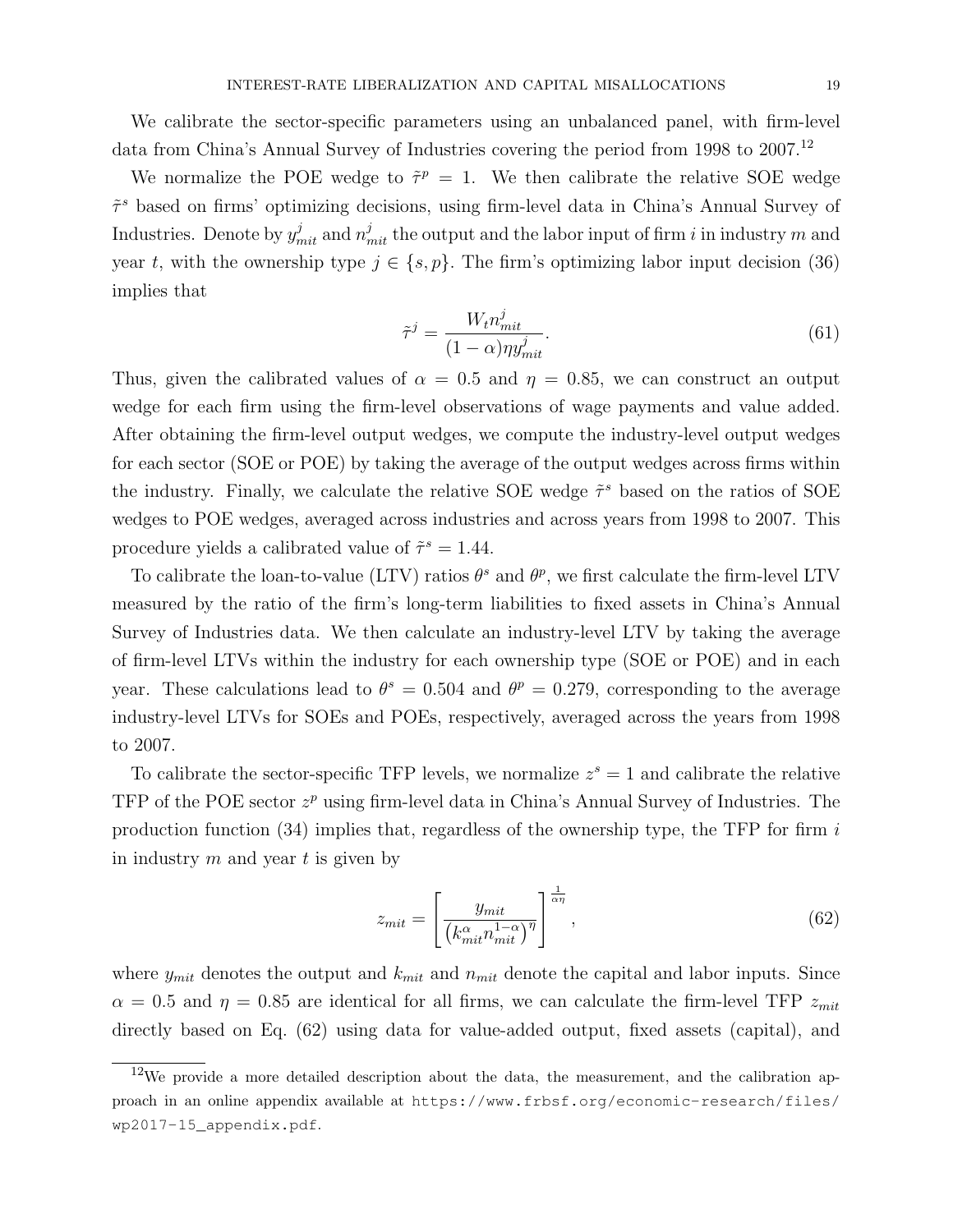employment for each firm, where we measure value-added output as the difference between a firm's total sales and payments on intermediate inputs.<sup>13</sup>

The TFP for a given industry  $m$  is the average of TFPs across all firms within the industry given by

$$
\bar{z}_{mt} = \frac{1}{N_{mt}} \sum_{i=1}^{N_{mt}} z_{mit},\tag{63}
$$

where  $N_{mt}$  denotes the number of firms in industry m and year t. Similarly, for each sector  $j \in \{s, p\}$ , the industry-level TFP is given by  $\bar{z}_{mt}^j = \frac{1}{N^j}$  $\frac{1}{N_{mt}^j} \sum_{i=1}^{N_{mt}^j} \mathbf{1}_{(j)} \times z_{mit}$ , where  $\mathbf{1}_{(j)}$  is a dummy variable that equals one if firm  $i$  in industry  $m$  has ownership type  $j$ , and zero otherwise. We take the average of sector  $j$ 's TFP across industries within the sector and calculate the relative TFP of the POE sector  $\frac{z_t^p}{z_t^s}$  for each year. Averaging across time (from 1998 to 2007), we obtain the calibrated value of  $z^s = 1.92$ , which is the relative TFP of the POE sector at the aggregate level. This calibration implies that POEs are on average 92 percent more productive than SOEs, in line with the estimated TFP gaps between POEs and SOEs reported in the literature.<sup>14</sup>

The firm-level TFPs calculated based on Eq. (62) also help us to calibrate the parameters in the idiosyncratic shock distributions  $\mathbf{F}^s(\varepsilon)$  and  $\mathbf{F}^p(\varepsilon)$ . Assume that the idiosyncratic shocks in sector  $j \in \{s, p\}$  follow a log-normal process, with the mean normalized to one and the standard deviation denoted by  $\sigma^j$ . We calibrate  $\sigma^s$  and  $\sigma^p$  in two steps. First, the firm-level TFP distribution implies that  $\frac{\sigma^p}{\sigma^s} = 1.23$ . Second, we calibrate the level of  $\sigma^s$  to match the share of borrowers in the SOE sector. We define a borrower as a firm that has a year-over-year increase in its LTV of at least 1 percentage point. With this definition, the average share of borrowers in the SOE sector is about 39 percent in our sample period from 1998 to 2007. We calibrate  $\sigma^s = 0.375$  so that the model implies that the share of SOE borrowers in the initial steady state is 39 percent, as in the data. Given the calibrated value of  $\sigma^s$ , we obtain  $\sigma^p = 1.23\sigma^s = 0.461$ <sup>15</sup>

<sup>13</sup>We calculate the firm-level TFP based on the production function. Unlike Hsieh and Klenow (2009), we do not need information about firm-level prices and quantities or the output wedges  $\tau^s$  and  $\tau^p$ , because our calculation does not involve firms' optimizing decisions. However, our approach does require the assumption that the production function parameters  $\alpha$  and  $\eta$  are identical for all firms, as in Midrigan and Xu (2014).

<sup>&</sup>lt;sup>14</sup>For example, Brandt et al.  $(2008)$  estimate that the TFP gap between POE and SOE is about 1.8 over the period from 1998 to 2004. Brandt and Zhu (2010) report an estimated gap of 2.3 for 2004.

<sup>&</sup>lt;sup>15</sup>Since the idiosyncratic productivity shocks are i.i.d. in our model, we cannot directly calibrate the levels of both  $\sigma^s$  and  $\sigma^p$  to match the observed productivity dispersion across firms in the two sectors. Instead, we calibrate the ratio  $\frac{\sigma^p}{\sigma^s}$  to match the observed relative dispersion of productivities in the POE sector, and then we pin down the level of  $\sigma^s$  in the model by matching the observed share of borrowers in the SOE sector in the data.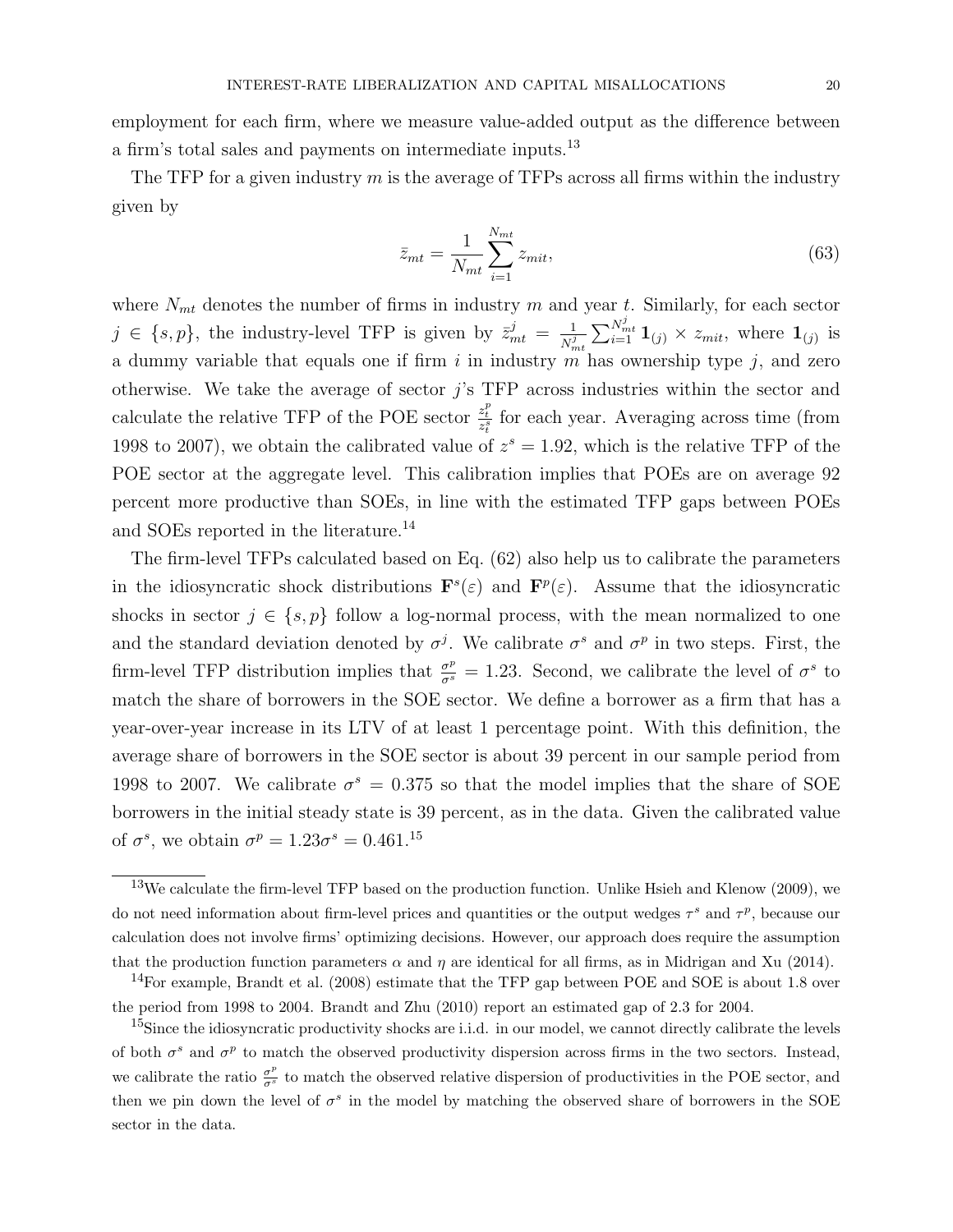III.3. Transition dynamics. We now discuss the dynamic effects of interest-rate liberalization. The economy starts with the initial steady state with interest-rate controls (i.e.,  $\phi = 0.032$ ). Suppose that, in period 2, the interest-rate wedge is permanently removed (i.e.,  $\phi = 0$ ). Over time, the economy will converge to a new steady state without interest-rate controls. We study the transition dynamics following the the interest-rate liberalization.

Figure 3 shows the transition dynamics of the interest rates, the share of capital held by the SOE sector, and the levels of sector-specific TFP, aggregate TFP, aggregate output, the real wage rate, and aggregation consumption. Consistent with the analytical results stated in Proposition 4, the loan interest rate declines, the deposit rate rises, and the two rates collapse into one following the liberalization reform. Under government subsidies, SOEs have an incentive to expand their scale, and they also have easier access to credit than POEs. Thus, capital flows from POEs to SOEs, leading to an increase in the share of capital held by SOE firms. Since SOEs are on average less productive than POEs, this reallocation of capital to the SOE sector exacerbates misallocation and, all else being equal, reduces aggregate TFP. On the other hand, the liberalization reform moves capital from lowproductivity firms to high-productivity firms within each sector and thus it raises measured TFP in both sectors. This within-sector improvement in capital allocation counteracts the between-sector deterioration in allocations, rendering the net effects of the liberalization reform on aggregate TFP ambiguous.

Under our calibrated parameters, the liberalization policy leads to a small short-run decline in aggregate TFP, which then rises to a permanently higher level in the new steady state. The short-run decline in aggregate TFP contributes to a small initial drop in aggregate output. Over time, however, output rises above the initial steady state and reaches a permanently higher new steady-state level. The higher aggregate output in the long run reflects the effects of both a higher level of aggregate TFP and an increase in aggregate capital stock, since the liberalization reform encourages savings through raising the deposit interest rate.<sup>16</sup>

Interest-rate liberalization also raises the real wage rate. The increases in wages reallocate resources to the more productive POEs, partly reversing the initial flows of capital to the SOEs. Although the liberalization policy has a small initial impact on aggregate output, it reduces consumption persistently, reflecting the increases in SOE over-investment, which is exacerbated by the capital reallocation across the two sectors.

The liberalization policy in our model has welfare implications that are different from the standard model. In the standard model, interest-rate liberalization raises aggregate TFP

 $16$ Under our calibrated parameters, TFP in each sector as well as aggregate TFP reach their new steady state levels quickly. This is not a general result, but specific to our calibration. In general, the TFP levels should depend (in part) on the slow-moving net worth and can be slow-moving as well.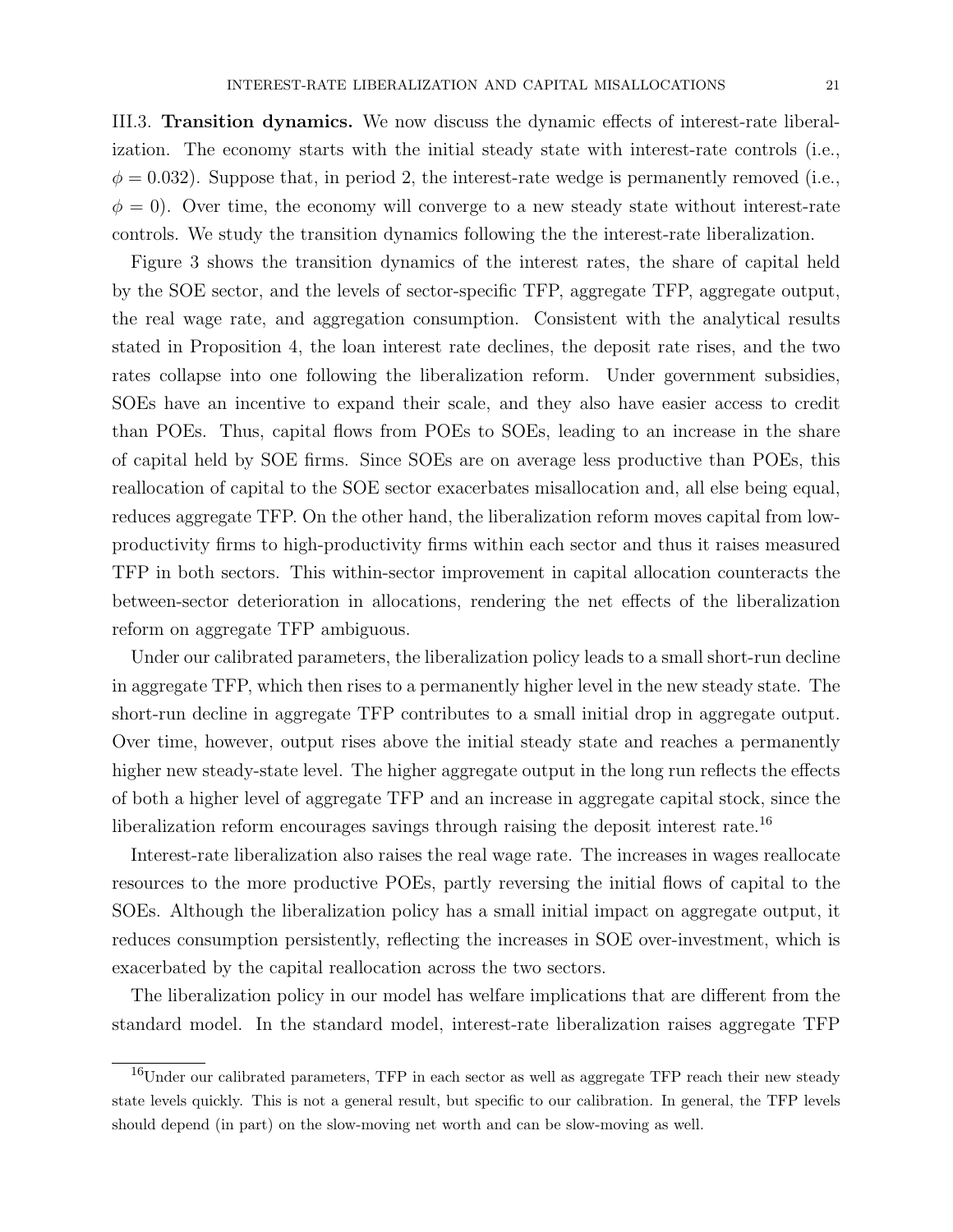and improves welfare unambiguously (Moll, 2014). In our two-sector model, however, distorted SOE incentives create a tradeoff between within-sector and between-sector allocation efficiencies, rendering the welfare implications of interest-rate liberalization ambiguous.

Figure 4 shows the welfare losses following a removal of the interest-rate wedge of a given size (indicated on the horizontal axis) during the transition process. If the welfare change is negative, then removing the interest-rate wedge would reduce welfare. For example, if the wedge is initially at  $\phi = 0.01$ , then removing the wedge would incur a modest welfare loss equivalent to 0.3 percent of steady-state consumption per year. If the initial wedge is at the calibrated value of  $\phi = 0.032$ , then removing that wedge results in a welfare loss of 0.32 percent of steady-state consumption, consistent with the SOE over-investment and the resulting short-run declines in aggregate consumption. The figure also reveals that the welfare loss is not a monotone function of the initial interest-rate wedge. In this second-best environment, the tradeoff for interest-rate liberalization implies that there exists an optimal interest rate wedge (at around 0.02) that maximizes social welfare.

III.4. Counterfactual experiments. The nonstandard results about aggregate TFP and social welfare in our model stem from two key sources of distortions: SOE subsidies and preferential access to credit. To highlight the role played by each of these two forms of distortions, we now examine two counterfactual experiments, one with no SOE subsidies, and the other with equal credit access for all firms in the two sectors.

III.4.1. Eliminating SOE subsidies. In our calibrated model, SOEs receive favorable government subsidies for production. We now examine the transition dynamics following an interest-rate liberalization in a counterfactual economy with the SOE subsidy eliminated (i.e.,  $\tilde{\tau}^s = \tilde{\tau}^p = 1$ ). In this counterfactual, we maintain the calibrated values of  $\theta^s$  and  $\theta^p$ , such that SOEs still have easier access to credit than POEs.

The left column in Figure 5 shows the transition dynamics in this counterfactual. Although SOEs do not receive subsidies, they still face a higher borrowing limit than POEs. Thus, following the interest-rate liberalization, capital still flows from POEs to SOEs, as in the benchmark model. However, without SOE subsidies, the steady-state size of the SOE sector shrinks, mitigating the adverse impact of the between-sector misallocations on aggregate TFP and output. Under our calibrated parameters (and with  $\tilde{\tau}^s = 1$ ), the improvements in capital allocations within each sector dominate the between-sector misallocation effects, such that aggregate TFP rises permanently after the reform. Accordingly, aggregate output rises along the transition path until reaching a permanently higher new steady-state level.

The left panel in Figure 6 shows that, in this counterfactual with no SOE subsidies, interest-rate liberalization improves social welfare for all initial values of the interest-rate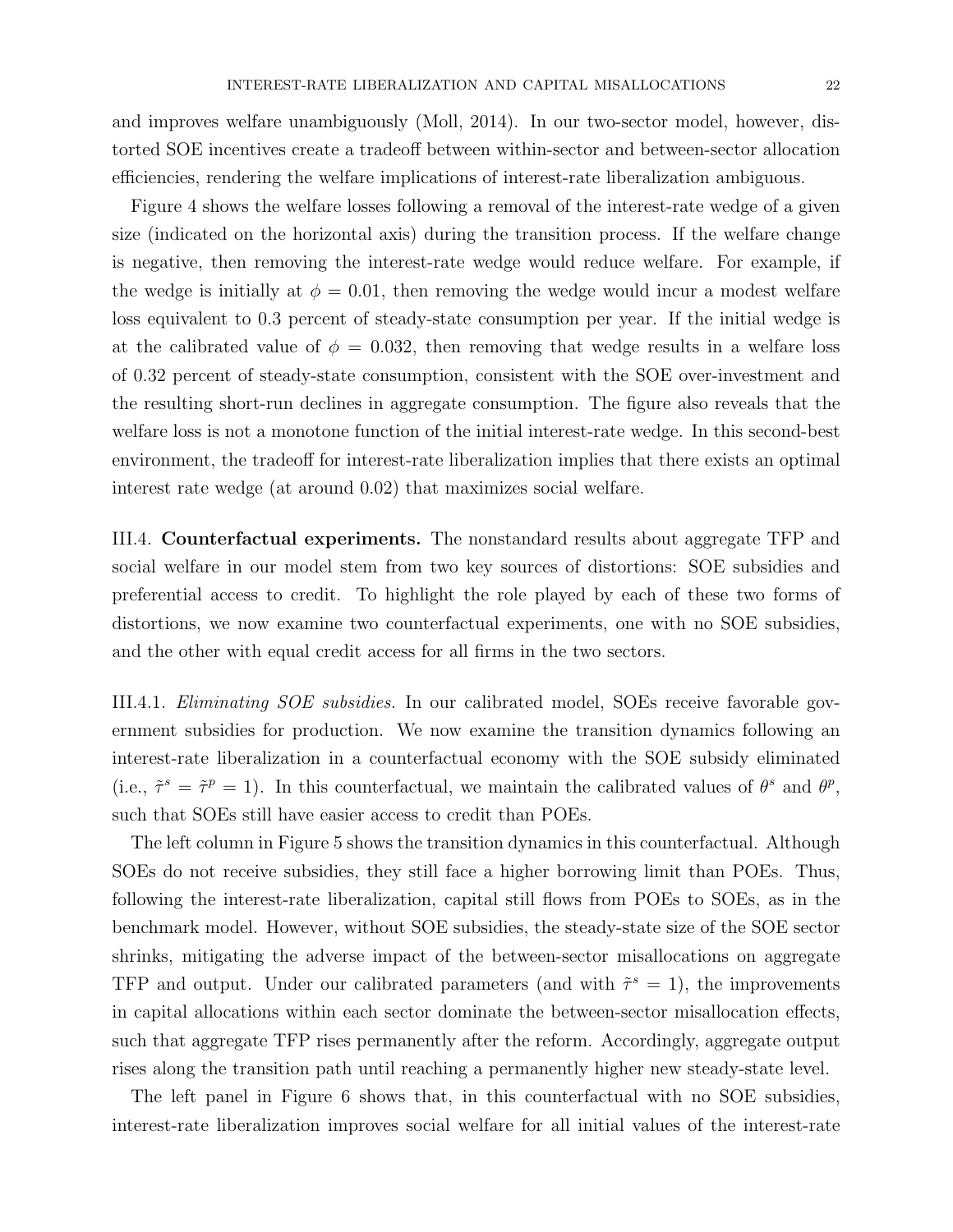wedge. This welfare outcome stands in contrast to that in the benchmark model, in which eliminating the interest-rate wedge can lead to welfare losses for a range of values of the initial wedge.

III.4.2. Equal credit access. In our benchmark model, the loan-to-value ratio for SOEs is about 2.5 times as large as that for POEs ( $\theta^s = 0.504$  and  $\theta^p = 0.279$ ). The superior access to credit for SOE firms contributed to misallocations of capital across sectors. We now consider a counterfactual case with equal credit access for the two types of firms (i.e., with  $\theta^p = \theta^s = 0.504$ , holding all the other parameters unchanged at their calibrated values, including SOE subsidies  $(\tilde{\tau}^s = 1.44)$ .

The right column in Figure 5 shows the transition dynamics following an interest-rate liberalization in this counterfactual case. Since SOEs continue to receive subsidies, the liberalization policy still reallocates capital from POEs to SOEs, and thus exacerbates misallocations. However, the relative size of the SOE sector and the magnitude of increases in the SOE capital share are both smaller than those in the benchmark model. At the same time, POEs have improved credit access relative to the benchmark model, so they are better able to expand production following the liberalization. The liberalization policy raises aggregate TFP permanently, reflecting that the within-sector improvement in allocations dominates the between-sector misallocations. Consequently, aggregate output rises along the transition path, until it reaches a permanently higher new steady-state level.

Granting equal credit access to POEs also implies that removing the interest-rate wedge is more likely to improve social welfare than in the benchmark model. As shown in the right panel of Figure 6, the case with equal credit access features a smaller range of values of the initial interest-rate wedge for which liberalization reduces welfare.

Comparing the welfare effects between the two counterfactuals (i.e., the two panels in Figure 6) reveals that SOE subsidies are a more important source of misallocations and welfare losses following interest-rate liberalization than unequal credit access. In the case with no SOE subsidies, removing the interest-rate wedge leads to unambiguous welfare gains (see the left panel of the figure), despite the SOEs' superior credit access. In the other case with equal credit access but with SOE subsidies, there is a range of values of the initial interest-rate wedge for which removing the wedge reduces welfare (see the right panel of the figure).<sup>17</sup> To

<sup>&</sup>lt;sup>17</sup>We have also considered a counterfactual model with a single sector, corresponding to the standard model in the literature. We calibrate the parameters  $\theta$ ,  $\sigma$ , and z by taking the averages of the sector-specific calibrations in our benchmark model and find that interest-rate liberalization in this onesector model unambiguously raises aggregate TFP and improves welfare, confirming the findings by Moll (2014). For details, see the online appendix at https://www.frbsf.org/economic-research/ files/wp2017-15\_appendix.pdf.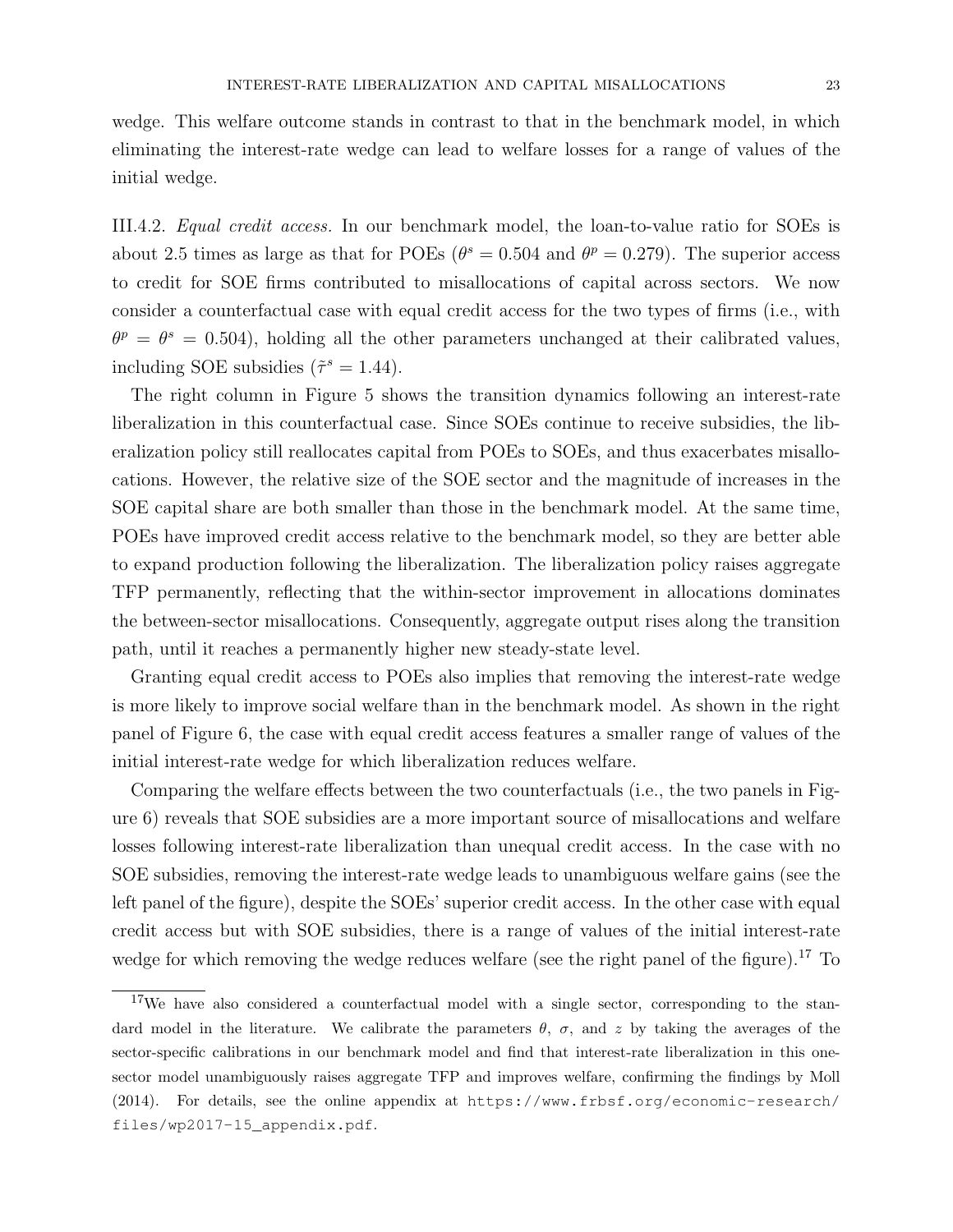mitigate misallocations and avoid welfare losses, interest-rate liberalization reforms should be implemented along with other reforms that alleviate distorted SOE incentives.

#### IV. Empirical evidence

In our model, the government subsidizes SOE production and grants them preferential credit access. Our model implies that, without removing the SOE subsidies and preferential credit treatments, pursuing interest-rate liberalization reforms can exacerbate capital misallocations by moving capital from POEs to less productive SOEs. We now provide some empirical evidence that supports the model's mechanism.

Aggregate data are not very informative for identifying the effects of interest-rate liberalization on capital reallocations between SOEs and POEs. The Chinese government has maintained tight controls over the loan interest rate until 2013 and the deposit rate until 2015. Even after 2015, interest-rate liberalization has been a gradual and ongoing process, with slow adjustments of the deposit and loan interest rates toward market-determined levels (see Figure 1). At the same time, many other things have happened in the Chinese economy that may confound the effects of interest-rate liberalization. For example, the People's Bank of China relaxed pegs of renminbi to the dollar in 2015, and later switched to pegging a basket of currencies instead of the dollar. The government has also tightened regulations over corporate leverages and shadow banking activities in 2016 and 2017. Since 2018, trade tensions between China and the United States have escalated. These developments also drive changes in the allocations of capital, presenting a challenge to isolate the effects of interest-rate liberalization using aggregate time-series data.

It is more promising to use disaggregated data to evaluate our model's mechanism. For our purpose, we use China's Annual Survey of Industries data—the same data set that we have used for calibrating our dynamic model—to examine how changes in the interest-rate wedge are related to industry-level productivity, and how the presence of capital misallocations can affect that relation. Our sample covers the years from 1998 to 2007.

We first construct a distortion dummy, denoted by  $D_{mt}$ , for each industry m and each year t. Our model implies that, absent government subsidies and preferential credit policy, a borrowing firm should always have higher productivity than an autarkic firm (i.e, a firm that is neither a borrower nor a lender). We measure a firm's productivity using the firmlevel TFP that we constructed (see Section III.2). We define the dummy variable  $D_{mt} \equiv$  $1\left(z_{mt}^{autarky,1\%}\geq z_{mt}^{borrow,1\%}\right)$ , which equals one if the TFP of the bottom 1 percentile of firms at financial autarky (denoted by  $z_{mt}^{autarky,1\%}$ ) exceeds that of the bottom 1 percentile of firms that are borrowers (denoted by  $z_{mt}^{borrow,1\%}$ ). Otherwise,  $D_{mt} = 0$ . We classify a firm in a given industry as an autarkic firm if its leverage ratio has remained roughly unchanged from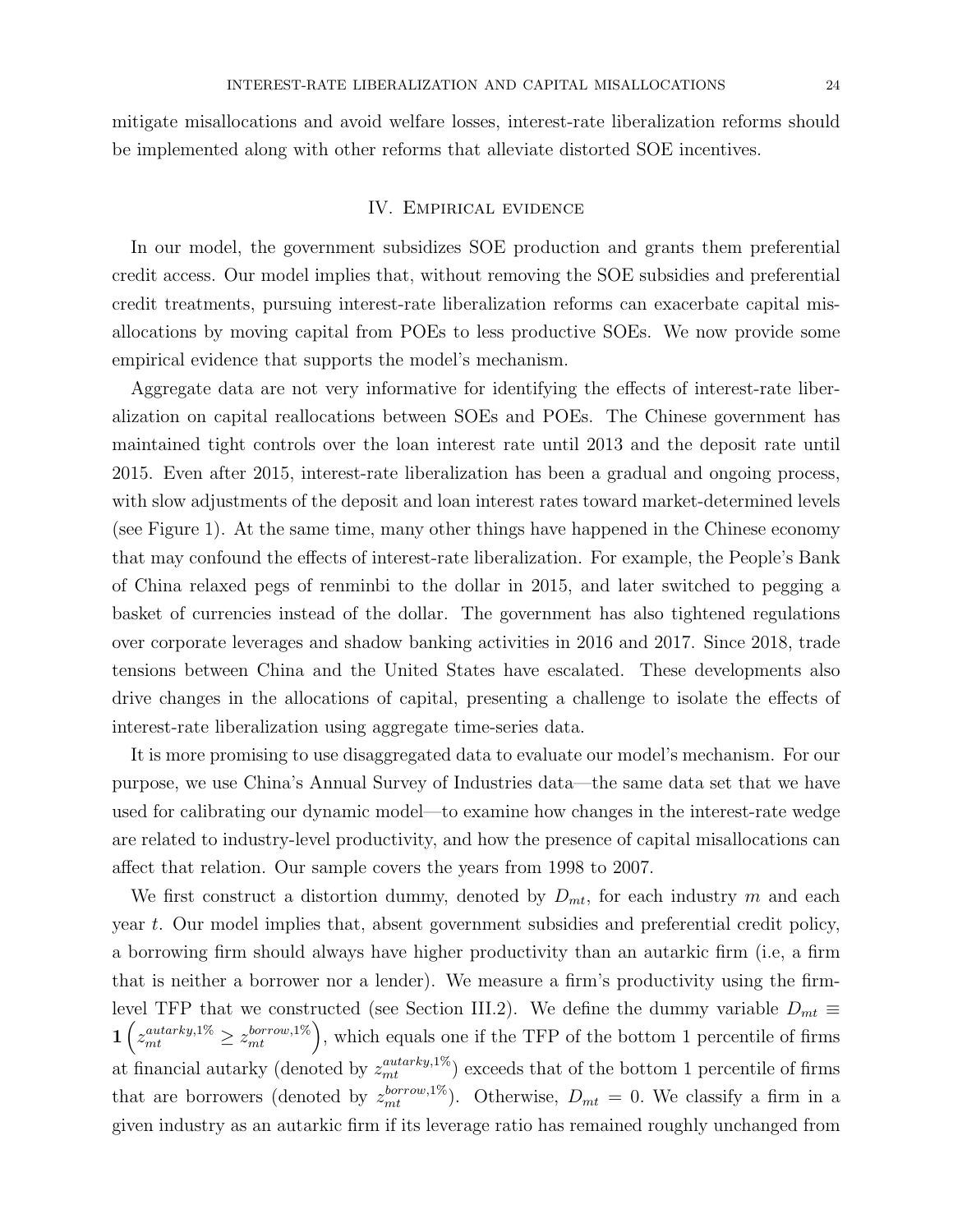the previous year. A firm is a borrower if its leverage has increased by more than a certain threshold. We measure firm leverage by the ratio of its long-term liabilities to total fixed assets. In our baseline regression, a firm is in financial autarky if the absolute year-over-year change in its leverage is less than 1 percent. We consider a firm a borrower if its leverage has increased by more than 1 percent from the previous year. To check the robustness of our results, we also consider alternative thresholds for borrowers, whose leverage increased by at least 2 percent or 5 percent from the previous year.<sup>18</sup>

Using an unbalanced panel with 476 industries over the years 1998-2007, we estimate the empirical specification

$$
\Delta Y_{mt} = \beta_0 + \beta_1 D_{mt} + \beta_2 \Delta \phi_t + \beta_3 D_{mt} \times \Delta \phi_t + \beta_4 X_{mt} + \delta_m + \rho \Delta Y_{m,t-1} + \varepsilon_{mt},\tag{64}
$$

where  $\Delta Y_{mt}$  denotes the year-over-year growth rate of the average labor productivity in industry m and year t;  $X_{mt}$  denotes a set of control variables, including the industry's average leverage  $(LTV_{mt})$  and the growth rates of average fixed assets  $(\Delta K_{mt})$  and employment  $(\Delta L_{mt})$ ;  $\Delta \phi_t$  denotes the year-over-year changes in the interest-rate wedge (i.e, the differences between the benchmark loan rates and the benchmark deposit rates); and  $\delta_m$  captures the industry fixed effects. The term  $\varepsilon_{mt}$  denotes the regression residuals.

Our theory implies that, all else being equal, interest-rate liberalization (i.e., a reduction in the interest-rate wedge) should raise labor productivity. Thus, we should expect  $\beta_2 < 0$ in our empirical specification (64). However, in an industry with distorted allocations (i.e.,  $D_{mt} = 1$ , interest-rate liberalization can lower the industry's productivity by moving capital to firms that are less productive but more favored by government policy. Thus, we should expect  $\beta_3 > 0$ .

We estimate the dynamic panel model in Eq. (64) using the Arellano and Bond (1991) estimator.<sup>19</sup> Table 2 shows the estimation results. Column  $(1)$  shows the baseline case, in which a borrower is defined as a firm whose leverage increased at least 1 percent from the previous year. Consistent with our model's mechanism, the point estimate of  $\beta_2$  is negative (-0.723) and significant (with a p-value less than 5 percent). The estimated value of  $\beta_2$ 

<sup>18</sup>In our sample, an SOE dominant industry (i.e., an industry with SOE employment share exceeding 50%) is more likely to have distorted allocations under our measure of distortions. In particular, an estimated Probit model shows that, controlling for industry fixed effects, an SOE dominant industry is 53% more likely to have distorted allocations (i.e.,  $D_{mt} = 1$ ).

<sup>&</sup>lt;sup>19</sup>To estimate the dynamic panel specification, we use the two-step system GMM estimator with smallsample robust corrections. We implement the estimation in STATA using the command xtabond. We use the lagged dependent variable and lagged control variables as GMM-type instruments. Two tests support our model specification: the null hypothesis of second-order autocorrelations is rejected, and the heteroskedasticity-consistent Hansen's J-tests fail to reject the validity of our instrument set.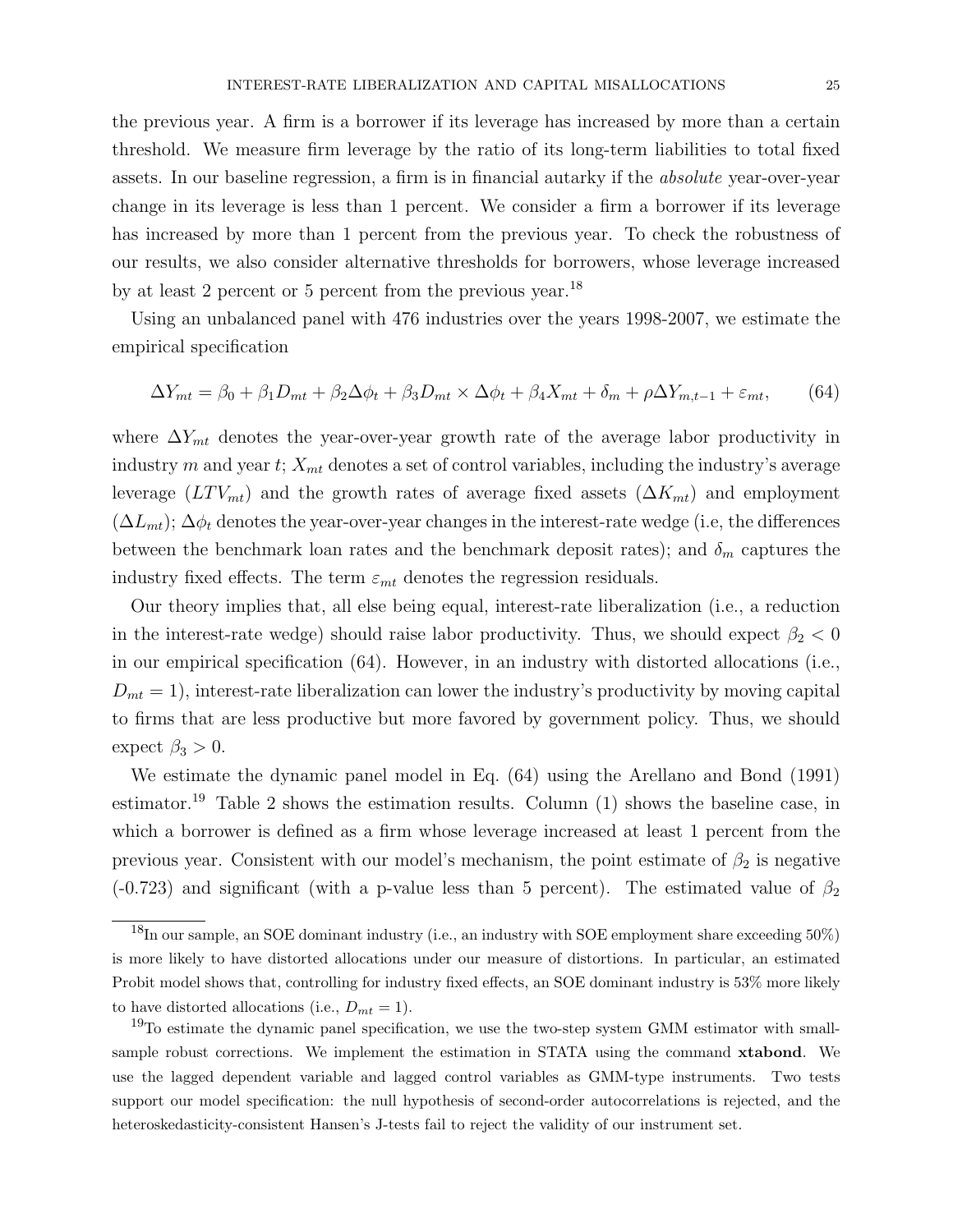suggests that, holding all else equal, reducing the interest-rate wedge by one percentage point would raise the average productivity growth by 0.72 percentage point. The estimate for  $\beta_3$  is positive (0.921) and also significant (with a p-value less than 5 percent). Thus, if an industry has distorted allocations  $(D_{mt} = 1)$ , then reducing the interest-rate wedge by 1 percentage point would lower the industry's labor productivity by 0.92 percentage point. The net effects of interest-rate liberalization on industry-level productivity are slightly negative  $(0.921 - 0.723 = 0.18)$  but statistically insignificant.<sup>20</sup>

The empirical evidence is robust to alternative definitions of the borrowers. In particular, Columns (2) and (3) in Table 2 show the estimation results when we define a borrower as a firm whose leverage increased at least 2 percent and 5 percent, respectively, from the previous year. The estimated  $\beta_2$  and  $\beta_3$  are similar to those in the baseline case shown in Column  $(1).^{21}$ 

The evidence is also robust to several alternative measures of the distortion dummy  $D_{mt}$ . In one experiment, we use alternative thresholds in our measure of the distortion dummy. In particular, we compare the  $x\%$  tails of TFP between borrowing firms and autarkic firms, with  $x \in \{2.5, 5, 10\}$  instead of the 1% tails of TFP used for the baseline regression. In a second experiment, we measure the distortion by the dispersion of the marginal products of capital across firms within a industry. In both experiments, we have obtained qualitatively similar results as those in the baseline.<sup>22</sup>

These empirical results confirm that, in the presence of distorted allocations (i.e., with  $D_{mt} = 1$ , interest-rate liberalization can significantly reduce an industry's productivity, lending credence to our model's mechanism.

 $20$ We have considered an alternative panel regression by including time fixed effects, in which case the effects of  $\Delta\phi_t$  cannot be separately identified, but we can still identify the effects of the interaction term  $D_{mt} \times \Delta \phi_t$ . In this regression, we obtain a statistically significant point estimate of 1.278 for the coefficient on the interaction term (with a standard error of 0.50). This result suggests that, in an industry with distorted allocations, a 1 percentage point reduction in the interest-rate wedge reduces the industry's productivity growth by 1.3 percentage points, a magnitude that is slightly larger than that in the baseline regression model. We have also obtained qualitatively similar results when we estimate a static panel model without the lagged dependent variable in Eq. (64).

 $^{21}$ To take into account the possibility that some firms might increase leverage to cover operating losses, we considered an alternative measure of borrowers by focusing on borrowing firms with positive profits. We obtained similar results.

 $^{22}$ We report the details of these robustness results in the online appendix at https://www.frbsf. org/economic-research/files/wp2017-15\_appendix.pdf.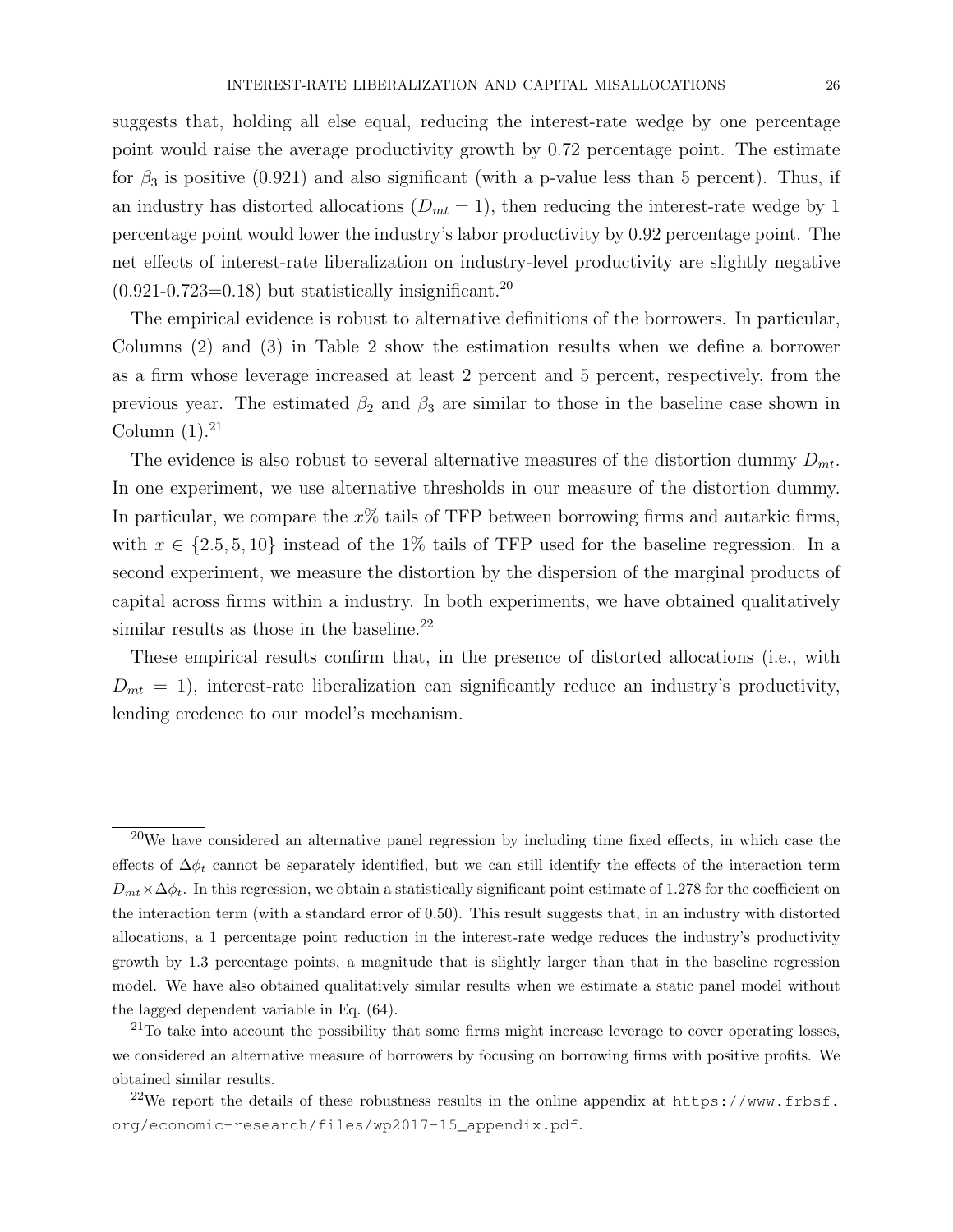## V. Related literature

Our paper contributes to the literature on misallocations and financial frictions. Existing studies have documented evidence that misallocations of resources help explain a large part of cross-country differences in productivity and income (Restuccia and Rogerson, 2008; Hsieh and Klenow, 2009; Buera et al., 2011; Bartelsman et al., 2013) . Financial frictions can reduce TFP by distorting firm entry and technology adoption decisions (Cole et al., 2016) or by generating dispersions in capital returns across firms and thus causing misallocations (Banerjee and Duflo, 2005; Jeong and Townsend, 2007; Banerjee and Moll, 2010; Liu and Wang, 2014; Moll, 2014). Midrigan and Xu (2014) present establishment-level evidence that financial frictions cause efficiency losses mainly through depressing firm entry and technology adoptions.<sup>23</sup>

The literature has also studied the impact of financial liberalization on resource allocations. Song et al. (2011) construct a two-sector growth model with less-productive SOEs and more-productive but financially constrained POEs. They show that the credit market imperfections provide a key mechanism for understanding China's economic transition. Gao et al. (2017) study the effects of China's 2009 deregulation of bank entries. They find that, after the deregulation, most loans originated from new entrant banks went to SOEs, which had explicit or implicit government guarantees and were thus considered "safe" borrowers. The deregulation also led to increased competition between new and incumbent banks, raising the overall quality of all loans, with significantly longer maturity and lower delinquency rates. Increased bank competition following the 2009 banking deregulation also led to improvements in the efficiency of firms that borrowed from banks, with private firms benefiting more than SOEs. Thus, consistent with our theory, the banking deregulation had ambiguous net effects on allocative efficiency. Liu et al. (2019) examine the potential impact of capital account liberalization in China in the presence of domestic financial repression.<sup>24</sup> Reis (2013) shows that, because of financial frictions, capital inflows to Portugal in the 2000s may have been misallocated to inefficient firms in the nontradable sector at the expense of more-productive firms in the tradable sector. Gopinath et al. (2017) present a model with heterogeneous firms and size-dependent financial frictions. They show that the decline in the real interest rate during the euro convergence process in the 1990s has led to increased dispersions in capital returns and a lower TFP in Spain, Portugal, and Italy, because capital inflows are misallocated toward firms that have higher net worth but are not necessarily

 $^{23}$ Other studies on this topic include Brandt et al. (2013), Gilchrist et al. (2013), Caggese and Cuñat (2013), and Buera et al. (2013). See Restuccia and Rogerson (2013, 2017) for surveys of this literature.

<sup>&</sup>lt;sup>24</sup>Chang et al. (2015b) build a DSGE model of China to examine the implications of China's capital controls for its domestic monetary policy when external shocks raise the cost of sterilization.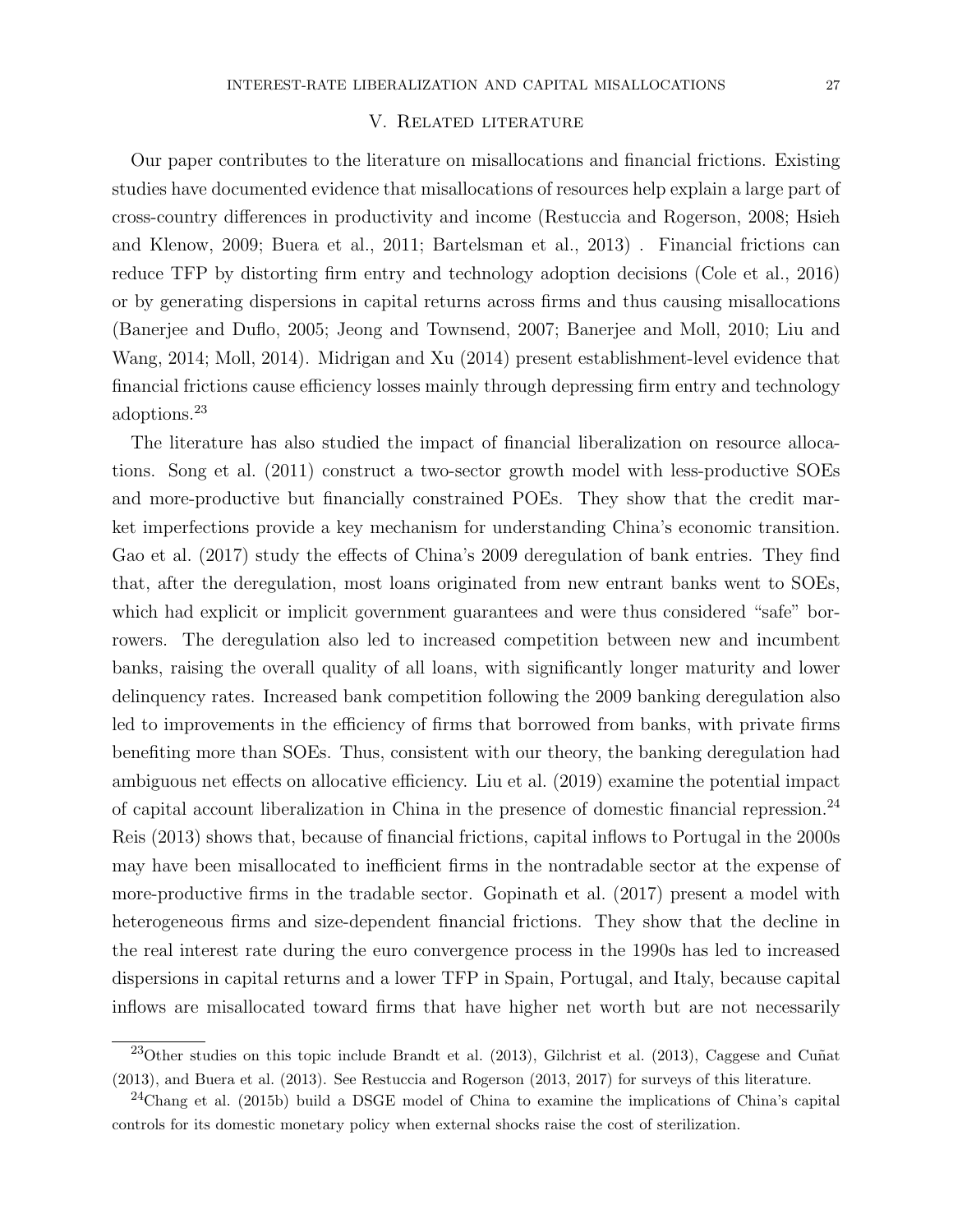more productive. Bleck and Liu (2018) study a two-sector model with collateral constraints, with different degrees of financial frictions across sectors. They show that excessive liquidity injection can overheat the sector with lower friction, crowding liquidity out of the sector with higher friction. Chang et al. (2019) study the role of reserve requirements for China's macroeconomic stabilization in a two-sector DSGE model with SOEs and POEs and segmented credit markets. In their model, banks lend to inefficient SOEs at low interest rates because of the low risks under government guarantees. However, banks charge a default premium on off-balance-sheet loans to POEs, even though their productivity is higher than SOEs. An increase in reserve requirements acts as a tax on SOE loans, reallocating capital to the more efficient POEs from SOEs, improving aggregate productivity while also raising the social costs for bailing out SOEs. In a similar spirit, Wang et al. (2016) argue that, since inefficient SOEs enjoy easy access to cheap bank credit, shadow banking loans provide productive POEs with urgently needed credit and thus helps improve allocative efficiency.

Chang et al. (2015a) build a two-sector model that focuses on credit reallocations between heavy and light sectors. Their calibrated model is able to replicate the observed trends and cycles of China's aggregate economy.

Our study has a different focus. We examine the implications of interest-rate liberalization for aggregate productivity and welfare in a two-sector general equilibrium model that incorporates firm-level heterogeneity, credit constraints, and asymmetric policy treatments across sectors. In this second-best environment, we show that interest-rate liberalization can have ambiguous effects on aggregate TFP and welfare because it improves within-sector capital allocation at the expense of between-sector misallocations.

#### VI. CONCLUSION

We have studied implications of interest-rate liberalization for capital allocation, aggregate productivity, and social welfare in a two-sector general equilibrium model with Chinese characteristics. The model features heterogeneous productivity, credit constraints, and government policies that favor SOEs over more efficient POEs. In this second-best environment, lifting interest-rate controls can improve capital allocation efficiency within each sector but exacerbate misallocations across sectors. Since SOEs have easier access to credit and an incentive to expand their scale, the extra saving induced by the reform disproportionately flows to the SOE sector. The overall effects of interest-rate liberalization on aggregate TFP and welfare depend on parameters. With calibrated parameters, the model suggests that interest-rate liberalization can modestly reduce aggregate TFP along the transition path, but boosts it in the long run. The liberalization reform has an ambiguous welfare effect. It can improve or reduce social welfare, depending the size of the initial interest-rate wedge.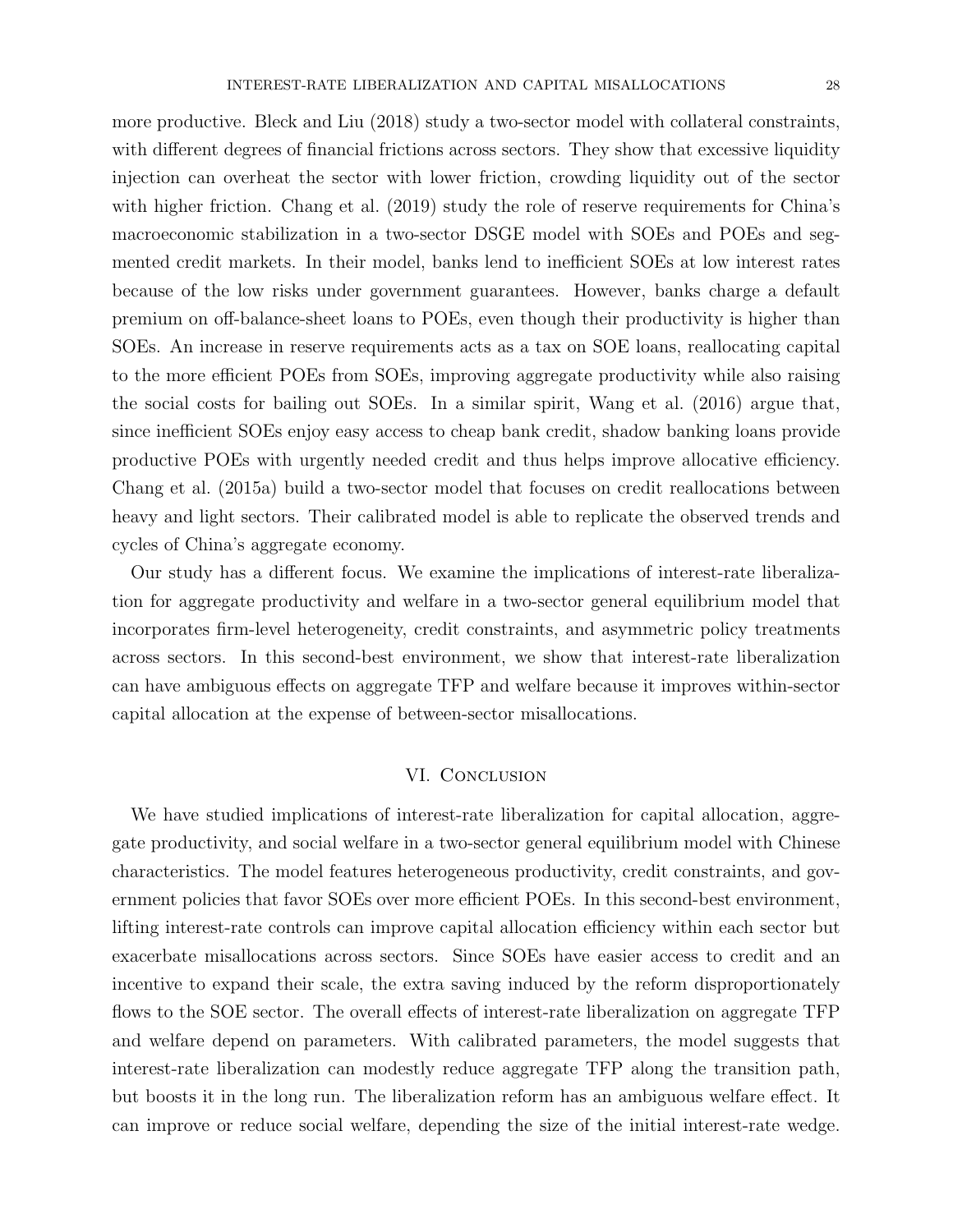With our calibrated wedge, the reform leads to a modest welfare loss. We further show that, if other structural reforms are simultaneously implemented to mitigate distorted SOE incentives, interest-rate liberalization can improve welfare.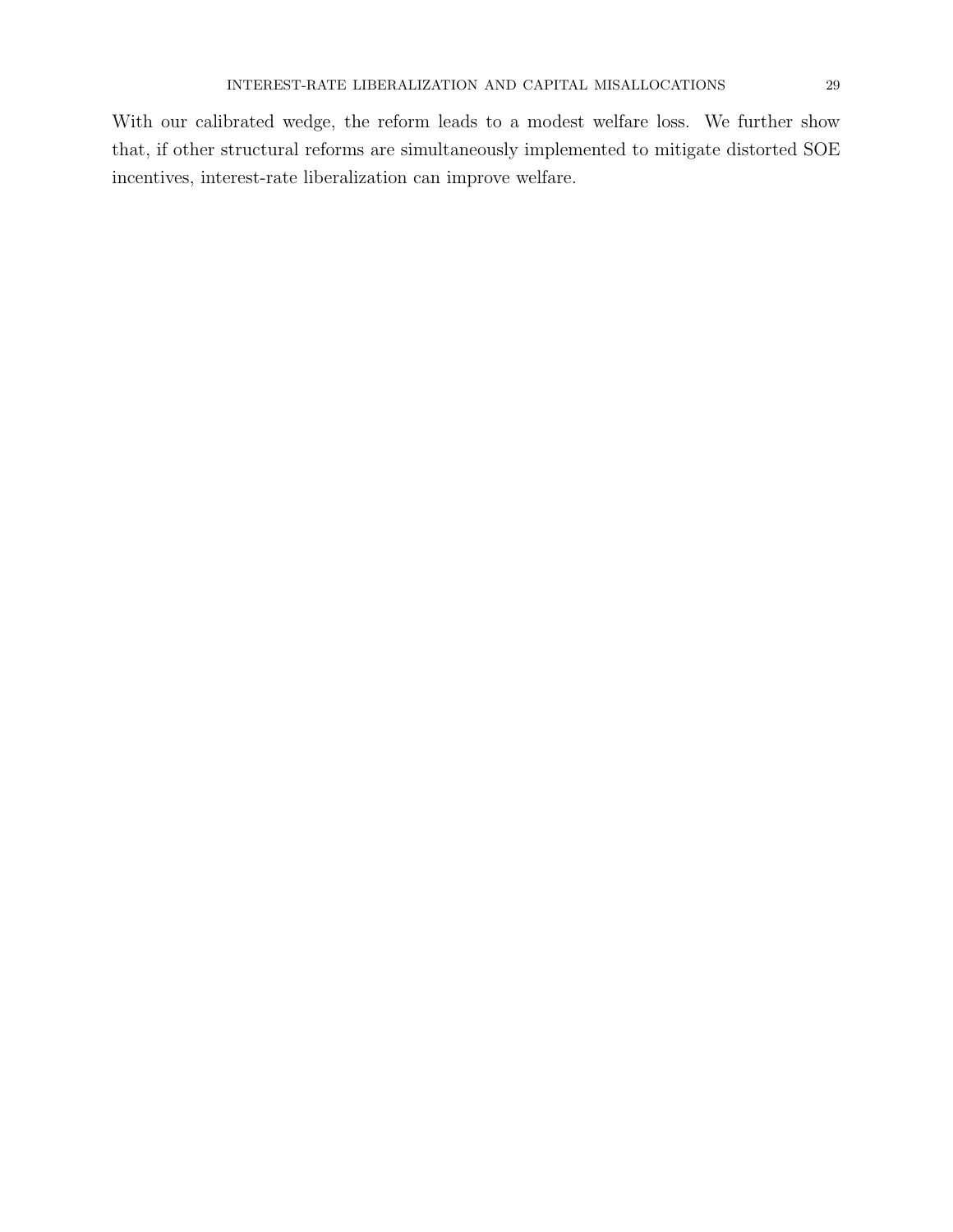| β          | Discounting factor            | 0.96    |
|------------|-------------------------------|---------|
| $\alpha$   | Capital share                 | $0.5\,$ |
| $\eta$     | Returns to scale              | 0.85    |
| $\delta$   | Capital depreciation rate     | 0.1     |
| Ф          | Interest-rate wedge           | 0.032   |
| $\theta^s$ | SOE borrowing constraint      | 0.504   |
| $\theta^p$ | POE borrowing constraint      | 0.279   |
| $z^s$      | SOE-specific TFP (normalized) | 1       |
| $z^p$      | POE-specific TFP              | 1.92    |
| $\sigma^s$ | SOE productivity dispersion   | 0.375   |
| $\sigma^p$ | POE productivity dispersion   | 0.461   |
| $\tau^s$   | SOE output wedge              | 1.44    |
| $\tau^p$   | POE output wedge (normalized) | 1       |

TABLE 1. Calibrated Parameter Values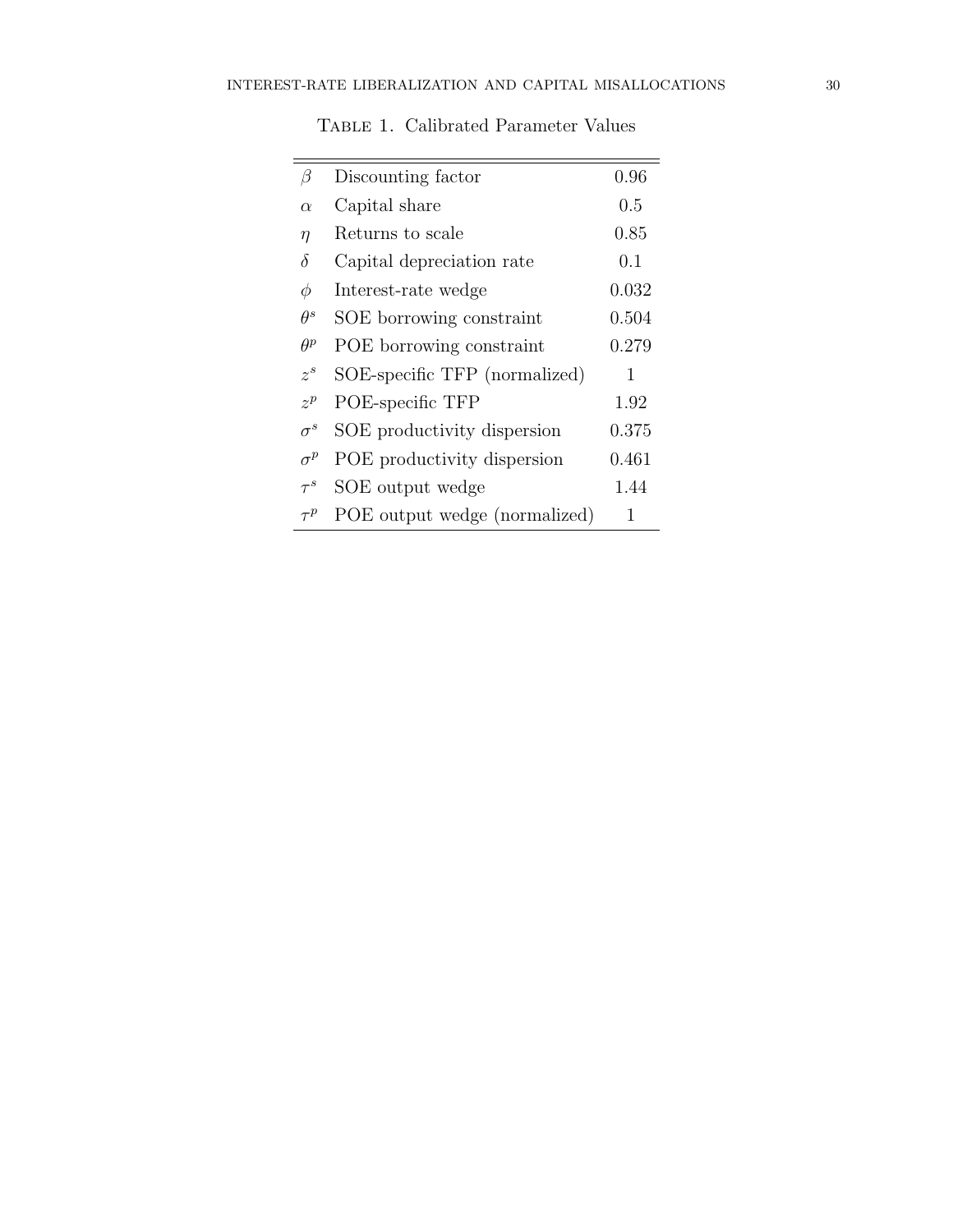| $\Delta Y_{mt}$               | (1)        | (2)        | (3)        |
|-------------------------------|------------|------------|------------|
| $\Delta \phi_t$               | $-0.723**$ | $-0.753**$ | $-0.765**$ |
|                               | (0.299)    | (0.313)    | (0.308)    |
| $D_{mt} \times \Delta \phi_t$ | $0.921**$  | $0.970**$  | $0.979**$  |
|                               | (0.456)    | (0.486)    | (0.491)    |
| $D_{mt}$                      | $-0.020$   | $-0.019$   | $-0.027$   |
|                               | (0.053)    | (0.049)    | (0.052)    |
| $\Delta K_{mt}$               | $0.176*$   | $0.178**$  | $0.211***$ |
|                               | $(-0.090)$ | (0.090)    | (0.090)    |
| $\Delta L_{mt}$               | $-0.077$   | $-0.087$   | $-0.075$   |
|                               | $(-0.108)$ | (0.108)    | (0.127)    |
| $LTV_{mt}$                    | $-0.037$   | $-0.038$   | $-0.046$   |
|                               | $(-0.028)$ | (0.029)    | (0.032)    |
| $\Delta Y_{mt-1}$             | $-0.057$   | $-0.055$   | $-0.022$   |
|                               | $(-0.085)$ | (0.086)    | (0.062)    |
| Number of Observations        | 2,806      | 2,806      | 2805       |
| Number of Industries          | 476        | 476        | 476        |
| Hansen test (p value)         | 0.217      | 0.161      | 0.170      |
| AB test $AR(1)$ (p value)     | 0.000      | 0.000      | 0.000      |
| AB test $AR(2)$ (p value)     | 0.432      | 0.404      | 0.641      |

TABLE 2. The impact of changes in the interest-rate wedge on labor productivity

Notes: This table reports the estimated impact of changes in the interest-rate wedge (denoted by  $\Delta \phi_t$ ) on industry-level labor productivity using data from China's Annual Survey of Industries. The empirical model is specified in Eq. (64) in the text. We estimate the dynamic panel model using the Arellano and Bond (1991) approach, with the instrumental variables including the control variables and lags of the dependent variable. The control variables include the industry's average leverage  $(LTV_{mt})$  and the year-over-year growth rates of average fixed assets  $(\Delta K_{mt})$  and employment  $(\Delta L_{mt})$ . The variable  $D_{mt}$ is a distortion dummy, which equals one if the average TFP of the bottom percentile of borrowing firms is lower than that of the bottom percentile of autarkic firms. An autarkic firm has a year-over-year change in its loan-to-value ratio of less than 1 percent (in absolute value). A borrowing firm has its loanto-value ratio increased by at least x percent from the previous year, where we consider  $x \in \{1, 2, 5\}$ , corresponding to the results shown in Columns (1), (2), and (3). The numbers in the parentheses are robust standard errors. The statistical significance levels are denoted by  $*(p<0.1), ** (p<0.05)$ , and \*\*\*  $(p<0.01)$ .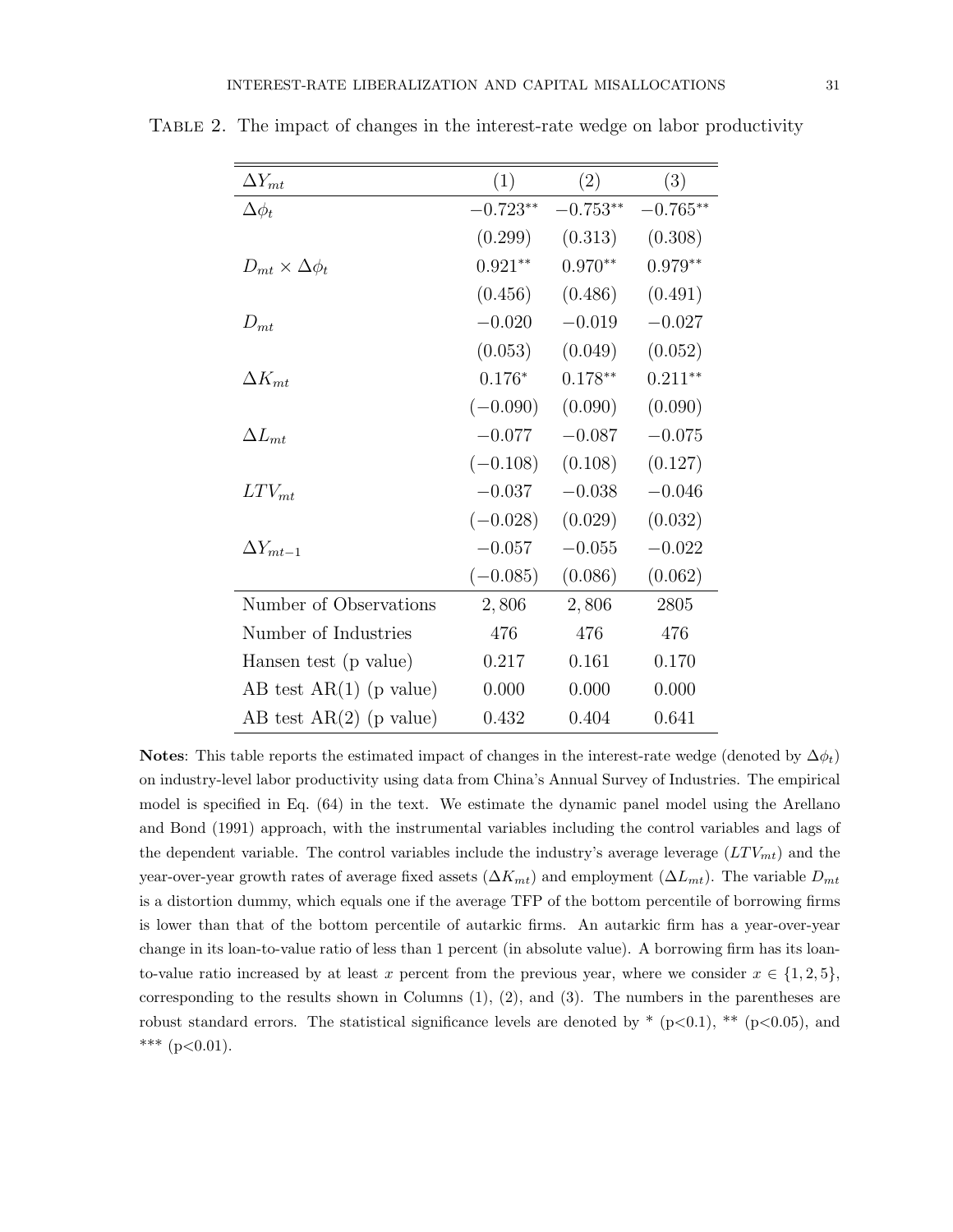

# **China deposit and lending rates**

Figure 1. Time series of China's one-year benchmark deposit interest rate and one-year benchmark lending interest rate. Source: CEIC and IMF.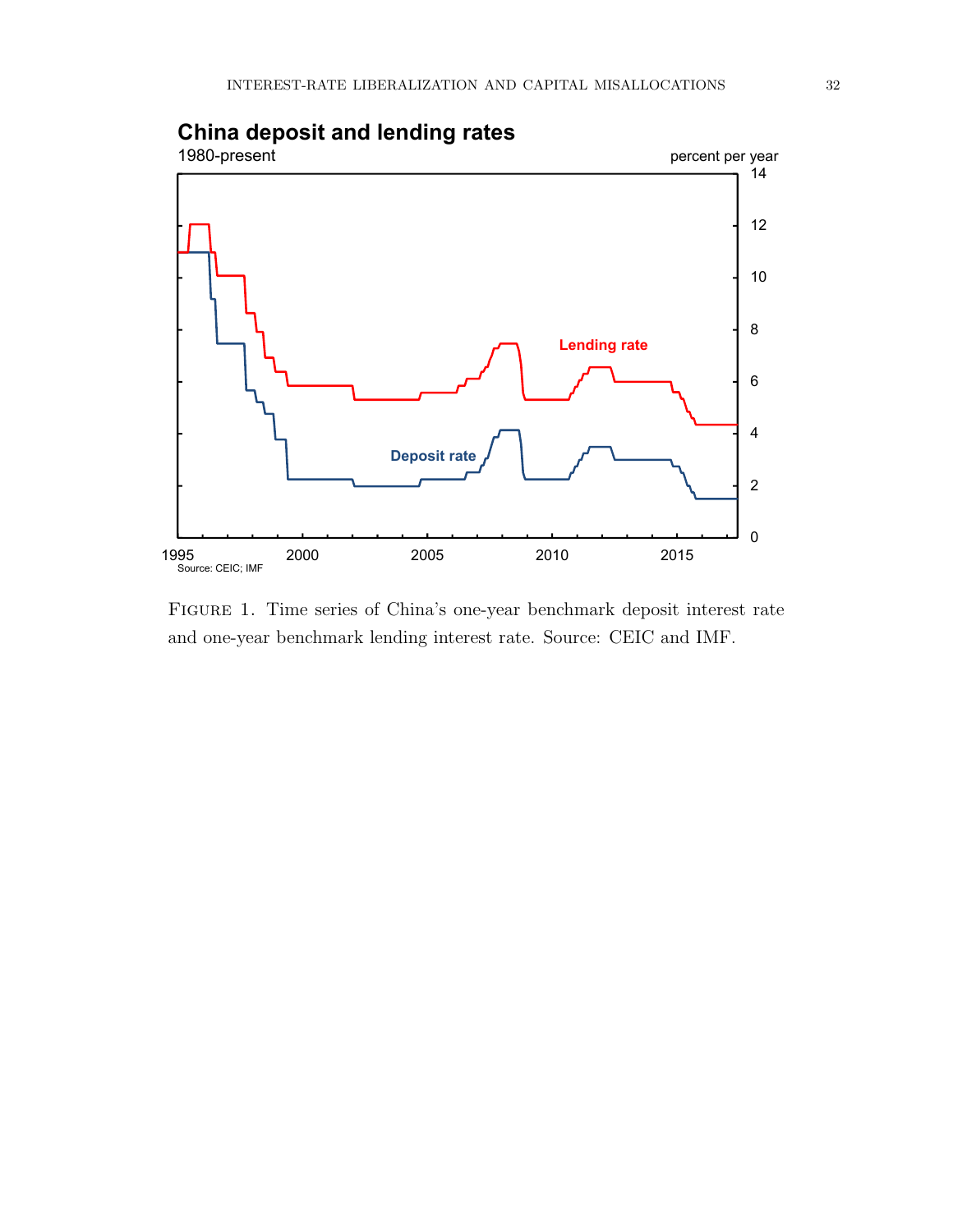

FIGURE 2. Aggregate output and the interest-rate wedge in the static model.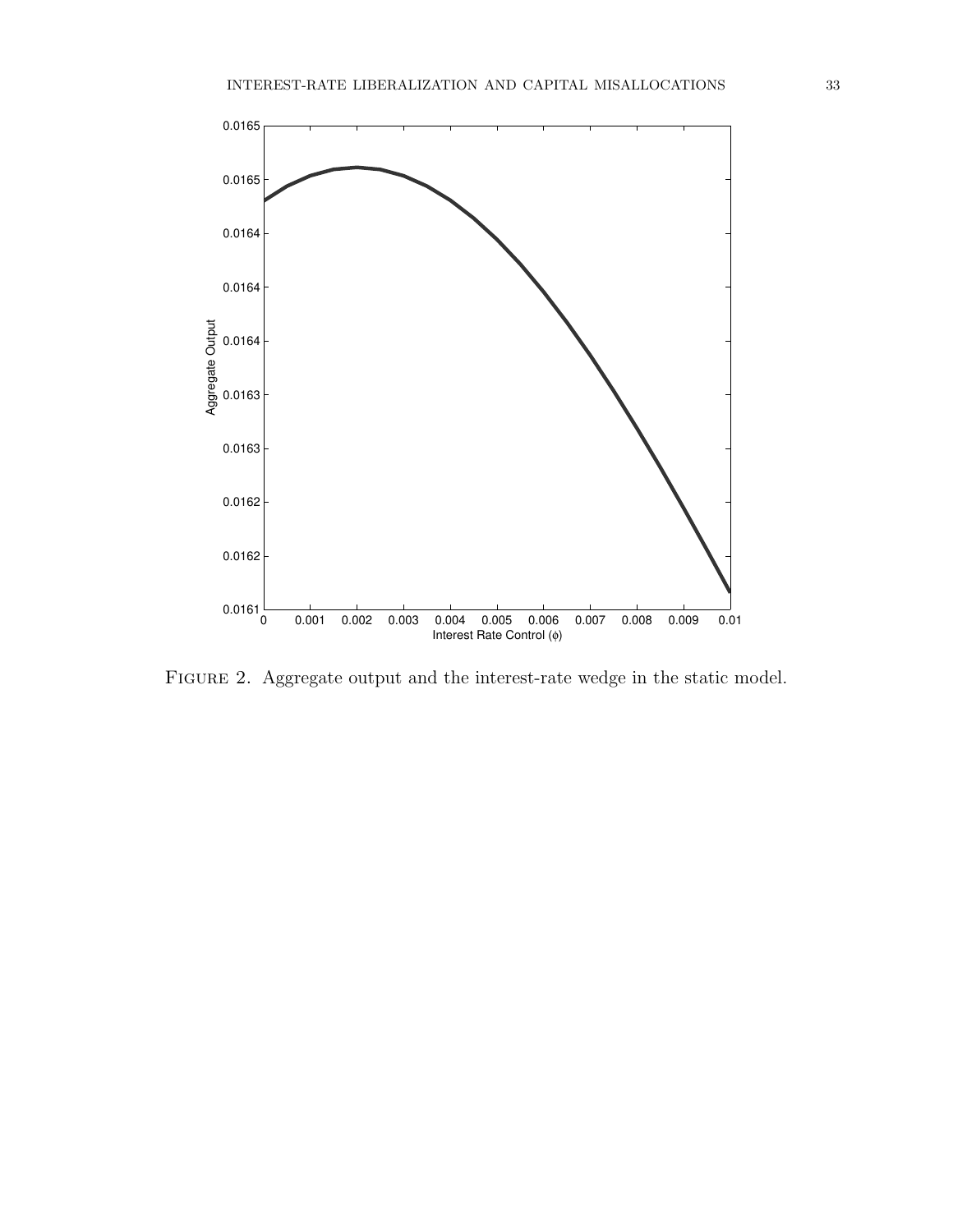

Figure 3. Transition dynamics following interest-rate liberalization in the benchmark model.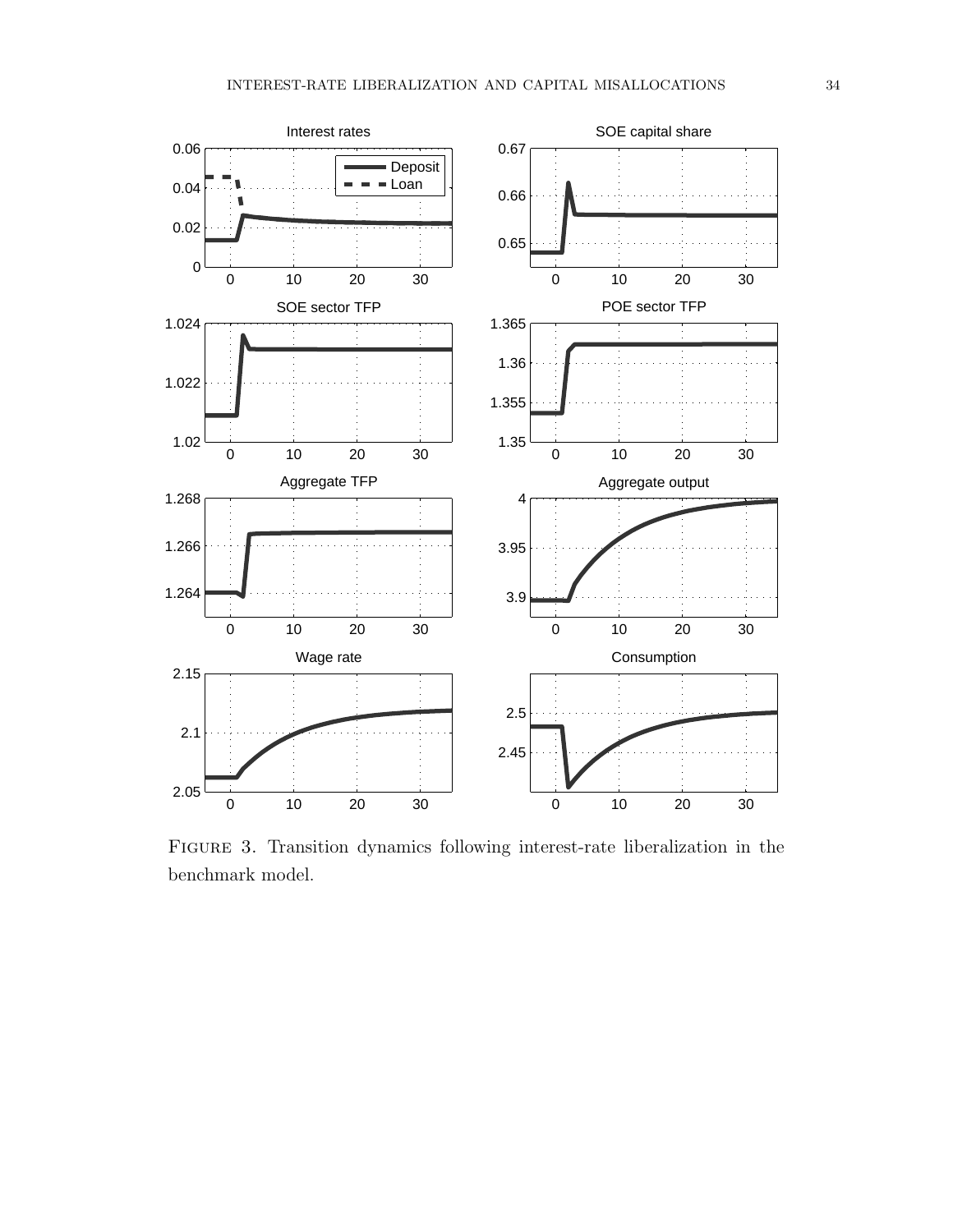

Figure 4. Welfare effects of interest-rate liberalization during the transition process. Welfare is measured by consumption equivalence. A point on the line represents the welfare gain (or loss) when the initial interest-rate wedge  $(\phi)$ is removed. If the welfare change is negative, then removing the interest-rate wedge reduces welfare relative to the pre-liberalization regime.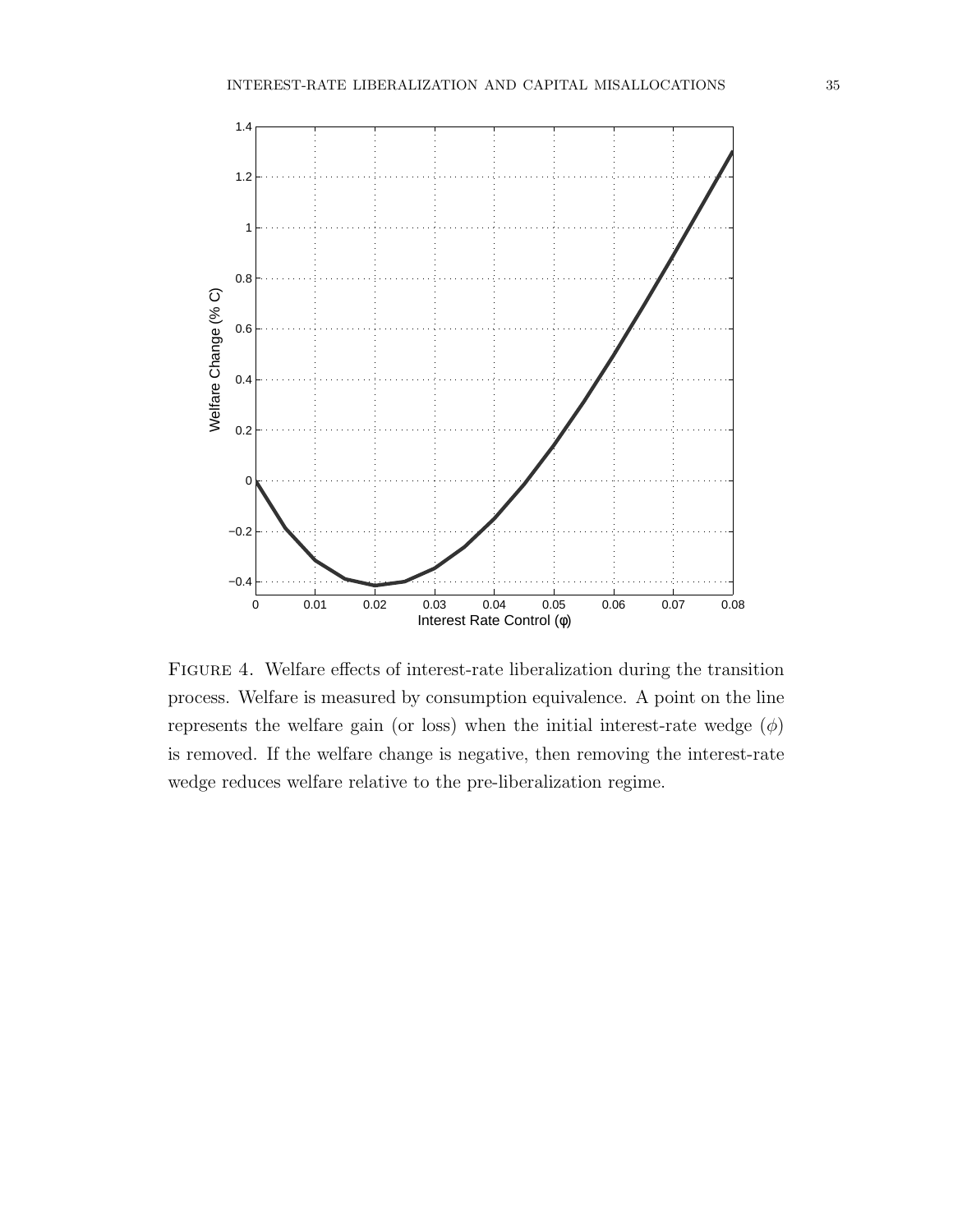

Figure 5. Transition dynamics following interest-rate liberalization in two counterfactual models: (i) no SOE subsidies  $(\tau^s = 1)$ ; (ii) equal credit access across the two sector  $(\theta^s = \theta^p)$ .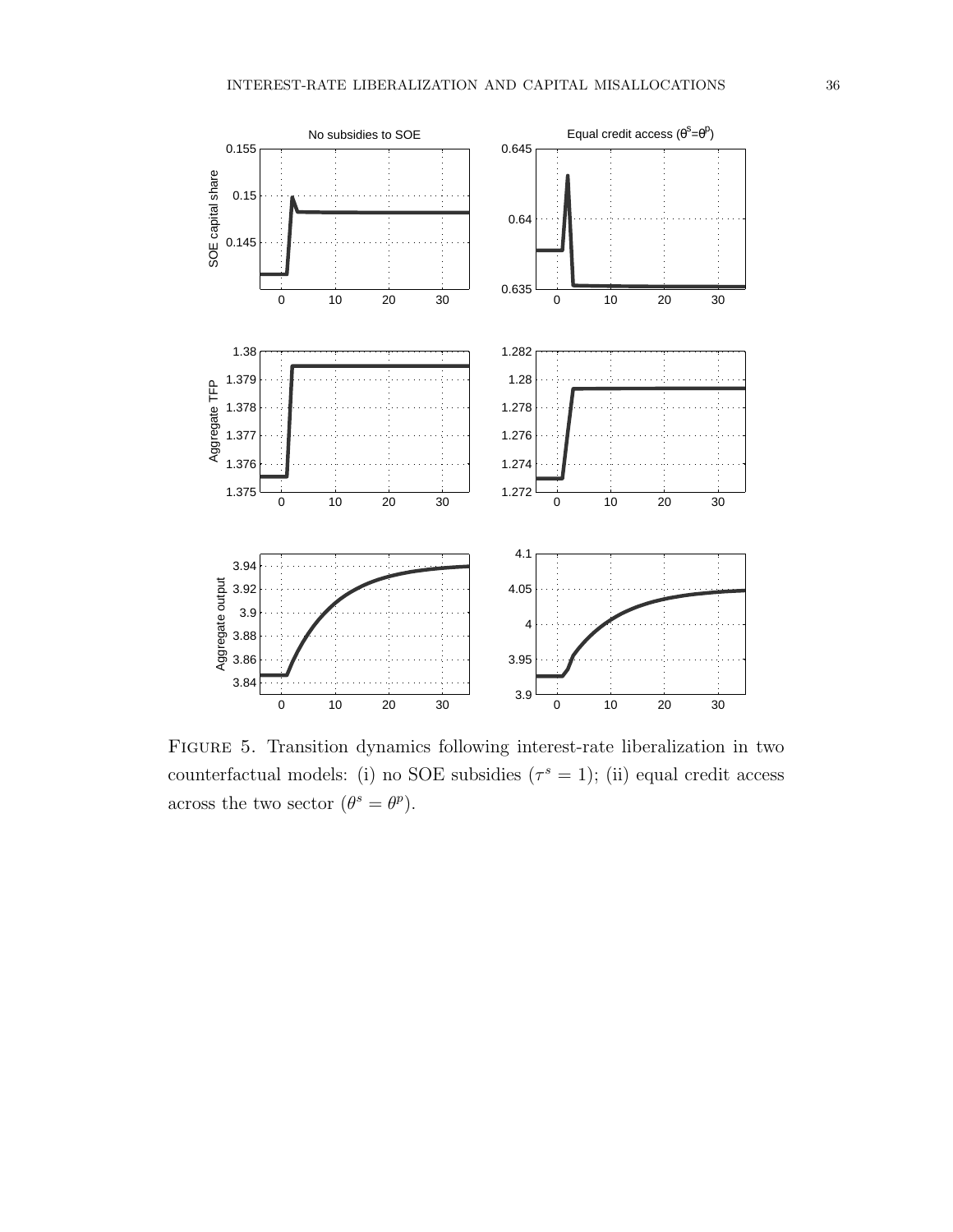

FIGURE 6. Welfare effects of interest-rate liberalization during the transition process in the counterfactual models with no SOE subsidies (the left panel) or equal credit access across the two sectors (the right panel). A point on the line represents the welfare gain (or loss) when the initial interest-rate wedge  $(\phi)$ is removed. If the welfare change is negative, then removing the interest-rate wedge reduces welfare relative to the pre-liberalization regime.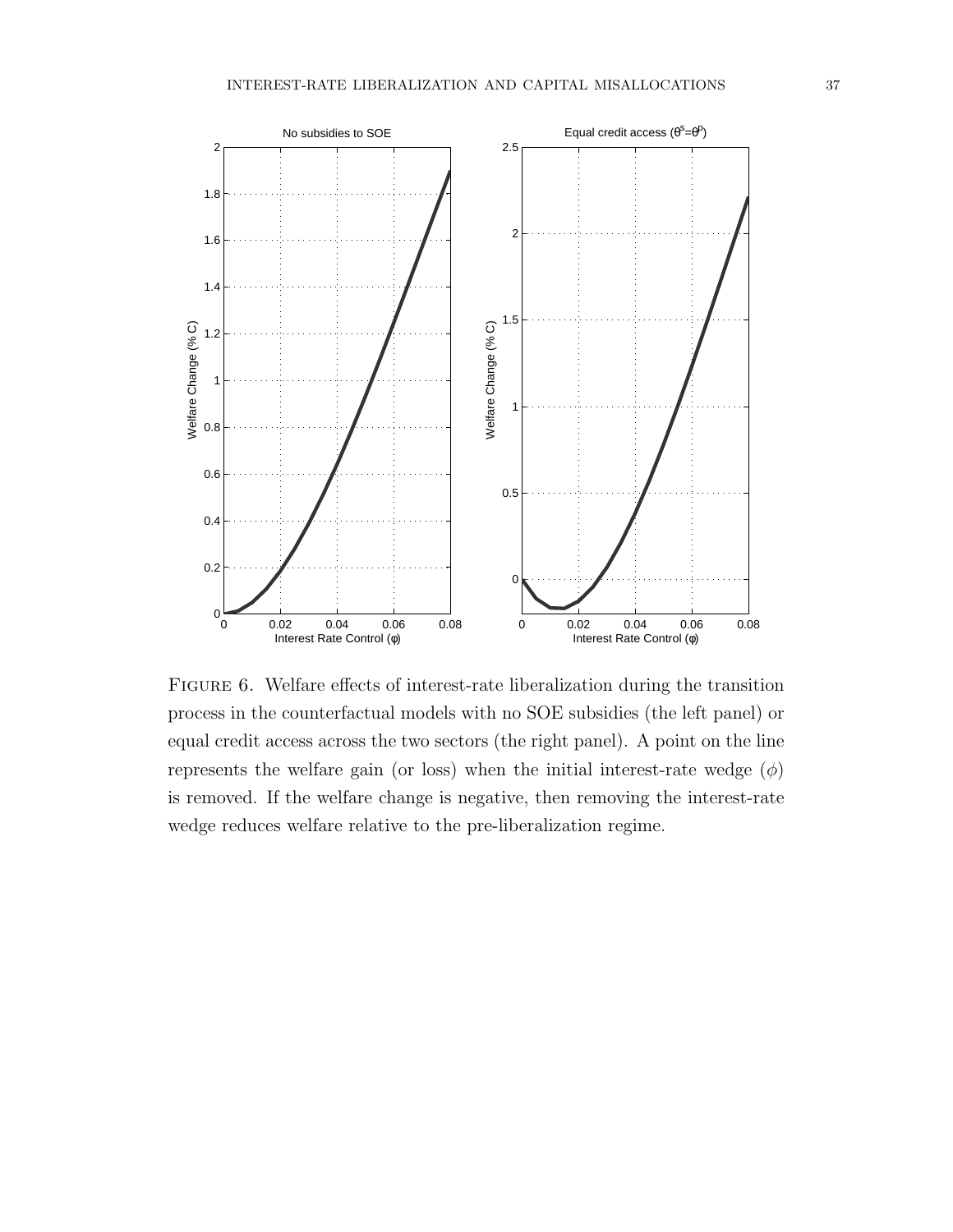# Appendix

## APPENDIX A. PROOFS OF PROPOSITIONS

Proposition 1. Assume that the interest-rate wedge is sufficiently large so that  $\phi > \tau z^s - z^p$ . Then the only equilibrium is one with financial autarky, under which  $k^s = k^p = h$  and  $r_d \in [\tau z^s - \phi, z^p]$ . Aggregate output is given by

$$
Y = (1 - \mu)z^p h + \mu z^s h.
$$
 (A.1)

*Proof.* There are three possible cases for the deposit rate: (i)  $r_d < \tau z^s - \phi$ , (ii)  $r_d > z^p$ , and (iii)  $r_d \in [\tau z^s - \phi, z^p]$ . We show that the first two cases are not consistent with any equilibrium. We also show that, in the third case, there is an autarkic equilibrium, with no borrowing or lending between the two sectors.

If  $r_d < \tau z^s - \phi$ , then the SOEs' private MPK  $\tau z^s$  exceeds the loan interest rate  $r_d + \phi = r_l$ . The borrowing constraint for SOEs will be binding, such that  $l^s = \theta^s h$ . However, under the assumption that  $\phi > \tau z^s - z^p$ , we have  $r_d < \tau z^s - \phi < z^p$ . That is, POEs' MPK exceeds the deposit rate, so that they choose not to save (i.e.,  $s^p = 0$ ). But this contradicts the loan market clearing condition since  $s^p = 0$  implies  $l^s = 0$ .

If  $r_d > z^p$ , then POEs would choose to save instead of producing since their MPK is lower than the deposit rate. This implies that  $s^p = h$ . However, in this case,  $\tau z^s < z^p + \phi <$  $r_d + \phi = r_l$ . Thus, SOEs would choose not to borrow (so that  $l^s = 0$ ) since the loan rate exceeds their private MPK. The positive saving by POEs and zero borrowing by SOEs again violates the loan market-clearing condition and cannot be an equilibrium.

In the case with  $r_d \in [\tau z^s - \phi, z^p]$ , however, there is an equilibrium. In particular, since  $r_d < z^p < \tau z^s$ , firms in both sectors choose not to save. They do not borrow either because the loan rate exceeds their MPKs (i.e.,  $r_d + \phi > \tau z^s > z^p$ ). Thus, the only equilibrium is the financial autarky with no between-sector capital flows. In this equilibrium, we have  $k^{s} = k^{p} = h$  and aggregate output is given by  $Y = (1 - \mu)z^{p}h + \mu z^{s}h$ .

Proposition 2. Assume that  $\tau z^s > z^p > z^s$ . In the liberalized economy with  $\phi = 0$ , the equilibrium deposit rate satisfies  $r_d \in [z^p, \tau z^s]$  and aggregate output Y is given by

$$
Y = \begin{cases} z^{p}h - (z^{p} - z^{s})\mu (1 + \theta^{s})h & \text{if } \theta^{s} < 1/\mu - 1, \\ z^{s}h & \text{if } \theta^{s} \ge 1/\mu - 1. \end{cases}
$$
(A.2)

*Proof.* Since  $\phi = 0$ , the loan rate and the deposit rate are identical (i.e.,  $r_l = r_d$ ). Following the same logic as in the proof of Proposition 1, we can show that  $r_d < z^p$  and  $r_d > \tau z^s$  are both inconsistent with an equilibrium. The equilibrium interest rate thus lies in the closed interval  $[z^p, \tau z^s]$ , which is non-empty under our assumption.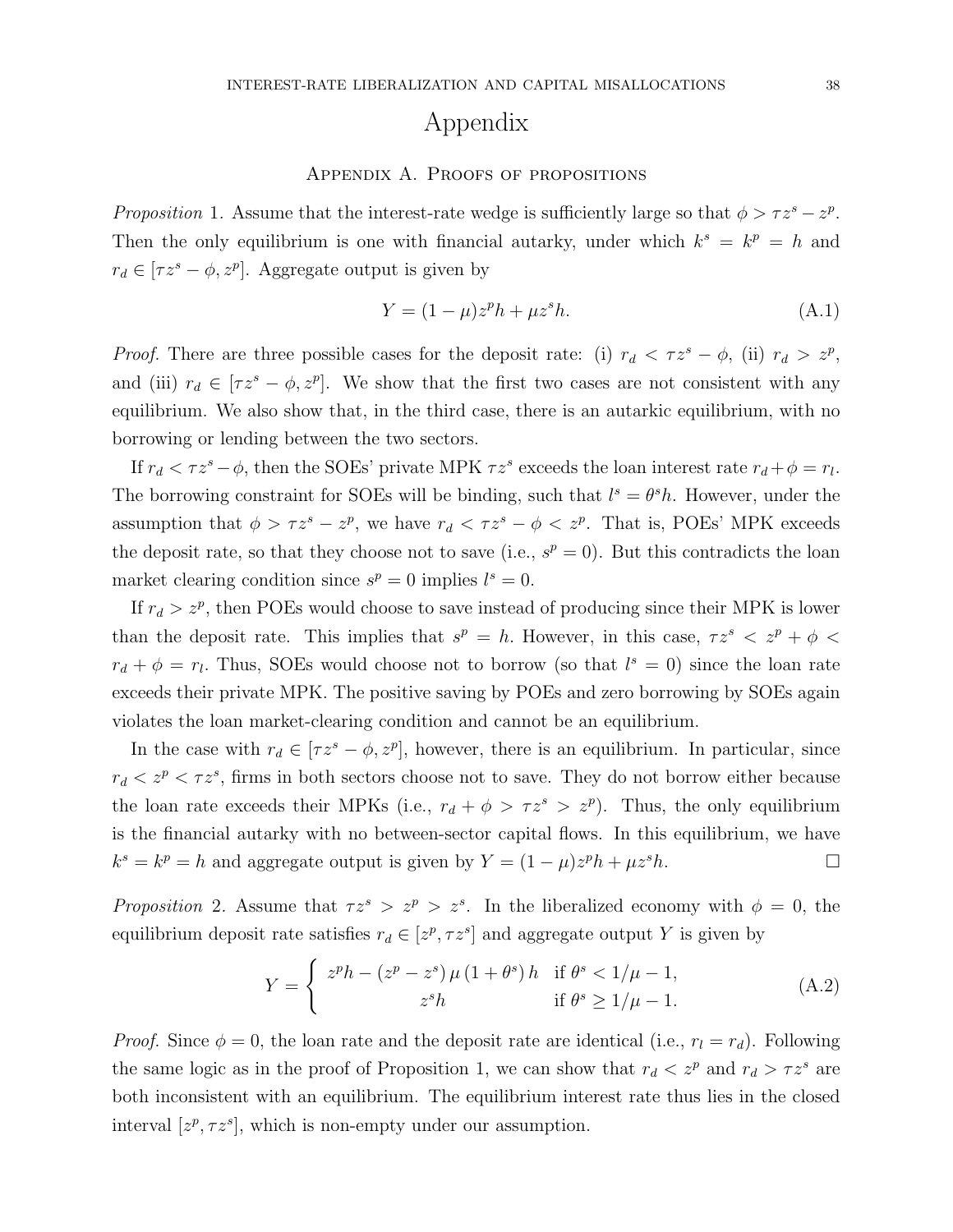If  $r_d = z^p$ , then POEs are indifferent between saving or not. Since  $\tau z^s > z^p = r_d$ , SOEs will choose not to save but to borrow up to the limit (i.e.,  $s^s = 0$  and  $l^s = \theta^s h$ ). The capital stock held by each SOE firm would be  $k^s = (1 + \theta^s)h$ . The capital marketclearing condition (10) implies that  $(1 - \mu)k^p + \mu(1 + \theta^s)h = h$ . Thus, POEs would stay operating (i.e.,  $k^p > 0$ ) if and only if  $\theta^s < \frac{1}{\mu} - 1$ . In this case, aggregate output is given by  $Y = (1 - \mu)z^p k^p + \mu z^s k^s = z^p h - (z^p - z^s)\mu(1 + \theta^s)h.$ 

If  $r_d \in (z^p, \tau z^s]$ , then POEs would choose to save all their endowment (i.e.,  $s^p = h$ ). The capital market-clearing condition (10) implies that SOEs will own all capital stock in the economy provided that  $\theta^s \geq \frac{1}{\mu} - 1$ . In this case, aggregate output is given by  $Y = z^s h$ .  $\Box$ 

Proposition 3. In the economy with heterogeneous firms, there exist two threshold levels of idiosyncratic productivity, denoted by  $\epsilon^{j}$  and  $\bar{\epsilon}^{j}$  for each sector  $j \in \{s, p\}$ , such that

$$
s^{j}(\varepsilon) = \begin{cases} h & \text{if } \varepsilon_{\min} \le \varepsilon < \varepsilon^{j} \\ 0 & \text{if } \varepsilon^{j} \le \varepsilon \end{cases}, \tag{A.3}
$$

$$
l^{j}(\varepsilon) = \begin{cases} 0 & \text{if } \varepsilon_{\min} \le \varepsilon < \bar{\varepsilon}^{j} \\ \theta^{j} h & \text{if } \bar{\varepsilon}^{j} \le \varepsilon \end{cases}, \tag{A.4}
$$

$$
k^{j}(\varepsilon) = \begin{cases} 0 & \text{if } \varepsilon_{\min} \leq \varepsilon < \varepsilon^{j} \\ h & \text{if } \varepsilon^{j} \leq \varepsilon < \overline{\varepsilon}^{j} \\ (1 + \theta^{j}) h & \text{if } \overline{\varepsilon}^{j} \leq \varepsilon \end{cases}
$$
 (A.5)

where the thresholds  $\underline{\varepsilon}^j$  and  $\overline{\varepsilon}^j$  are defined as

$$
\underline{\varepsilon}^j = \frac{r_d}{z^j \tau^j},\tag{A.6}
$$

$$
\bar{\varepsilon}^j = \frac{r_d + \phi}{z^j \tau^j}.
$$
\n(A.7)

*Proof.* The optimization problem of the firm in j sector can be written as

$$
\max_{\{l^j(\varepsilon),\ s^j(\varepsilon)\}} \tau^j z^j \varepsilon \left[ h + l^j\left(\varepsilon\right) - s^j\left(\varepsilon\right) \right] - r_l l^j(\varepsilon) + r_d s^j(\varepsilon),\tag{A.8}
$$

subject to

$$
0 \leq l^j(\varepsilon) \leq \theta^j h,\tag{A.9}
$$

$$
0 \leq s^j(\varepsilon) \leq h. \tag{A.10}
$$

Because of the linearity, we can define two cutoffs as  $\varepsilon^j = \frac{r_d}{\varepsilon^j}$  $\frac{r_d}{z^j\tau^j}$  and  $\bar{z}^j = \frac{r_l}{z^j\tau^j}$  $\frac{r_l}{z^j\tau^j}$ , where  $r_l = r_d + \phi$ . For  $\varepsilon < \underline{\varepsilon}^j$ , production is not profitable because because  $\tau^j z^j \varepsilon < r_d$ . Thus, in this case, the firm chooses to save, i.e.,  $s^j(\varepsilon) = h$ ,  $l^j(\varepsilon) = 0$  and  $k^j(\varepsilon) = 0$ . If  $\varepsilon \in [\varepsilon^j, \bar{\varepsilon}^j)$ , then production yields higher returns than saving, but the return is still lower than the borrowing costs (i.e.,  $r_d \leq \tau^j z^j \varepsilon < r_l$ ). In this case, the firm's optimal decision is to produce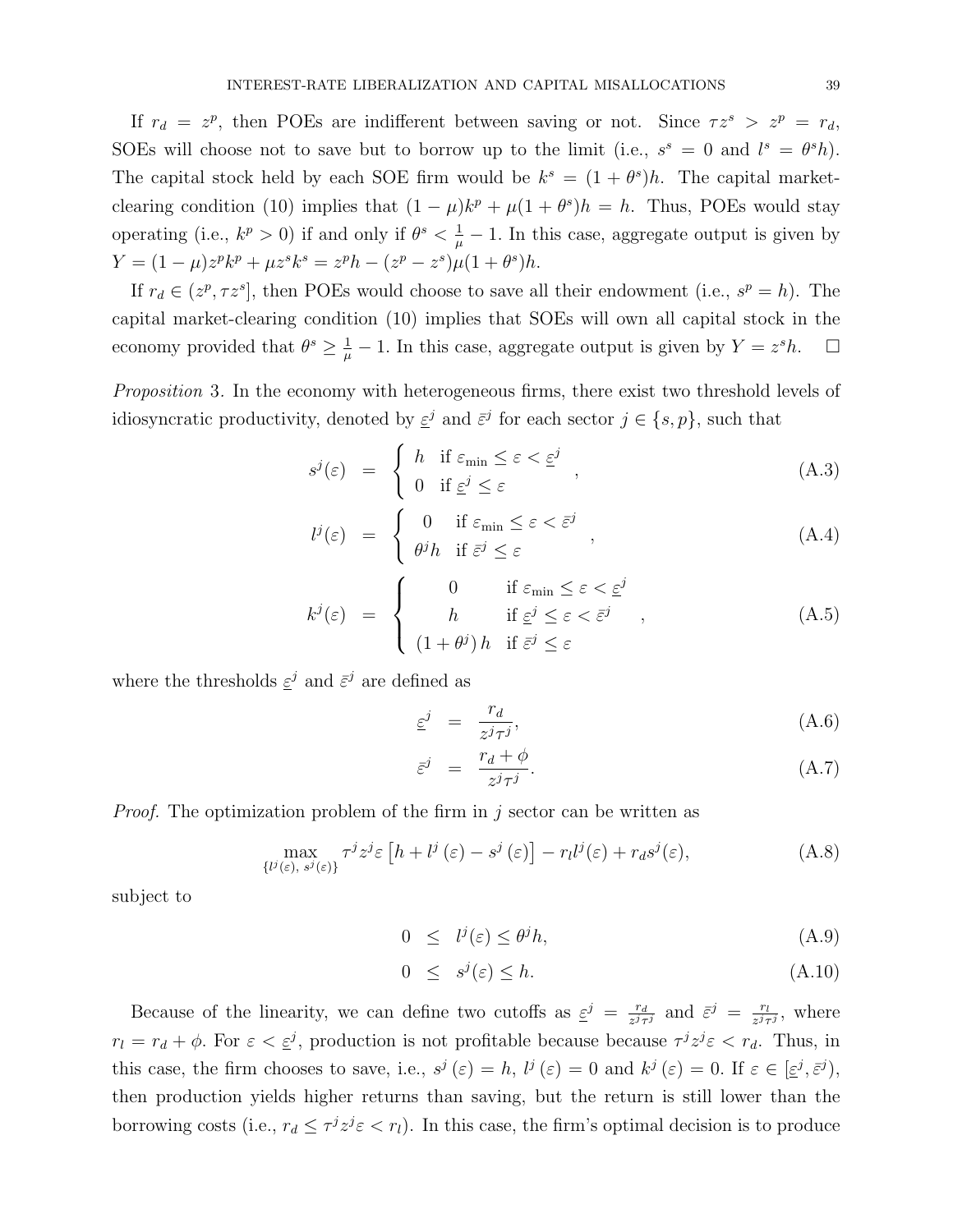and self-finance its production. That is,  $s^j(\varepsilon) = l^j(\varepsilon) = 0$  and  $k^j(\varepsilon) = h$ . If  $\varepsilon \geq \overline{\varepsilon}^j$ , then we have  $\tau^{j} z^{j} \varepsilon \geq r_{l}$  and the firm chooses to borrow to finance production. Therefore, in this case the borrowing constraint is binding, and we have  $s^j(\varepsilon) = 0$ ,  $l^j(\varepsilon) = \theta^j h$  and  $k^j(\varepsilon) = (1 + \theta^j)$  $(h.$ 

*Proposition* 4. The deposit rate  $r_d$  decreases with the interest-rate wedge  $\phi$  and the lending rate  $r_l$  increases with  $\phi$ . Thus, interest-rate liberalization (that lowers  $\phi$ ) would raise the deposit rate  $r_d$  and reduce the lending rate  $r_l$ .

*Proof.* Denote the probability density function of  $\varepsilon$  as  $f^j(\varepsilon)$ ,  $j \in \{s, p\}$ . The capital marketclearing condition (22) implies that

$$
1 = \mu \left[ \int_{\varepsilon^{s}}^{\varepsilon_{\max}} d\mathbf{F}^{s}(\varepsilon) + \theta^{s} \int_{\bar{\varepsilon}^{s}}^{\varepsilon_{\max}} d\mathbf{F}^{s}(\varepsilon) \right] + (1 - \mu) \left[ \int_{\underline{\varepsilon}^{p}}^{\varepsilon_{\max}} d\mathbf{F}^{p}(\varepsilon) + \theta^{p} \int_{\bar{\varepsilon}^{p}}^{\varepsilon_{\max}} d\mathbf{F}^{p}(\varepsilon) \right], \tag{A.11}
$$

where

$$
\underline{\varepsilon}^s = \frac{r_d}{z^s \tau}, \ \overline{\varepsilon}^s = \frac{r_d + \phi}{z^s \tau}, \tag{A.12}
$$

$$
\underline{\varepsilon}^p = \frac{r_d}{z^p}, \ \overline{\varepsilon}^p = \frac{r_d + \phi}{z^p}.
$$
 (A.13)

Differentiating both sides with respect to  $\phi$  yields

$$
0 = \frac{\mu}{z^{s}\tau} \left\{ \left[ f^{s} \left( \underline{\varepsilon}^{s} \right) + \theta^{s} f^{s} \left( \overline{\varepsilon}^{s} \right) \right] \frac{\partial r_{d}}{\partial \phi} + \theta^{s} f^{s} \left( \overline{\varepsilon}^{s} \right) \right\} + \frac{1 - \mu}{z^{p}} \left\{ \left[ f^{p} \left( \underline{\varepsilon}^{p} \right) + \theta^{p} f^{p} \left( \overline{\varepsilon}^{p} \right) \right] \frac{\partial r_{d}}{\partial \phi} + \theta^{p} f^{p} \left( \overline{\varepsilon}^{p} \right) \right\} \right\}.
$$
\n(A.14)

With some algebra, we obtain

$$
\frac{\partial r_d}{\partial \phi} = -\frac{1}{1+\psi},\tag{A.15}
$$

where

$$
\psi = \frac{\mu f^s \left(\underline{\varepsilon}^s\right) + \left(1 - \mu\right) f^p \left(\underline{\varepsilon}^p\right) \frac{\tau z^s}{z^p}}{\mu f^s \left(\overline{\varepsilon}^s\right) \theta^s + \left(1 - \mu\right) f^p \left(\overline{\varepsilon}^p\right) \frac{\tau z^s}{z^p} \theta^p}.
$$
\n(A.16)

Since  $\psi > 0$ , we have  $\frac{\partial r_d}{\partial \phi} < 0$  and  $\frac{\partial (r_d + \phi)}{\partial \phi} > 0$ . That is, the interest-rate liberalization reduces the deposit rate  $r_d$  but raises the lending rate  $r_d + \phi$ .

Proposition 5. Assume that the idiosyncratic shocks in the two sectors are drawn from the same distribution, with the probability density function  $f(\varepsilon)$ . Assume further that the density function satisfies the condition that  $g(\varepsilon) \equiv \frac{f'(\varepsilon)\varepsilon}{f(\varepsilon)}$  $\frac{\partial f(\varepsilon)}{\partial f(\varepsilon)}$  decreases with  $\varepsilon$ . Under these conditions, we obtain

$$
\frac{\partial K^s}{\partial \phi} < 0, \quad \frac{\partial K^p}{\partial \phi} > 0. \tag{A.17}
$$

We also obtain  $\frac{\partial A^p}{\partial \phi} < 0$ , whereas  $\frac{\partial A^s}{\partial \phi}$  has an ambiguous sign. Furthermore, the relation between aggregate output and the interest-rate wedge is also ambiguous (i.e.,  $\frac{\partial Y}{\partial \phi}$  has an ambiguous sign). The same is true for aggregate TFP.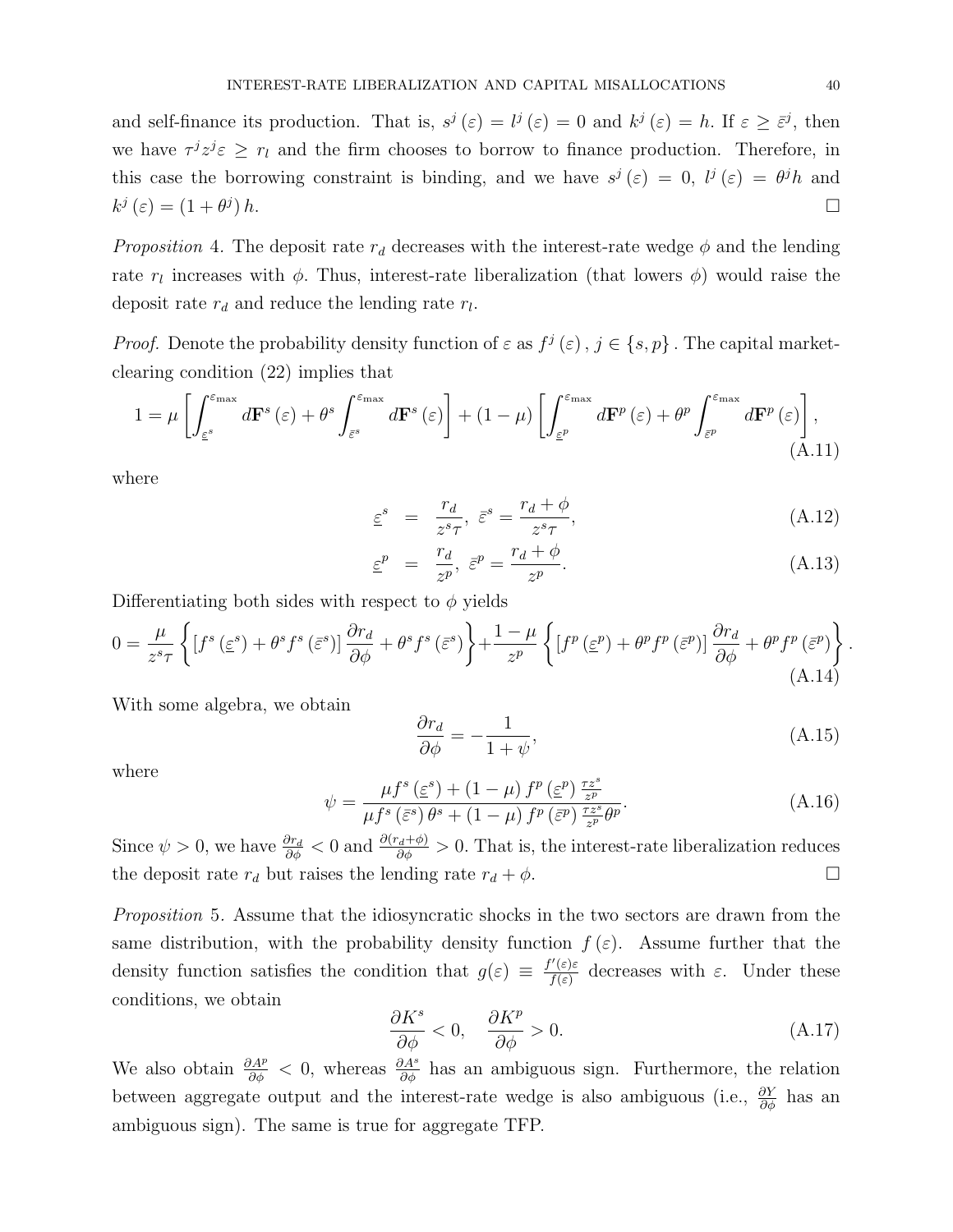Proof. We first discuss how liberalization affects the capital flows across sectors. For any  $\phi > 0$ , the capitals in two sectors are given by

$$
K^{s} = \mu h \left[ \int_{\varepsilon^{s}}^{\infty} f(\varepsilon) d\varepsilon + \theta^{s} \int_{\bar{\varepsilon}^{s}}^{\infty} f(\varepsilon) d\varepsilon \right], \tag{A.18}
$$

$$
K^{p} = (1 - \mu) h \left[ \int_{\varepsilon^{p}}^{\infty} f(\varepsilon) d\varepsilon + \theta^{p} \int_{\varepsilon^{p}}^{\infty} f(\varepsilon) d\varepsilon \right]. \tag{A.19}
$$

where cutoffs are defined in (A.12) and (A.13). The partial derivative  $\frac{\partial K^s}{\partial \phi}$  is

$$
\frac{\partial K^s}{\partial \phi} = -\mu h \left[ f \left( \underline{\varepsilon}^s \right) \frac{\partial \underline{\varepsilon}^s}{\partial \phi} + \theta^s f \left( \overline{\varepsilon}^s \right) \frac{\partial \overline{\varepsilon}^s}{\partial \phi} \right]. \tag{A.20}
$$

According to the definition of cutoffs, we have  $\frac{\partial \varepsilon^s}{\partial \phi} = \frac{1}{z^s}$  $\overline{z^s\tau}$  $\frac{\partial r_d}{\partial \phi}$  and  $\frac{\partial \bar{\varepsilon}^s}{\partial \phi} = \frac{1}{z^s}$  $\frac{1}{z^{s_{\tau}}} \left(1 + \frac{\partial r_d}{\partial \phi}\right)$ , where  $\frac{\partial r_d}{\partial \phi} = -\frac{1}{1+}$  $\frac{1}{1+\psi}$  (see A.15). Then we have

$$
\frac{\partial K^s}{\partial \phi} = -\frac{\mu h}{z^s \tau} \left\{ \left[ f(\varepsilon^s) + \theta^s f(\bar{\varepsilon}^s) \right] \frac{\partial r_d}{\partial \phi} + \theta^s f(\bar{\varepsilon}^s) \right\},
$$
  

$$
= \frac{\mu h}{z^s \tau} \frac{f(\varepsilon^s) + \theta^s f(\bar{\varepsilon}^s) - \theta^s f(\bar{\varepsilon}^s) (1 + \psi)}{1 + \psi}.
$$
(A.21)

We now rewrite  $\frac{\partial K^s}{\partial \phi}$  more compactly. Replacing  $\psi$  in the numerator of the last equation with (A.16) yields

$$
\frac{\partial K^{s}}{\partial \phi} = \frac{\mu h}{z^{s} \tau (1+\psi)} \left\{ f(\underline{\varepsilon}^{s}) + \theta^{s} f(\overline{\varepsilon}^{s}) - \theta^{s} f(\overline{\varepsilon}^{s}) \left[ 1 + \frac{\mu f(\underline{\varepsilon}^{s}) + (1-\mu) f(\underline{\varepsilon}^{p}) \frac{\tau z^{s}}{z^{p}}}{\mu f(\overline{\varepsilon}^{s}) \theta^{s} + (1-\mu) f(\overline{\varepsilon}^{p}) \frac{\tau z^{s}}{z^{p}} \theta^{p}} \right] \right\}
$$
\n
$$
= \frac{\mu h (1-\mu)}{z^{p} (1+\psi)} \frac{f(\underline{\varepsilon}^{s}) f(\overline{\varepsilon}^{p}) \theta^{p} - \theta^{s} f(\overline{\varepsilon}^{s}) f(\underline{\varepsilon}^{p})}{\mu f(\overline{\varepsilon}^{s}) \theta^{s} + (1-\mu) f(\overline{\varepsilon}^{p}) \frac{\tau z^{s}}{z^{p}} \theta^{p}}
$$
\n
$$
= \frac{h (1-\mu) f(\underline{\varepsilon}^{s})}{z^{p} (1+\psi)} \frac{\frac{f(\overline{\varepsilon}^{p}) \theta^{p}}{f(\overline{\varepsilon}^{s}) \theta^{s}} - \frac{f(\underline{\varepsilon}^{p})}{f(\underline{\varepsilon}^{s})}}{\frac{\tau z^{s}}{s^{p}} \theta^{s}}
$$
\n
$$
= \chi_{1} \left[ \frac{f(\overline{\varepsilon}^{p}) \theta^{p}}{f(\overline{\varepsilon}^{s}) \theta^{s}} - \frac{f(\underline{\varepsilon}^{p})}{f(\underline{\varepsilon}^{s})} \frac{\tau z^{s}}{z^{p}} \frac{\theta^{p}}{\theta^{s}}}{f(\underline{\varepsilon}^{s})} \right], \tag{A.22}
$$

where  $\chi_1 = \frac{h(1-\mu)f(\varepsilon^s)}{\frac{m(1+\mu)\int_{1}^{1} (1-\mu)f(\varepsilon^s)}{h(1-\mu)f(\varepsilon^s)}}$  $\frac{n(1-\mu)f(\xi^{\gamma})}{z^p(1+\psi)[1+\frac{1-\mu}{\mu}f(\xi^{\beta})\frac{\tau z^s}{z^p}\frac{\theta^p}{\theta^s}]}$ . The third line is obtained by dividing the numerator and the denominator simultaneously by  $\mu \theta^s f(\bar{\varepsilon}^s) f(\underline{\varepsilon}^s)$ .

The assumption that  $\frac{f'(\varepsilon)\varepsilon}{f(\varepsilon)}$  $\frac{f(\varepsilon)\varepsilon}{f(\varepsilon)}$  is decreasing in  $\varepsilon$  implies  $\frac{f(\varkappa\varepsilon)}{f(\varepsilon)}$ , for any  $\varkappa > 1$ , is decreasing in  $\varepsilon$ . As a result, the condition  $\tau z^s > z^p$  ensures  $\frac{f\left(\frac{r_d+\phi}{r_d\varepsilon}\right)}{f(\varepsilon s)}$  $\frac{\frac{r_d+\phi}{r_d}\varepsilon^{s}\big)}{f(\varepsilon^{s})}\geq\frac{f\big(\frac{r_d+\phi}{r_d}\varepsilon^{p}\big)}{f(\varepsilon^{p})}$  $\frac{\frac{d}{d} \left( \frac{\partial}{\partial \xi} \right)^n}{f(\xi^p)}$ , or equivalently  $\frac{f(\bar{\varepsilon}^s)}{f(\xi^s)}$  $\overline{f(\underline{\varepsilon}^s)}$  $f(\underline{\varepsilon}^p)$  $\frac{f(\varepsilon^p)}{f(\bar{\varepsilon}^p)} \geq$ 1. Notice that the monotonicity assumption of  $\frac{f'(ε) \varepsilon}{f(ε)}$  $\frac{f(\varepsilon)\varepsilon}{f(\varepsilon)}$  is fairly weak and can be satisfied by many commonly used distributions, for instance, log-normal or Pareto distributions. Moreover,  $\theta^p < \theta^s$  further implies  $\frac{f(\bar{\varepsilon}^s)f(\bar{\varepsilon}^p)}{f(\bar{\varepsilon}^p)f(\bar{\varepsilon}^s)}$  $\frac{f(\bar{\varepsilon}^s)f(\underline{\varepsilon}^p)}{f(\bar{\varepsilon}^p)f(\underline{\varepsilon}^s)}\geq 1>\frac{\theta^p}{\theta^s}$  $\frac{\theta^p}{\theta^s}$  such that the second term in  $(A.22)$  is negative, i.e.,  $\frac{f(\bar{\varepsilon}^p)\theta^p}{f(\bar{\varepsilon}^s)\theta^s}$  $\frac{f(\bar{\varepsilon}^p)\theta^p}{f(\bar{\varepsilon}^s)\theta^s} - \frac{f(\underline{\varepsilon}^p)}{f(\underline{\varepsilon}^s)}$  $\frac{f(\varepsilon^p)}{f(\varepsilon^s)}$  < 0. Therefore,  $\frac{\partial K^s}{\partial \phi}$  < 0. The capital market-clearing condition  $K^s + K^p = h$  immediately gives  $\frac{\partial K^p}{\partial \phi} > 0$ .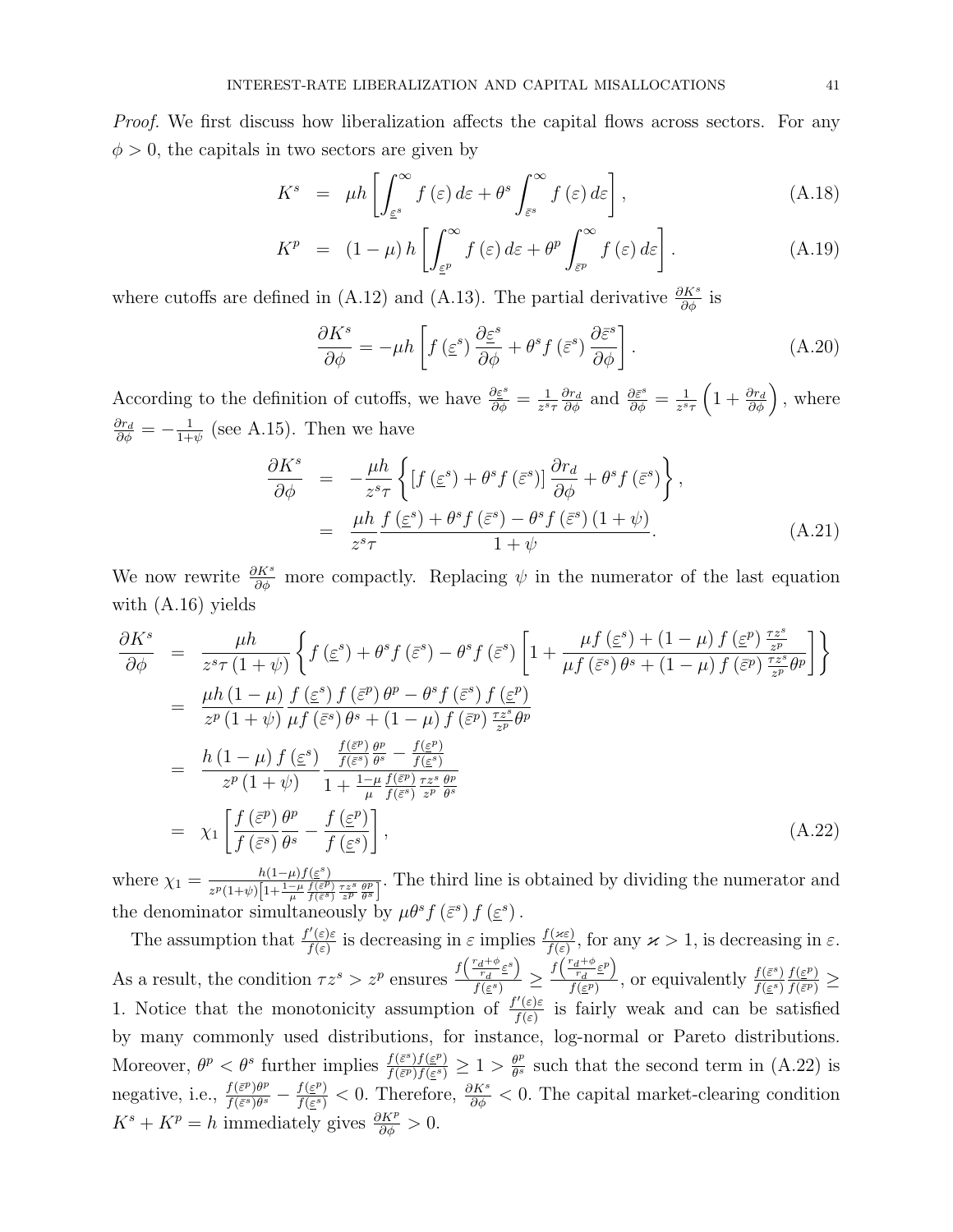We now discuss the effects on output. According to the definition of sectoral output, we have

$$
Y^{j} = \mu^{j} z^{j} h \left[ \int_{\epsilon^{j}}^{\infty} \epsilon f(\epsilon) d\epsilon + \theta^{j} \int_{\bar{\epsilon}^{j}}^{\infty} \epsilon f(\epsilon) d\epsilon \right], \ j \in \{s, p\}, \tag{A.23}
$$

where  $\mu^s = \mu$ ,  $\mu^p = 1 - \mu$ .

We first look at the SOE sector. The impact of interest-rate liberalization on the output is

$$
\frac{\partial Y^s}{\partial \phi} = \mu h z^s \left[ -\varepsilon^s f(\varepsilon^s) \frac{\partial \varepsilon^s}{\partial \phi} - \theta^s \varepsilon^s f(\varepsilon^s) \frac{\partial \varepsilon^s}{\partial \phi} \right]
$$
  
\n
$$
= \frac{\mu h}{\tau} \left\{ -\left[ \varepsilon^s f(\varepsilon^s) + \theta^s \varepsilon^s f(\varepsilon^s) \right] \frac{\partial r_d}{\partial \phi} - \theta^s \varepsilon^s f(\varepsilon^s) \right\}
$$
  
\n
$$
= \frac{\mu h}{\tau} \left\{ \left[ \varepsilon^s f(\varepsilon^s) + \theta^s \varepsilon^s f(\varepsilon^s) \right] \frac{1}{1 + \psi} - \theta^s \varepsilon^s f(\varepsilon^s) \right\}
$$
  
\n
$$
= \frac{\mu h}{\tau} \frac{\varepsilon^s f(\varepsilon^s) + \theta^s \varepsilon^s f(\varepsilon^s) - \theta^s \varepsilon^s f(\varepsilon^s) (1 + \psi)}{1 + \psi}.
$$
 (A.24)

The second and third lines are due to the definition of cutoffs and  $(A.15)$ . Replacing  $\psi$  in the numerator of the last equation by (A.16) and rearranging terms yield

$$
\frac{\partial Y^s}{\partial \phi} = \frac{1}{\tau} \left\{ r_d \chi_1 \left[ \frac{f(\bar{\varepsilon}^p) \theta^p}{f(\bar{\varepsilon}^s) \theta^s} - \frac{f(\bar{\varepsilon}^p)}{f(\bar{\varepsilon}^s)} \right] + \chi_1 \frac{\mu(\bar{\varepsilon}^s - \bar{\varepsilon}^s) z^p}{1 - \mu} \left[ 1 + \frac{f(\bar{\varepsilon}^p)}{f(\bar{\varepsilon}^s)} \frac{1 - \mu \tau z^s}{\mu} \right] \right\}
$$
\n
$$
= \frac{1}{\tau} \left( r_d \frac{\partial K^s}{\partial \phi} - \frac{\mu}{1 - \mu} \frac{z^p}{z^s \tau} \chi_1 \chi_2 \phi \right), \tag{A.25}
$$

where  $\chi_1 = \frac{h(1-\mu)f(\varepsilon^s)}{\frac{m(1+\varepsilon)\sqrt{1+1-\mu}f(\varepsilon^p)}{h(1+\varepsilon^p)}$  $\frac{h(1-\mu)f(\varepsilon^s)}{z^p(1+\psi)\left[1+\frac{1-\mu}{\mu}\frac{f(\varepsilon^p)}{f(\varepsilon^s)}\frac{\tau z^s}{z^p}\frac{\theta^p}{\theta^s}\right]}$  and  $\chi_2=1+\frac{1-\mu}{\mu}$  $z^s\tau$  $rac{z^{s}\tau}{z^{p}}\frac{f(\underline{\varepsilon}^{p})}{f(\underline{\varepsilon}^{s})}$  $\frac{f(\varepsilon)}{f(\varepsilon)}$ . The second line is obtained by replacing  $\chi_1 \left[ \frac{f(\bar{\varepsilon}^p) \theta^p}{f(\bar{\varepsilon}^s) \theta^s} \right]$  $\frac{f(\bar{\varepsilon}^p)\theta^p}{f(\bar{\varepsilon}^s)\theta^s} - \frac{f(\underline{\varepsilon}^p)}{f(\underline{\varepsilon}^s)}$  $\frac{f(\varepsilon^p)}{f(\varepsilon^s)}$  with  $\frac{\partial K^s}{\partial \phi}$ .

Since  $\frac{\partial K^s}{\partial \phi} < 0$ ,  $\chi_1, \chi_2 > 0$ , we have  $\frac{\partial Y^s}{\partial \phi} < 0$ , i.e., the interest rate liberalization (reducing  $\phi$ ) will unambiguously increase SOE output.

For the POE sector, similarly we have

$$
\frac{\partial Y^{p}}{\partial \phi} = (1 - \mu) z^{p} h \left[ -\underline{\varepsilon}^{p} f (\underline{\varepsilon}^{p}) \frac{\partial \underline{\varepsilon}^{p}}{\partial \phi} - \theta^{p} \overline{\varepsilon}^{p} f (\overline{\varepsilon}^{p}) \frac{\partial \overline{\varepsilon}^{p}}{\partial \phi} \right]
$$
  
= 
$$
(1 - \mu) h \frac{\underline{\varepsilon}^{p} f (\underline{\varepsilon}^{p}) + \theta^{p} \overline{\varepsilon}^{p} f (\overline{\varepsilon}^{p}) - \theta^{p} \overline{\varepsilon}^{p} f (\overline{\varepsilon}^{p}) (1 + \psi)}{1 + \psi}.
$$
 (A.26)

Replacing  $\psi$  in the numerator of the last equation by  $(A.16)$  and rearranging terms yield

$$
\frac{\partial Y^{p}}{\partial \phi} = \chi_{1} \left[ r_{d} \frac{f(\underline{\varepsilon}^{p})}{f(\underline{\varepsilon}^{s})} - (r_{d} + \phi) \frac{\theta^{p}}{\theta^{s}} \frac{f(\overline{\varepsilon}^{p})}{f(\overline{\varepsilon}^{s})} - \frac{1 - \mu}{\mu} \frac{f(\underline{\varepsilon}^{p}) f(\overline{\varepsilon}^{p})}{f(\underline{\varepsilon}^{s})} \frac{\tau z^{s}}{z^{p}} \frac{\theta^{p}}{\theta^{s}} \phi \right]
$$
\n
$$
= r_{d} \frac{\partial K^{p}}{\partial \phi} - \frac{\theta^{p}}{\theta^{s}} \frac{f(\overline{\varepsilon}^{p})}{f(\overline{\varepsilon}^{s})} \chi_{1} \chi_{2} \phi. \tag{A.27}
$$

The second line is obtained by replacing  $\chi_1 \left[ \frac{f(\varepsilon^p)}{f(\varepsilon^s)} \right]$  $\frac{f(\varepsilon^p)}{f(\varepsilon^s)} - \frac{f(\bar{\varepsilon}^p)\theta^p}{f(\bar{\varepsilon}^s)\theta^s}$  $\frac{f(\bar{\varepsilon}^p)\theta^p}{f(\bar{\varepsilon}^s)\theta^s}$  with  $\frac{\partial K^p}{\partial \phi}$ .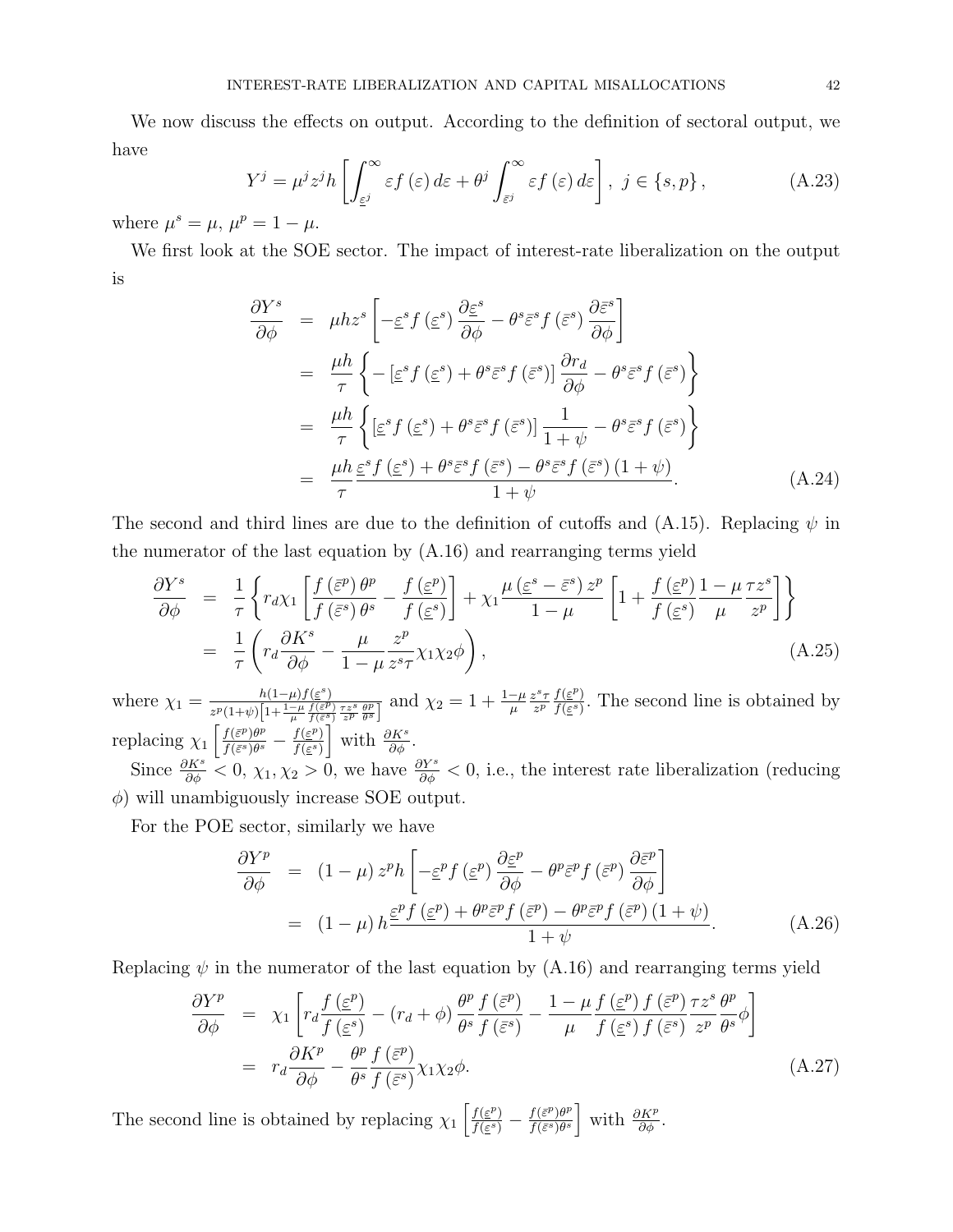Since the liberalization causes capital outflow  $(\frac{\partial K^p}{\partial \phi} > 0)$  and efficiency improvement (see the proof below), the total effect on  $Y^p$  is ambiguous. We now discuss the effects on sectoral TFPs. The TFPs are defined as  $A^{j} = \frac{Y^{j}}{K^{j}}$  $\frac{Y^j}{K^j}$ , therefore

$$
\frac{\partial A^j}{\partial \phi} = \frac{1}{K^j} \left[ \frac{\partial Y^j}{\partial \phi} - A^j \frac{\partial K^j}{\partial \phi} \right].
$$
 (A.28)

Equations  $(A.18)$ ,  $(A.19)$ ,  $(A.25)$  and  $(A.27)$ , imply

$$
\frac{\partial A^s}{\partial \phi} = \frac{1}{K^s} \left[ (z^s \underline{\varepsilon}^s - A^s) \frac{\partial K^s}{\partial \phi} - \frac{\mu}{1 - \mu} \frac{z^p}{z^s \tau^2} \chi_1 \chi_2 \phi \right],\tag{A.29}
$$

$$
\frac{\partial A^p}{\partial \phi} = \frac{1}{K^p} \left[ \left( z^p \underline{\varepsilon}^p - A^p \right) \frac{\partial K^p}{\partial \phi} - \frac{f \left( \overline{\varepsilon}^p \right) \theta^p}{f \left( \overline{\varepsilon}^s \right) \theta^s} \chi_1 \chi_2 \phi \right]. \tag{A.30}
$$

The impact of interest-rate liberalization on TFP consists of two components. The first term in the blanket  $(z^j \underline{\varepsilon}^j - A^j) \frac{\partial K^j}{\partial \phi}$  reflects the effect of the between-sector capital flows on efficiency. Given that  $z^{j} \underline{\varepsilon}^{j} < A^{j}$ , interest-rate liberalization has a negative effect on SOE's TFP because it leads to capital inflows to that sector  $(\frac{\partial K^s}{\partial \phi} < 0)$ , but a positive effect on POE's TFP because it results in capital outflows from that sector  $(\frac{\partial K^p}{\partial \phi} > 0)$ .

The second term in the blanket reflects the direct impact of interest rate liberalization on the each sector's productivity. This term is negative, implying that interest-rate liberalization (reducing  $\phi$ ) improves productivity for both sectors.

Combining these two effects, we infer that interest-rate liberalization improves TFP in the POE sector but has ambiguous effect on SOE productivity.

The effect of liberalization on aggregate output is given by

$$
\frac{\partial Y}{\partial \phi} = \frac{\partial Y^s}{\partial \phi} + \frac{\partial Y^p}{\partial \phi} = \frac{r_d}{z^p} \left( \frac{1}{\tau} - 1 \right) \frac{\partial K^s}{\partial \phi} - \chi_1 \chi_2 \phi \left[ \frac{\mu}{1 - \mu} \frac{1}{z^s \tau^2} + \frac{f(\bar{\varepsilon}^p) \theta^p}{f^s(\bar{\varepsilon}^s) \theta^s} \frac{1}{z^p} \right]. \tag{A.31}
$$

Under the condition  $\tau > 1$  (due to  $z^s < z^p$  and  $\tau z^s > z^p$ ), interest-rate liberalization has two opposing effects on aggregate output (the first term is positive and the second term is negative). Thus, the net effect on aggregate output can be ambiguous.

Proposition 6. Assume that the idiosyncratic shock is drawn from the interval  $(\varepsilon_{\min}^j, \varepsilon_{\max}^j)$ according to the distribution function  $F^{j}(\varepsilon)$ . Then, given  $h^{j}_{t}$  $t<sub>t</sub>$ , the optimal allocations of saving  $s_t^j$  $t_t^j$ , borrowing  $l_t^j$  $t_t^j$ , and capital input  $k_t^j$  are determined by

$$
s_t^j = \begin{cases} \left[1 - \left(\varepsilon_t^j / \underline{\varepsilon}_t^j\right)^{\frac{\tilde{\alpha}}{1 - \tilde{\alpha}}} \right] h_t^j & \text{if } \varepsilon_{\min}^j \le \varepsilon_t^j < \underline{\varepsilon}_t^j\\ 0 & \text{if } \underline{\varepsilon}_t^j \le \varepsilon_t^j < \varepsilon_{\max}^j \end{cases},\tag{A.32}
$$

$$
l_t^j = \begin{cases} 0 & \text{if } \varepsilon_{\min}^j \le \varepsilon_t^j < \hat{\varepsilon}_t^j\\ [(\varepsilon_t^j/\hat{\varepsilon}_t^j)^{\frac{\tilde{\alpha}}{1-\tilde{\alpha}}} - 1]h_t^j & \text{if } \hat{\varepsilon}_t^j \le \varepsilon_t^j < \bar{\varepsilon}_t^j\\ \theta^j h_t^j & \text{if } \bar{\varepsilon}_t^j \le \varepsilon_t^j < \varepsilon_{\max}^j \end{cases}
$$
 (A.33)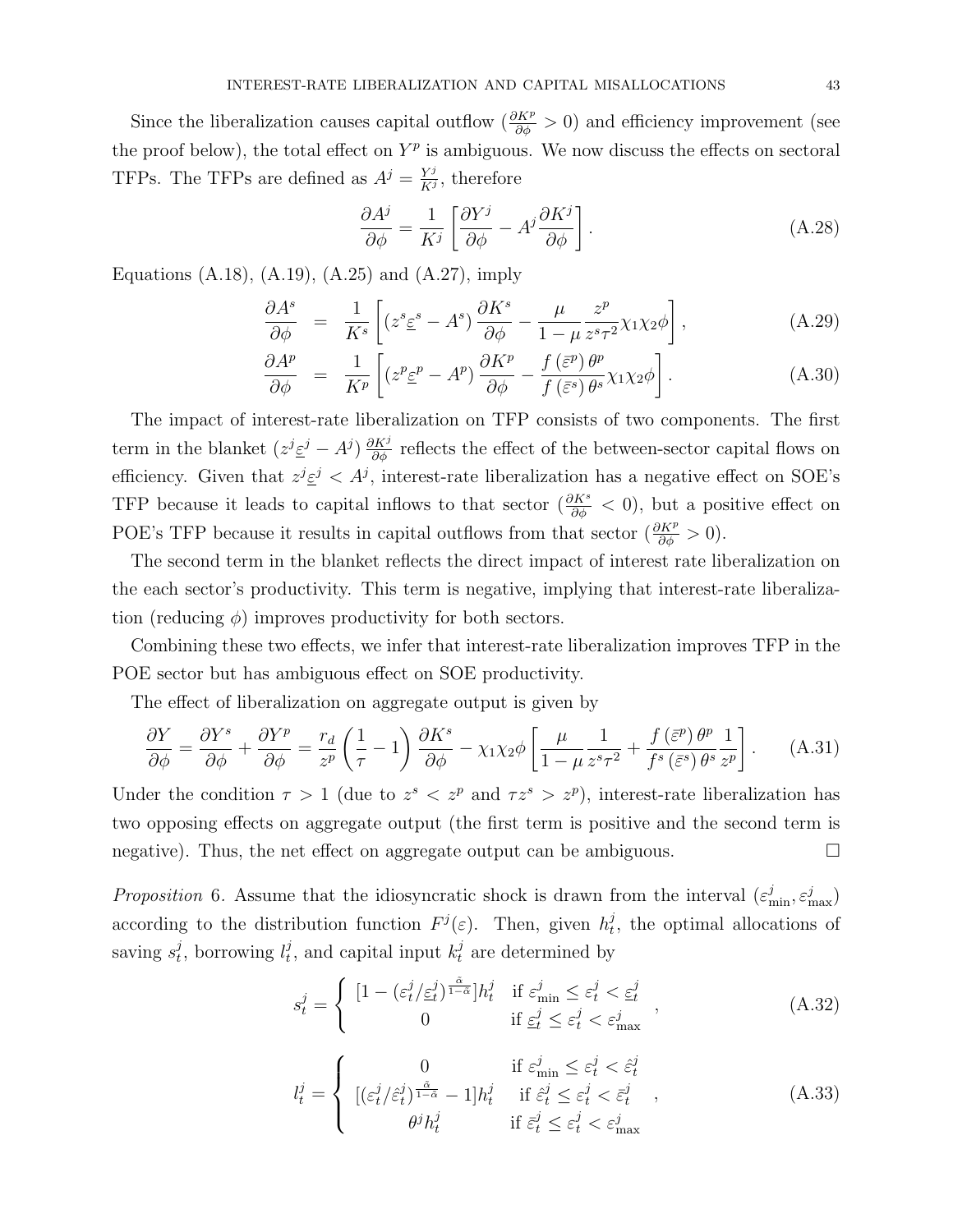$$
k_t^j = \begin{cases} (\varepsilon_t^j / \varepsilon_t^j)^{\frac{\tilde{\alpha}}{1-\tilde{\alpha}}} h_t^j & \text{if } \varepsilon_{\min}^j \le \varepsilon_t^j < \varepsilon_t^j\\ h_t^j & \text{if } \varepsilon_t^j \le \varepsilon_t^j < \hat{\varepsilon}_t^j\\ (\varepsilon_t^j / \hat{\varepsilon}_t^j)^{\frac{\tilde{\alpha}}{1-\tilde{\alpha}}} h_t^j & \text{if } \hat{\varepsilon}_t^j \le \varepsilon_t^j < \bar{\varepsilon}_t^j\\ (1+\theta^j) h_t^j & \text{if } \bar{\varepsilon}_t^j \le \varepsilon_t^j < \varepsilon_{\max}^j \end{cases},
$$
\n(A.34)

where the three cutoff points  $\{\underline{\varepsilon}^j_t\}$  $_{t}^{j},\hat{\varepsilon}_{t}^{j}$  $_{t}^{j},\bar{\varepsilon}_{t}^{j}$  $\{e^{j}\}$  are defined as

$$
\underline{\varepsilon}_{t}^{j} = \left(h_{t}^{j}\right)^{\frac{1-\tilde{\alpha}}{\tilde{\alpha}}} \left[\frac{r_{dt} + \delta}{\tilde{\alpha}\tau^{j}\left(z^{j}\right)^{\tilde{\alpha}} R_{t}}\right]^{\frac{1}{\tilde{\alpha}}},\tag{A.35}
$$

$$
\hat{\varepsilon}_t^j = \left(h_t^j\right)^{\frac{1-\tilde{\alpha}}{\tilde{\alpha}}} \left[\frac{r_{lt} + \delta}{\tilde{\alpha}\tau^j \left(z^j\right)^{\tilde{\alpha}} R_t}\right]^{\frac{1}{\tilde{\alpha}}},\tag{A.36}
$$

$$
\bar{\varepsilon}_t^j = \left[ \left( 1 + \theta^j \right) h_t^j \right]^\frac{1-\tilde{\alpha}}{\tilde{\alpha}} \left[ \frac{r_{lt} + \delta}{\tilde{\alpha} \tau^j \left( z^j \right)^{\tilde{\alpha}} R_t} \right]^\frac{1}{\tilde{\alpha}} . \tag{A.37}
$$

The net worth  $h_t^j$  $\mathcal{C}_t$  can be solved from the envelope condition

$$
1 = \beta \mathbf{E}_t \frac{\Lambda_{t+1}}{\Lambda_t} \int \frac{\partial V_{t+1}^j \left( h_{t+1}^j, \varepsilon_{t+1}^j \right)}{\partial h_{t+1}^j} d\mathbf{F}^j \left( \varepsilon_{t+1}^j \right). \tag{A.38}
$$

Furthermore,  $h_t^j$  $t_t^j$  is independent of the realized idiosyncratic shocks  $\varepsilon_t^j$  $_t^j$ .

*Proof.* First, replacing  $k_t^j$  by  $l_t^j - s_t^j + h_t^j$  $t<sub>t</sub><sup>j</sup>$  in the dividend equation yields

$$
d_t^j = \tau^j R_t \left[ z^j \varepsilon_t^j \left( l_t^j + h_t^j - s_t^j \right) \right]^\tilde{\alpha} + (1 - \delta) h_t^j + (\delta + r_{dt}) s_t^j - (\delta + r_{tt}) l_t^j - h_{t+1}^j. \tag{A.39}
$$

Given  $h_t^j$  and  $\varepsilon_t^j$  $t_t^j$ , the first-order condition for  $l_t^j$  $t<sub>t</sub>$  that guarantees an interior solution for borrowing is given by

$$
\tilde{\alpha}\tau^{j}R_{t}\left(z^{j}\varepsilon_{t}^{j}\right)^{\tilde{\alpha}}\left(l_{t}^{j}+h_{t}^{j}-s_{t}^{j}\right)^{\tilde{\alpha}-1}=r_{lt}+\delta.
$$
\n(A.40)

The first-order condition for  $s_t^j$  $t<sub>t</sub><sup>j</sup>$  that guarantees an interior solution for saving is given by

$$
\tilde{\alpha}\tau^{j}R_{t}\left(z^{j}\varepsilon_{t}^{j}\right)^{\tilde{\alpha}}\left(l_{t}^{j}+h_{t}^{j}-s_{t}^{j}\right)^{\tilde{\alpha}-1}=r_{dt}+\delta.
$$
\n(A.41)

Notice that the last two optimal conditions may not be satisfied simultaneously. We need to consider four different cases.

**Case 1.**  $\varepsilon_t^j \geq \bar{\varepsilon}_t^j \equiv \left[ \left( 1 + \theta^j \right) h_t^j \right]$  $\int_{t}^{j} \frac{1-\tilde{\alpha}}{\tilde{\alpha}} \left[ \frac{r_{lt}+\delta}{\tilde{\alpha} \tau^{j} (\tau^{j})^{\tilde{c}}} \right]$  $\overline{\tilde{\alpha}\tau^{j}(z^{j})^{\tilde{\alpha}}R_{t}}$  $\int_{0}^{\frac{1}{\alpha}}$ . In this case, the firm's productivity is sufficiently high, so the borrowing constraint is binding. We then have

$$
l_t^j = \theta^j h_t^j,\tag{A.42}
$$

$$
k_t^j = (1 + \theta^j) h_t^j, \tag{A.43}
$$

$$
s_t^j = 0,\t\t(A.44)
$$

$$
d_t^j = \tau^j R_t \left[ z^j \varepsilon_t^j \left( 1 + \theta^j \right) h_t^j \right]^\tilde{\alpha} + \left[ (1 - \delta) - (\delta + r_{lt}) \theta^j \right] h_t^j - h_{t+1}^j. \tag{A.45}
$$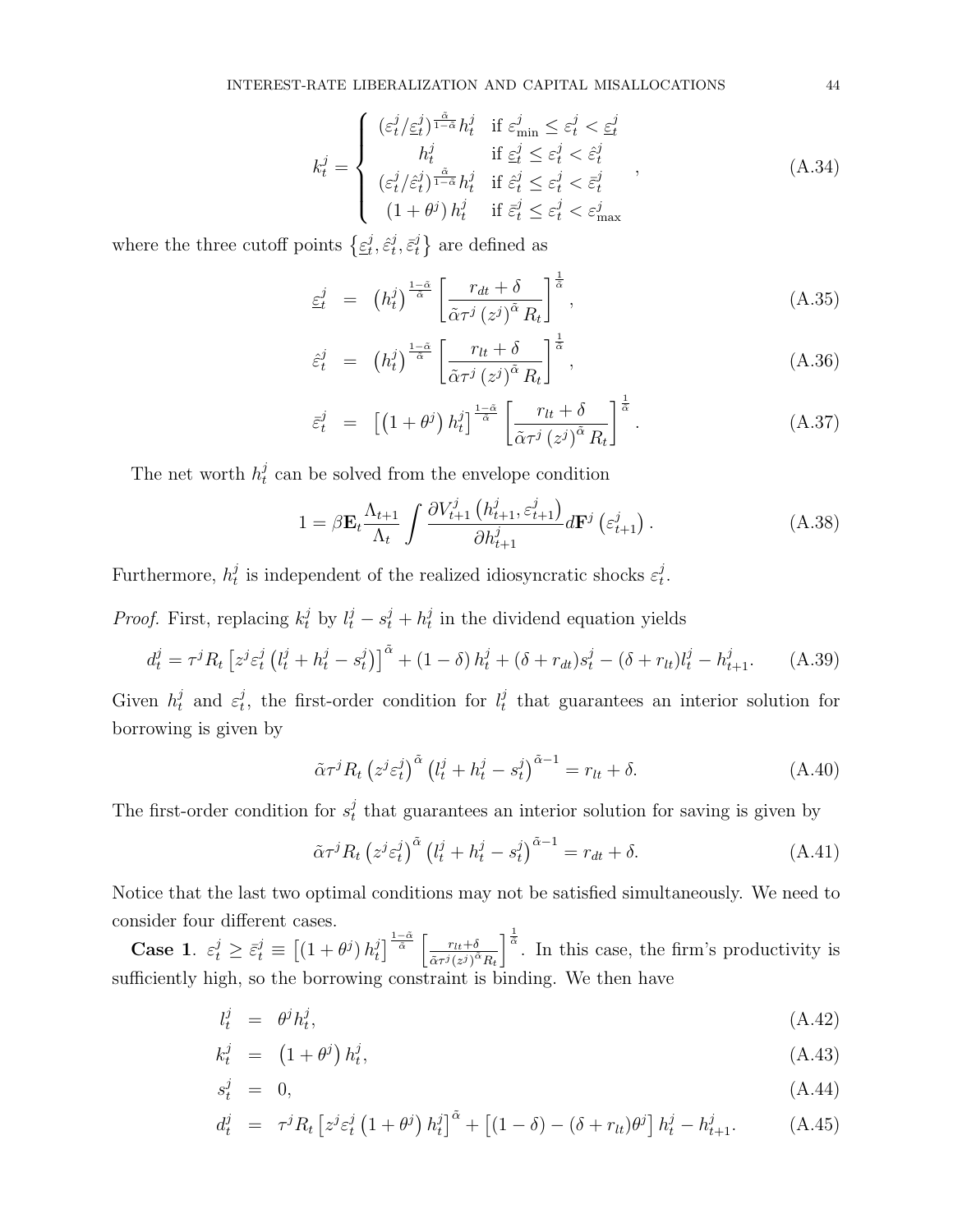**Case 2.**  $\hat{\varepsilon}_t^j \leq \varepsilon_t^j < \bar{\varepsilon}_t^j$  $t^j_t$ , where  $\hat{\varepsilon}^j_t \equiv \left(h^j_t\right)$  $\int_{t}^{j} \frac{1-\tilde{\alpha}}{\tilde{\alpha}} \left[ \frac{r_{lt}+\delta}{\tilde{\alpha} \tau^{j} (z^{j})^{\tilde{c}}} \right]$  $\tilde{\alpha}\tau^{j}(z^{j})^{\tilde{\alpha}}R_{t}$  $\int_{0}^{\frac{1}{\tilde{\alpha}}}$ . In this case, the optimal loan  $l_t^j$ t is an interior solution. We then have

$$
l_t^j = \left[ \left( \frac{\varepsilon_t^j}{\hat{\varepsilon}_t^j} \right)^{\frac{\hat{\alpha}}{1 - \hat{\alpha}}} - 1 \right] h_t^j, \tag{A.46}
$$

$$
k_t^j = \left(\frac{\varepsilon_t^j}{\hat{\varepsilon}_t^j}\right)^{\frac{\tilde{\alpha}}{1-\tilde{\alpha}}} h_t^j, \tag{A.47}
$$

$$
s_t^j = 0, \t\t (A.48)
$$

$$
d_t^j = \tau^j R_t \left[ z^j \varepsilon_t^j \left( \frac{\varepsilon_t^j}{\hat{\varepsilon}_t^j} \right)^{\frac{\tilde{\alpha}}{1-\tilde{\alpha}}} h_t^j \right]^\alpha
$$
  
+ 
$$
\left\{ (1-\delta) - (\delta + r_{lt}) \left[ \left( \frac{\varepsilon_t^j}{\hat{\varepsilon}_t^j} \right)^{\frac{\tilde{\alpha}}{1-\tilde{\alpha}}} - 1 \right] \right\} h_t^j - h_{t+1}^j.
$$
 (A.49)

Case 3.  $\varepsilon_t^j \leq \varepsilon_t^j < \hat{\varepsilon}_t^j$  $t^j$ , where  $\underline{\varepsilon}^j_t \equiv (h^j_t)$  $\int_{t}^{j} \sqrt{\frac{1-\tilde{\alpha}}{\tilde{\alpha}} \int \frac{r_{dt}+\delta}{\tilde{\alpha} \tau^j(z)} }$  $\overline{\tilde{\alpha}\tau^{j}(z^{j})^{\tilde{\alpha}}R_{t}}$  $\int_{0}^{\frac{1}{\alpha}}$ . In this case, the optimal loan and saving both are zero (inactive regime). So we have

$$
l_t^j = s_t^j = 0,\tag{A.50}
$$

$$
k_t^j = h_t^j,\tag{A.51}
$$

$$
d_t^j = \tau^j R_t \left( z^j \varepsilon_t^j h_t^j \right)^{\tilde{\alpha}} + (1 - \delta) h_t^j - h_{t+1}^j. \tag{A.52}
$$

**Case 4.**  $\varepsilon_{\min} \leq \varepsilon_t^j < \underline{\varepsilon}_t^j$ . In this case, the optimal loan is zero, and the optimal saving is an interior solution. We then have

$$
l_t^j = 0,\tag{A.53}
$$

$$
s_t^j = \left[1 - \left(\frac{\varepsilon_t^j}{\varepsilon_t^j}\right)^{\frac{\tilde{\alpha}}{1-\tilde{\alpha}}} \right] h_t^j, \tag{A.54}
$$

$$
k_t^j = \left(\frac{\varepsilon_t^j}{\varepsilon_t^j}\right)^{\frac{\tilde{\alpha}}{1-\tilde{\alpha}}} h_t^j,\tag{A.55}
$$

$$
d_t^j = \tau^j R_t \left[ z^j \varepsilon_t^j \left( \frac{\varepsilon_t^j}{\varepsilon_t^j} \right)^{\frac{\tilde{\alpha}}{1-\tilde{\alpha}}} h_t^j \right]^{\tilde{\alpha}} + \left\{ (1-\delta) + (\delta + r_{dt}) \left[ 1 - \left( \frac{\varepsilon_t^j}{\varepsilon_t^j} \right)^{\frac{\tilde{\alpha}}{1-\tilde{\alpha}}} \right] \right\} h_t^j - h_{t+1}^j. \tag{A.56}
$$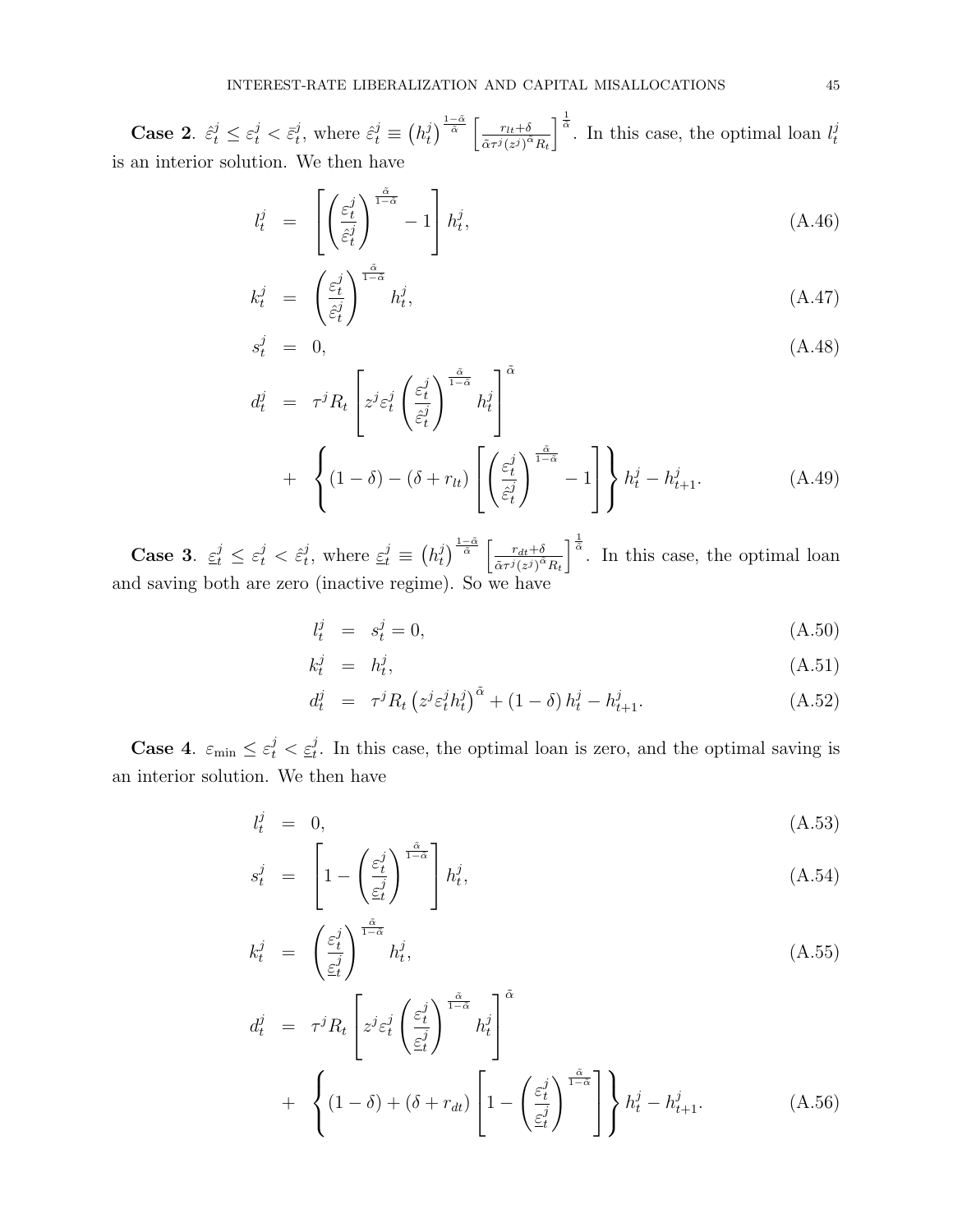In each case, the optimal decision of  $h_{t+1}^j$  satisfies the following Euler equation

$$
1 = \beta \mathbf{E}_t \frac{\Lambda_{t+1}}{\Lambda_t} \int \frac{\partial V_{t+1}^j \left( h_{t+1}^j, \varepsilon_{t+1}^j \right)}{\partial h_{t+1}^j} d\mathbf{F}^j \left( \varepsilon_{t+1}^j \right), \tag{A.57}
$$

where

$$
\frac{\partial V_t^j(h_t^j, \varepsilon_t^j)}{\partial h_t^j} = \begin{cases} \Gamma_t^j(\varepsilon_t^j, h_t^j) \left(1 + \theta^j\right)^{\tilde{\alpha}} + \left(1 - \delta\right) - (\delta + r_{lt})\theta^j, & \text{if } \varepsilon_t^j \ge \bar{\varepsilon}_t^j\\ \Gamma_t^j(\varepsilon_t^j, h_t^j) \left[\left(\varepsilon_t^j/\hat{\varepsilon}_t^j\right)^{\frac{\tilde{\alpha}}{1 - \tilde{\alpha}}}\right]^{\tilde{\alpha}} + \left(1 - \delta\right) - (\delta + r_{lt})\left[\left(\varepsilon_t^j/\hat{\varepsilon}_t^j\right)^{\frac{\tilde{\alpha}}{1 - \tilde{\alpha}}} - 1\right], & \text{if } \hat{\varepsilon}_t^j \le \varepsilon_t^j < \bar{\varepsilon}_t^j\\ \Gamma_t^j(\varepsilon_t^j, h_t^j) + \left(1 - \delta\right), & \text{if } \underline{\varepsilon}_t^j \le \varepsilon_t^j < \hat{\varepsilon}_t^j\\ \Gamma_t^j(\varepsilon_t^j, h_t^j) \left[\left(\varepsilon_t^j/\underline{\varepsilon}_t^j\right)^{\frac{\tilde{\alpha}}{1 - \tilde{\alpha}}}\right]^{\tilde{\alpha}} + \left(1 - \delta\right) + (\delta + r_{dt})\left[1 - (\varepsilon_t^j/\underline{\varepsilon}_t^j)^{\frac{\tilde{\alpha}}{1 - \tilde{\alpha}}}\right], & \text{if } \varepsilon_t^j < \underline{\varepsilon}_t^j \end{cases} \tag{A.58}
$$

where  $\Gamma_t^j(\varepsilon_t^j)$  $\sigma^j(t,\bar{h}^j_t) = \tau^j R_t(z^j \varepsilon^j_t)$  $(\hat{u}_t^j)^{\tilde{\alpha}}\tilde{\alpha} (h_t^j)$  $(t)$ <sup> $j$ </sup> $(0, 1)$ <sup> $j$ </sup> $(1, 1)$  is straightforward to show that under the i.i.d assumption of  $\varepsilon_{t+1}^j$ ,  $h_{t+1}^j$  is irrelevant to the idiosyncratic shocks. Denote the aggregate net worth as  $H_t^j$  $t_t^j$ . Then, we have  $H_t^j = h_t^j$  $t_t^j$ . Therefore, the cutoffs  $\{\bar{\varepsilon}_t^j\}$  $_{t}^{j},\hat{\varepsilon}_{t}^{j}$  $_i^j, \underline{\varepsilon}_t^j$  $\{t_i\}$  are independent of the idiosyncratic shocks as well.  $\Box$ 

### Appendix B. The dynamic model

This section provides a summary of the equilibrium conditions in the dynamic model.

The equilibrium system consists of aggregate equilibrium conditions and sector-specific equilibrium conditions.

B.1. Sector-specific equilibrium conditions. We first summarize the sector-specific equilibrium relations for each sector  $j \in \{s, p\}.$ 

The sectoral aggregate output  $Y_t^j$  $t_i^j$  is given by

$$
Y_t^j = \left(\tilde{K}_t^j\right)^{1-\gamma} \left(N_t^j\right)^{\gamma},\tag{B.1}
$$

where  $\gamma = (1 - \alpha) \eta$ .

The variable  $\tilde{K}^j_t$  denotes the effective capital for sector j and it is given by

$$
\tilde{K}_t^j = \int \left[ z^j \varepsilon_t^j k_t^j \left( H_t^j, \varepsilon_t^j \right) \right]^{\tilde{\alpha}} d\mathbf{F}^j \left( \varepsilon_t^j \right)
$$
\n
$$
= \left( H_t^j \right)^{\tilde{\alpha}} \left\{ \int_{\varepsilon_{\min}^j}^{\varepsilon_t^j} \left[ z^j \varepsilon_t^j (\varepsilon_t^j / \varepsilon_t^j)^{\frac{\tilde{\alpha}}{1 - \tilde{\alpha}}} \right]^{\tilde{\alpha}} d\mathbf{F}^j \left( \varepsilon_t^j \right) + \int_{\varepsilon_t^j}^{\varepsilon_t^j} \left( z^j \varepsilon_t^j \right)^{\tilde{\alpha}} d\mathbf{F}^j \left( \varepsilon_t^j \right) \right.
$$
\n
$$
+ \int_{\varepsilon_t^j}^{\varepsilon_t^j} \left[ z^j \varepsilon_t^j (\varepsilon_t^j / \hat{\varepsilon}_t^j)^{\frac{\tilde{\alpha}}{1 - \tilde{\alpha}}} \right]^{\tilde{\alpha}} d\mathbf{F}^j \left( \varepsilon_t^j \right) + \left( 1 + \theta^j \right)^{\tilde{\alpha}} \int_{\varepsilon_t^j}^{\varepsilon_{\max}^j} \left( z^j \varepsilon_t^j \right)^{\tilde{\alpha}} d\mathbf{F}^j (\varepsilon_t^j) \right\}. \quad (B.2)
$$

,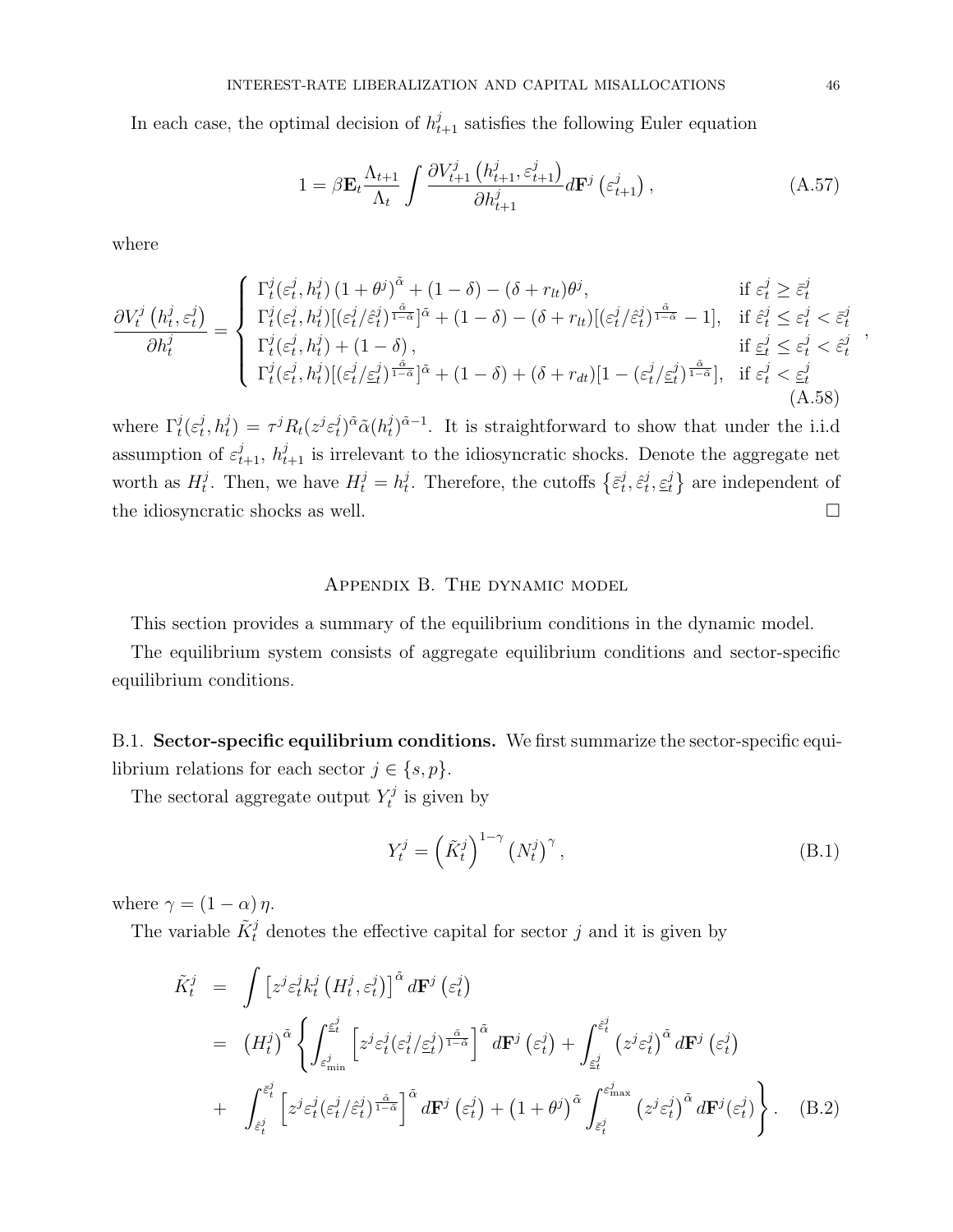The sectoral labor demand  $N_t^j$  $\frac{\jmath}{t}$  is

$$
N_t^j = \tau^j \left(\frac{\gamma}{W_t}\right)^{\frac{1}{1-\gamma}} \int \left(z^j \varepsilon_t^j k_t^j\right)^{\tilde{\alpha}} d\mathbf{F}^j \left(\varepsilon_t^j\right)
$$

$$
= \tau^j \left(\frac{\gamma}{W_t}\right)^{\frac{1}{1-\gamma}} \tilde{K}_t^j, \ j \in \{s, p\} \,.
$$
 (B.3)

The sectoral capital input  $K_t^j$  $t_t^j$  (which is different from the effective capital  $\tilde{K}_t^j$ ) is given by

$$
K_t^j = \int k_t^j \left( H_t^j, \varepsilon_t^j \right) d\mathbf{F}^j \left( \varepsilon_t^j \right)
$$
  
\n
$$
= H_t^j \left[ \int_{\varepsilon_{\min}^j}^{\varepsilon_t^j} (\varepsilon_t^j / \varepsilon_t^j)^{\frac{\tilde{\alpha}}{1-\tilde{\alpha}}} d\mathbf{F}^j \left( \varepsilon_t^j \right) + \int_{\varepsilon_t^j}^{\varepsilon_t^j} d\mathbf{F}^j \left( \varepsilon_t^j \right) \right]
$$
  
\n
$$
+ \int_{\varepsilon_t^j}^{\varepsilon_t^j} (\varepsilon_t^j / \hat{\varepsilon}_t^j)^{\frac{\tilde{\alpha}}{1-\tilde{\alpha}}} d\mathbf{F}^j \left( \varepsilon_t^j \right) + (1 + \theta^j) \int_{\varepsilon_t^j}^{\varepsilon_{\max}^j} d\mathbf{F}^j \left( \varepsilon_t^j \right) \right].
$$
 (B.4)

The three cut-off productivity levels are given by

$$
\underline{\varepsilon}_{t}^{j} = \left(H_{t}^{j}\right)^{\frac{1-\tilde{\alpha}}{\tilde{\alpha}}} \left[\frac{r_{dt} + \delta}{\tilde{\alpha}\tau^{j}\left(z^{j}\right)^{\tilde{\alpha}} R_{t}}\right]^{\frac{1}{\tilde{\alpha}}},\tag{B.5}
$$

$$
\hat{\varepsilon}_t^j = \left(H_t^j\right)^{\frac{1-\tilde{\alpha}}{\tilde{\alpha}}} \left[\frac{r_{lt} + \delta}{\tilde{\alpha}\tau^j \left(z^j\right)^{\tilde{\alpha}} R_t}\right]^{\frac{1}{\tilde{\alpha}}},\tag{B.6}
$$

$$
\bar{\varepsilon}_t^j = \left[ \left( 1 + \theta^j \right) H_t^j \right]^\frac{1-\tilde{\alpha}}{\tilde{\alpha}} \left[ \frac{r_{lt} + \delta}{\tilde{\alpha} \tau^j \left( z^j \right)^{\tilde{\alpha}} R_t} \right]^\frac{1}{\tilde{\alpha}}, \tag{B.7}
$$

The sectoral net worth  $H_t^j$  $t^j$  is given by

$$
1 = \beta \mathbf{E}_t \frac{\Lambda_{t+1}}{\Lambda_t} \int \frac{\partial V_{t+1}^j \left( h_{t+1}^j, \varepsilon_{t+1}^j \right)}{\partial h_{t+1}^j} d\mathbf{F}^j \left( \varepsilon_{t+1}^j \right), \tag{B.8}
$$

where

$$
\frac{\partial V_t^j(h_t^j, \varepsilon_t^j)}{\partial h_t^j} = \begin{cases} \Gamma_t^j(\varepsilon_t^j, h_t^j) \left(1 + \theta^j\right)^{\tilde{\alpha}} + \left(1 - \delta\right) - (\delta + r_{lt})\theta^j, & \text{if } \varepsilon_t^j \ge \bar{\varepsilon}_t^j\\ \Gamma_t^j(\varepsilon_t^j, h_t^j) \left[\left(\varepsilon_t^j/\hat{\varepsilon}_t^j\right)^{\frac{\tilde{\alpha}}{1 - \tilde{\alpha}}}\right]^{\tilde{\alpha}} + \left(1 - \delta\right) - (\delta + r_{lt}) \left[\left(\varepsilon_t^j/\hat{\varepsilon}_t^j\right)^{\frac{\tilde{\alpha}}{1 - \tilde{\alpha}}} - 1\right], & \text{if } \hat{\varepsilon}_t^j \le \varepsilon_t^j < \bar{\varepsilon}_t^j\\ \Gamma_t^j(\varepsilon_t^j, h_t^j) + \left(1 - \delta\right), & \text{if } \underline{\varepsilon}_t^j \le \varepsilon_t^j < \hat{\varepsilon}_t^j\\ \Gamma_t^j(\varepsilon_t^j, h_t^j) \left[\left(\varepsilon_t^j/\underline{\varepsilon}_t^j\right)^{\frac{\tilde{\alpha}}{1 - \tilde{\alpha}}}\right]^{\tilde{\alpha}} + \left(1 - \delta\right) + (\delta + r_{dt}) \left[1 - \left(\varepsilon_t^j/\underline{\varepsilon}_t^j\right)^{\frac{\tilde{\alpha}}{1 - \tilde{\alpha}}}\right], & \text{if } \varepsilon_t^j < \underline{\varepsilon}_t^j \end{cases}
$$
\n(B.9)

and  $\Gamma_t^j(\varepsilon_t^j)$  $\sigma_t^j,h_t^j)=\tau^jR_t(z^j\varepsilon_t^j)$  $(\vec{h}_t^j)^{\tilde{\alpha}}\tilde{\alpha} (h_t^j)$  $j^{j}$ <sub> $(\tilde{\alpha}-1)$ </sub>.

The sectoral loans  $L_t^j$  $t_i$  is given by

$$
L_t^j = \int l_t^j \left( h_t^j, \varepsilon_t^j \right) d\mathbf{F}^j \left( \varepsilon_t^j \right) = H_t^j \int_{\varepsilon_t^j}^{\varepsilon_t^j} \left[ (\varepsilon_t^j / \hat{\varepsilon}_t^j)^{\frac{\tilde{\alpha}}{1-\tilde{\alpha}}} - 1 \right] d\mathbf{F}^j \left( \varepsilon_t^j \right) + \theta_t^j H_t^j \int_{\varepsilon_t^j}^{\varepsilon_{\text{max}^j}^j} d\mathbf{F}^j \left( \varepsilon_t^j \right). \tag{B.10}
$$

,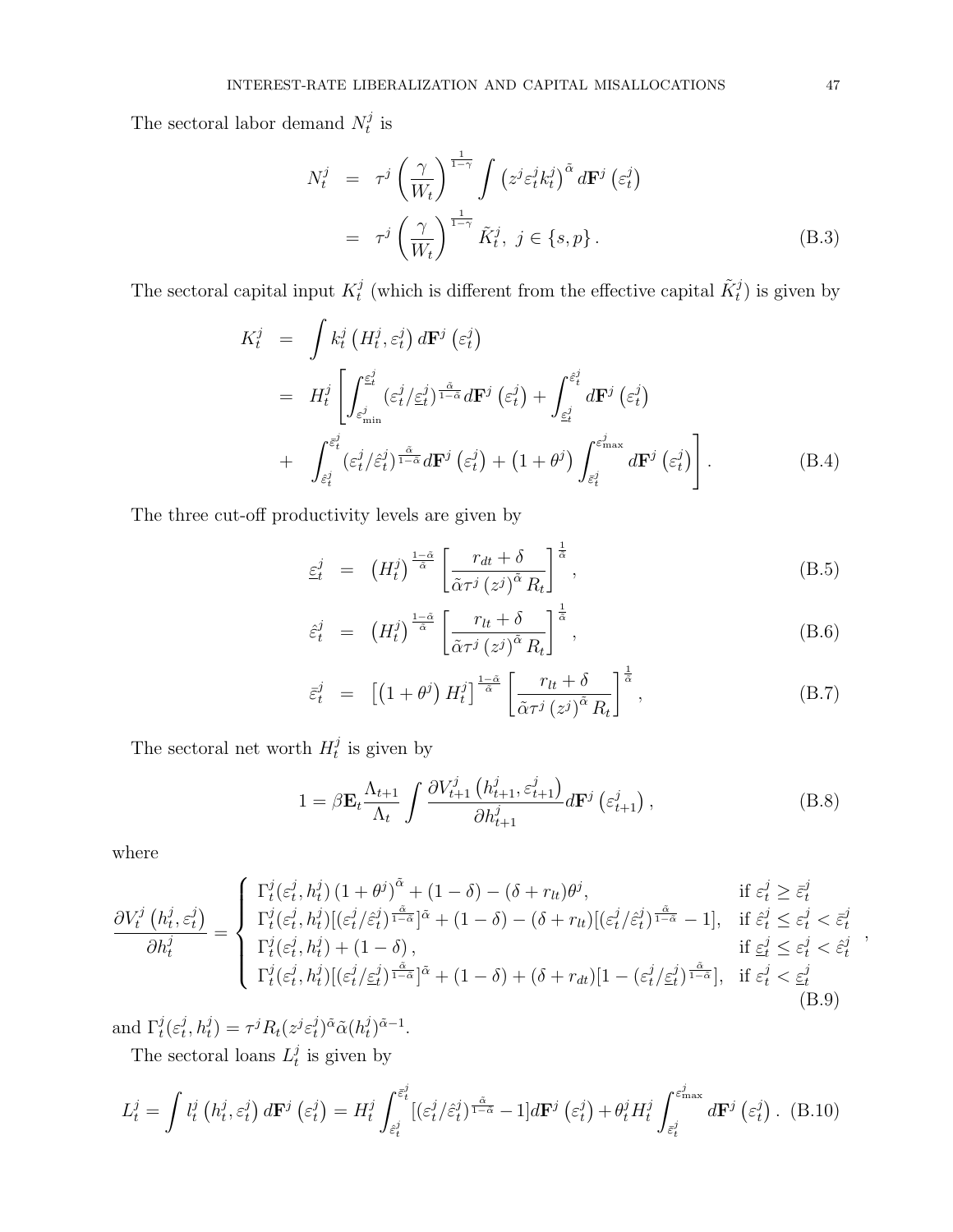The sectoral saving  $S_t^j$  $t^j$  is given by

$$
S_t^j = H_t^j \int_{\varepsilon_{\min}^j}^{\varepsilon_t^j} \left[1 - \left(\underline{\varepsilon}_t^j\right)^{-\frac{\tilde{\alpha}}{1-\tilde{\alpha}}} \left(\varepsilon_t^j\right)^{\frac{\tilde{\alpha}}{1-\tilde{\alpha}}} \right] d\mathbf{F}^j \left(\varepsilon_t^j\right). \tag{B.11}
$$

The sectoral TFP  $A_t^j$  $t_i$  is given by

$$
A_t^j = \frac{Y_t^j}{\left[ \left( K_t^j \right)^{\alpha} \left( N_t^j \right)^{1-\alpha} \right]^{\eta}}
$$
(B.12)

$$
= (z^j)^{\alpha} \left\{ \int \left[ \frac{\varepsilon_t^j k_t^j \left( H_t^j, \varepsilon_t^j \right)}{K_t^j} \right]^{\tilde{\alpha}} d\mathbf{F}^j \left( \varepsilon_t^j \right) \right\}^{1-\gamma} . \tag{B.13}
$$

# B.2. Aggregate equilibrium conditions. Aggregate output is given by

$$
Y_t = \sum_{j=\{s,p\}} Y_t^j,\tag{B.14}
$$

Aggregate employment satisfies

$$
N_t = \sum_{j=\{s,p\}} N_t^j = 1.
$$
\n(B.15)

Aggregate capital stock satisfies

$$
K_t \equiv \sum_{j=\{s,p\}} K_t^j. \tag{B.16}
$$

Credit market clearing implies that

$$
K_t = \sum_{j=\{s,p\}} H_t^j.
$$
 (B.17)

Aggregate resource constraint implies that

$$
C_t + K_{t+1} - (1 - \delta)K_t = Y_t.
$$
\n(B.18)

Aggregate TFP  $A_t$  is given by

$$
A_t = \frac{Y_t}{\left(K_t^{\alpha} N_t^{1-\alpha}\right)^{\eta}}.\tag{B.19}
$$

Returns on effective capital is

$$
R_t = (1 - \gamma) \left(\frac{\gamma}{W_t}\right)^{\frac{\gamma}{1 - \gamma}}.
$$
\n(B.20)

The interest rate gap implies that

$$
r_{lt} = r_{dt} + \phi. \tag{B.21}
$$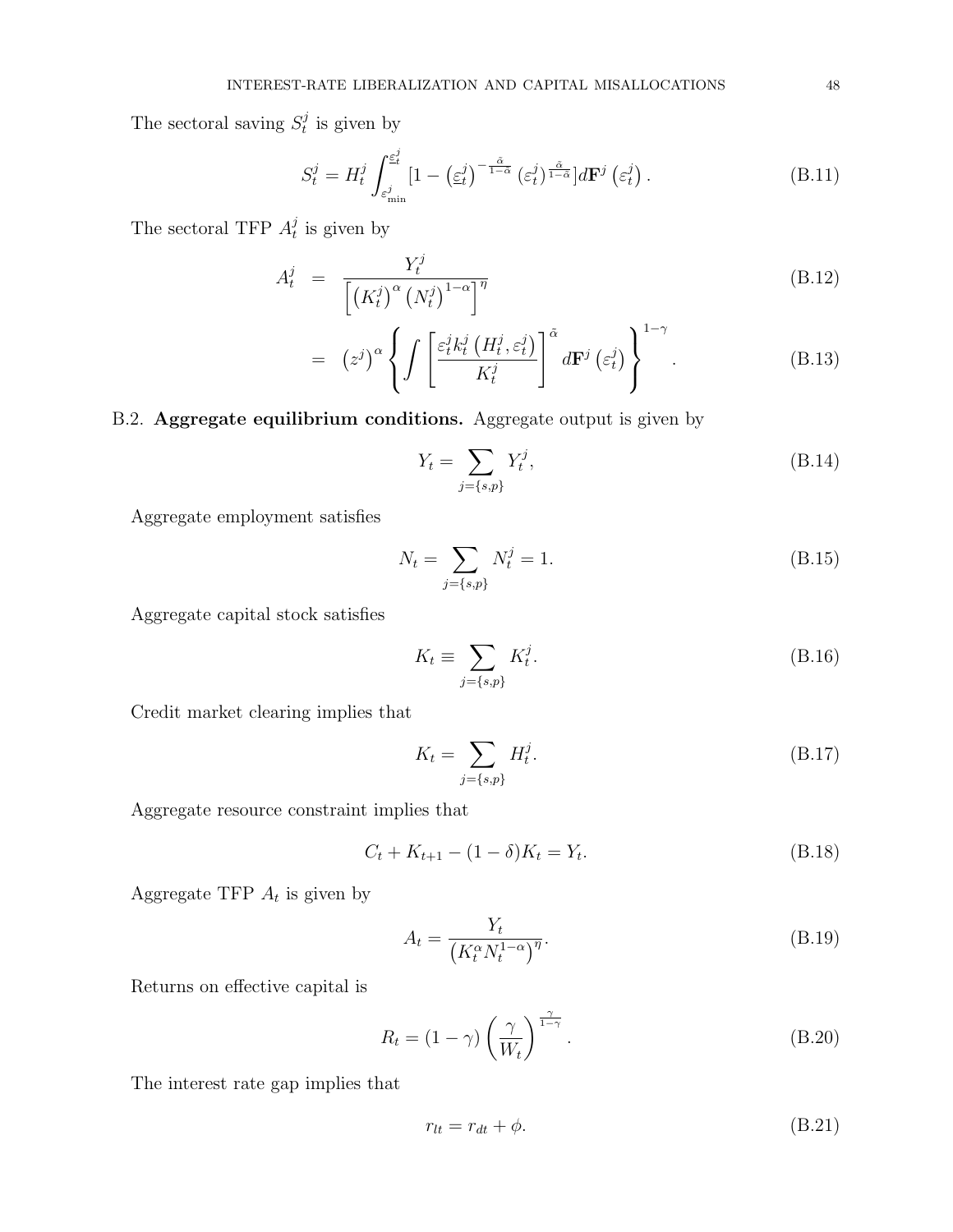## APPENDIX C. STEPS FOR SOLVING THE STEADY STATE

This appendix presents the procedure for solving the steady state. From the definitions of cutoffs  $\{\underline{\varepsilon}^j, \underline{\varepsilon}^j\}$ , we can solve for  $\underline{\varepsilon}^j$ ,  $\widehat{\varepsilon}^j$ , and  $\overline{\varepsilon}^j$  as functions of  $r_d$ , R, and  $H^j$ . From (B.2), (B.4), and (B.10), we can solve for the ratios  $\frac{\tilde{K}^j}{(H^j)^{\tilde{\alpha}}}$ ,  $\frac{K^j}{H^j}$  $\frac{K^j}{H^j}, \frac{L^j}{H^j}$  $\frac{L^j}{H^j}$ , and  $\frac{S^j}{H^j}$  $\frac{S^j}{H^j}$ , which are given by

$$
\frac{\tilde{K}^{j}}{(H^{j})^{\tilde{\alpha}}} = \int_{\varepsilon_{\min}^{j}}^{\varepsilon_{t}^{j}} \left[ z^{j} \varepsilon^{j} (\varepsilon^{j} / \varepsilon^{j})^{\frac{\tilde{\alpha}}{1 - \tilde{\alpha}}} \right]^{\tilde{\alpha}} d\mathbf{F}^{j} (\varepsilon^{j}) + \int_{\varepsilon^{j}}^{\varepsilon^{j}} (z^{j} \varepsilon^{j})^{\tilde{\alpha}} d\mathbf{F}^{j} (\varepsilon^{j}) + \int_{\varepsilon^{j}}^{\varepsilon^{j}} (z^{j} \varepsilon^{j})^{\tilde{\alpha}} d\mathbf{F}^{j} (\varepsilon^{j}) + \int_{\varepsilon^{j}}^{\varepsilon^{j}} \left[ z^{j} \varepsilon^{j} (\varepsilon^{j} / \varepsilon^{j})^{\frac{\tilde{\alpha}}{1 - \tilde{\alpha}}} \right]^{\tilde{\alpha}} d\mathbf{F}^{j} (\varepsilon^{j}) + (1 + \theta^{j})^{\tilde{\alpha}} \int_{\tilde{\varepsilon}^{j}}^{\varepsilon^{j}} (z^{j} \varepsilon^{j})^{\tilde{\alpha}} d\mathbf{F}^{j} (\varepsilon^{j}), \quad (C.1)
$$
\n
$$
\frac{K^{j}}{H^{j}} = \int_{\varepsilon_{\min}^{j}}^{\varepsilon^{j}} (\varepsilon^{j} / \varepsilon^{j})^{\frac{\tilde{\alpha}}{1 - \tilde{\alpha}}} d\mathbf{F}^{j} (\varepsilon^{j}) + \int_{\varepsilon^{j}}^{\varepsilon^{j}} d\mathbf{F}^{j} (\varepsilon^{j}) + \int_{\tilde{\varepsilon}^{j}}^{\varepsilon^{j}} d\mathbf{F}^{j} (\varepsilon^{j}), \quad (C.2)
$$

$$
\frac{L^j}{H^j} = \int_{\hat{\varepsilon}^j}^{\tilde{\varepsilon}^j} [(\varepsilon^j/\hat{\varepsilon}^j)^{\frac{\tilde{\alpha}}{1-\tilde{\alpha}}} - 1] d\mathbf{F}^j (\varepsilon^j) + \theta^j \int_{\tilde{\varepsilon}^j}^{\varepsilon^j} d\mathbf{F}^j (\varepsilon^j) , \qquad (C.3)
$$

$$
\frac{S^j}{H^j} = \int_{\varepsilon_{\min}^j}^{\varepsilon^j} \left[1 - \left(\varepsilon^j/\varepsilon^j\right)^{\frac{\tilde{\alpha}}{1-\tilde{\alpha}}} d\mathbf{F}^j\left(\varepsilon^j\right), \text{ for } j \in \{s, p\} \right]. \tag{C.4}
$$

Then we can express  $\left\{\tilde{K}^j, K^j, L^j, S^j\right\}$  as functions of  $r_d$ , R, and  $H^j$ .

Since labor supply is fixed at  $N = 1$ , we can compute the equilibrium wage rate from the labor demand function

$$
N = \left(\frac{\gamma}{W}\right)^{\frac{1}{1-\gamma}} \sum_{j \in \{s, p\}} \tau^j \tilde{K}^j = 1. \tag{C.5}
$$

The sectoral labor inputs are given by

$$
N^j = \frac{\tau^j \tilde{K}^j}{\tau^s \tilde{K}^s + \tau^p \tilde{K}^p}, \quad j \in \{s, p\}.
$$
 (C.6)

Given the sectoral labor and effective capital inputs, the sectoral output can be solved. In particular, we have  $Y^j = (\tilde{K}^j)^{1-\gamma} (N^j)^{\gamma}$ .

Aggregate output is given by  $Y = \sum$  $j \in \{s,p\}$  $Y<sup>j</sup>$ . Aggregate consumption can be obtained from the resource constraint (B.18).

Finally, we pin down the steady-state values of  $H^j$ ,  $r_d$ , and R using equations (B.8), (B.17), and (B.20).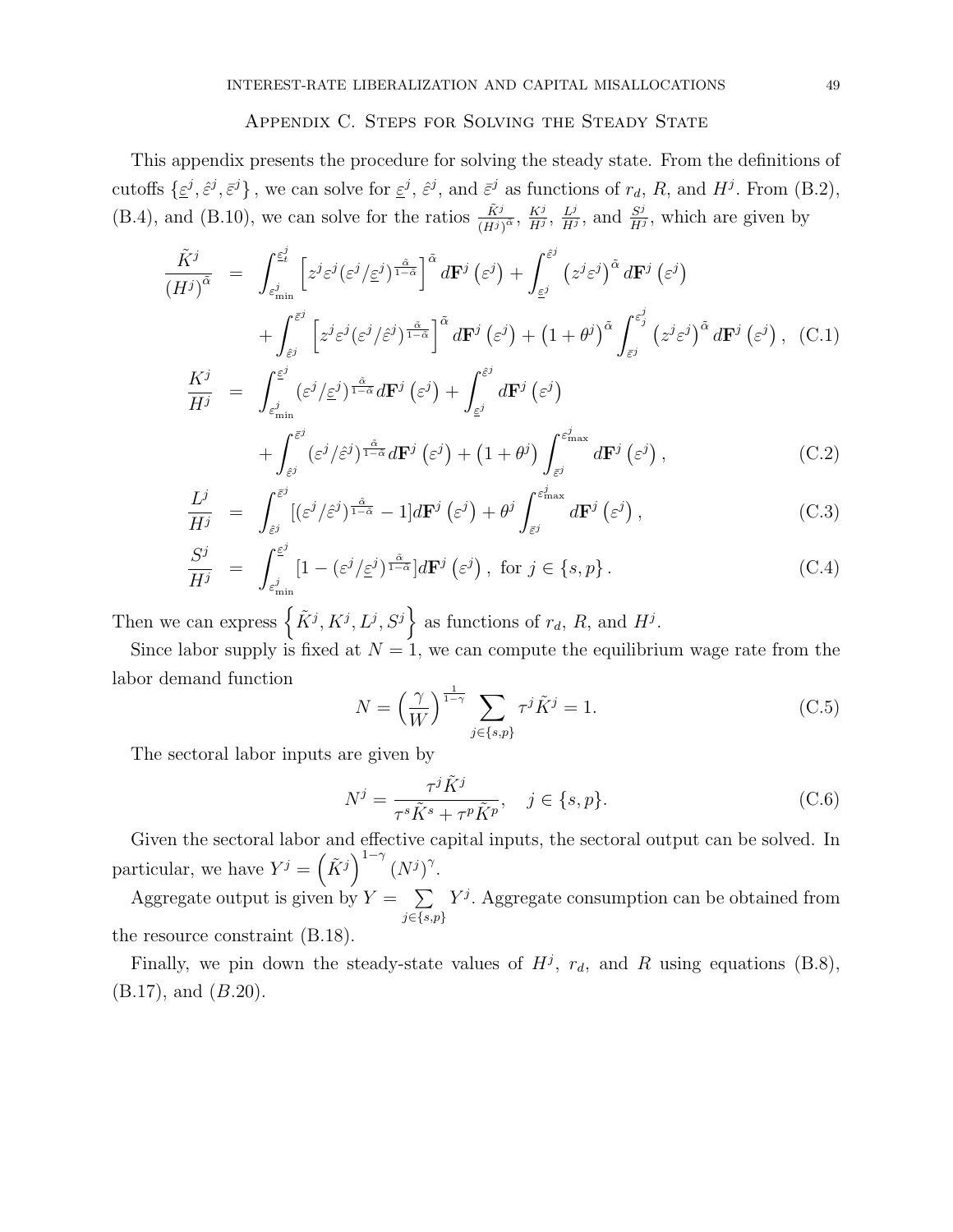#### **REFERENCES**

- ARELLANO, M. AND S. BOND (1991): "Some Tests of Specification for Panel Data: Monte Carlo Evidence and an Application to Employment Equations," Review of Economic Studies, 58, 277–297.
- Bai, C.-E., D. D. Li, Z. Tao, and Y. Wang (2000): "A Multitask Theory of State Enterprise Reform," Journal of Comparative Economics, 28, 716–738.
- BANERJEE, A. AND E. DUFLO (2005): "Growth Theory through the Lens of Development Economics," in *Handbook of Economic Growth*, ed. by P. Aghion and S. N. Durlauf, Amsterdam: Elsevier, chap. 7, 473–552.
- BANERJEE, A. V. AND B. MOLL (2010): "Why does misallocation persist?" American Economic Journal: Macroeconomics, 2, 189–206.
- BARTELSMAN, E., J. HALTIWANGER, AND S. SCARPETTA (2013): "Cross-country differences in productivity: The role of allocation and selection," The American Economic Review, 103, 305–334.
- BLECK, A. AND X. LIU (2018): "Credit Expansion and Credit Misallocation," *Journal of* Monetary economics, 94, 27–40.
- BRANDT, L., C.-T. HSIEH, AND X. ZHU (2008): "Growth and Structural Transformation in China," in China's Great Economic Transformation, ed. by L. Brandt and T. G. Rawski, Cambridge, UK: Cambridge University Press, 683–728.
- BRANDT, L., T. TOMBE, AND X. ZHU (2013): "Factor market distortions across time, space and sectors in China," Review of Economic Dynamics, 16, 39–58.
- BRANDT, L. AND X. ZHU (2000): "Redistribution in a Decentralized Economy," Journal of Political Economy, 108, 422–439.
- (2010): "Accounting for China's growth," Institute for the Study of Labor Discussion Paper No. 4764.
- Buera, F. J., J. P. Kaboski, and Y. Shin (2011): "Finance and Development: A Tale of Two Sectors," American Economic Review, 101, 1964–2002.
- BUERA, F. J., B. MOLL, AND Y. SHIN (2013): "Well-intended policies," Review of Economic Dynamics, 16, 216–230.
- CAGGESE, A. AND V. CUÑAT (2013): "Financing constraints, firm dynamics, export decisions, and aggregate productivity," Review of Economic Dynamics, 16, 177–193.
- Chang, C., K. Chen, D. F. Waggoner, and T. Zha (2015a): "Trends and Cycles in China's Macroeconomy," in NBER Macroeconomics Annual 2015 (forthcoming), ed. by M. Eichenbaum and J. Parker, University of Chicago Press.
- Chang, C., Z. Liu, and M. M. Spiegel (2015b): "Capital Controls and Optimal Chinese Monetary Policy," *Journal of Monetary Economics*, 74, 1–15.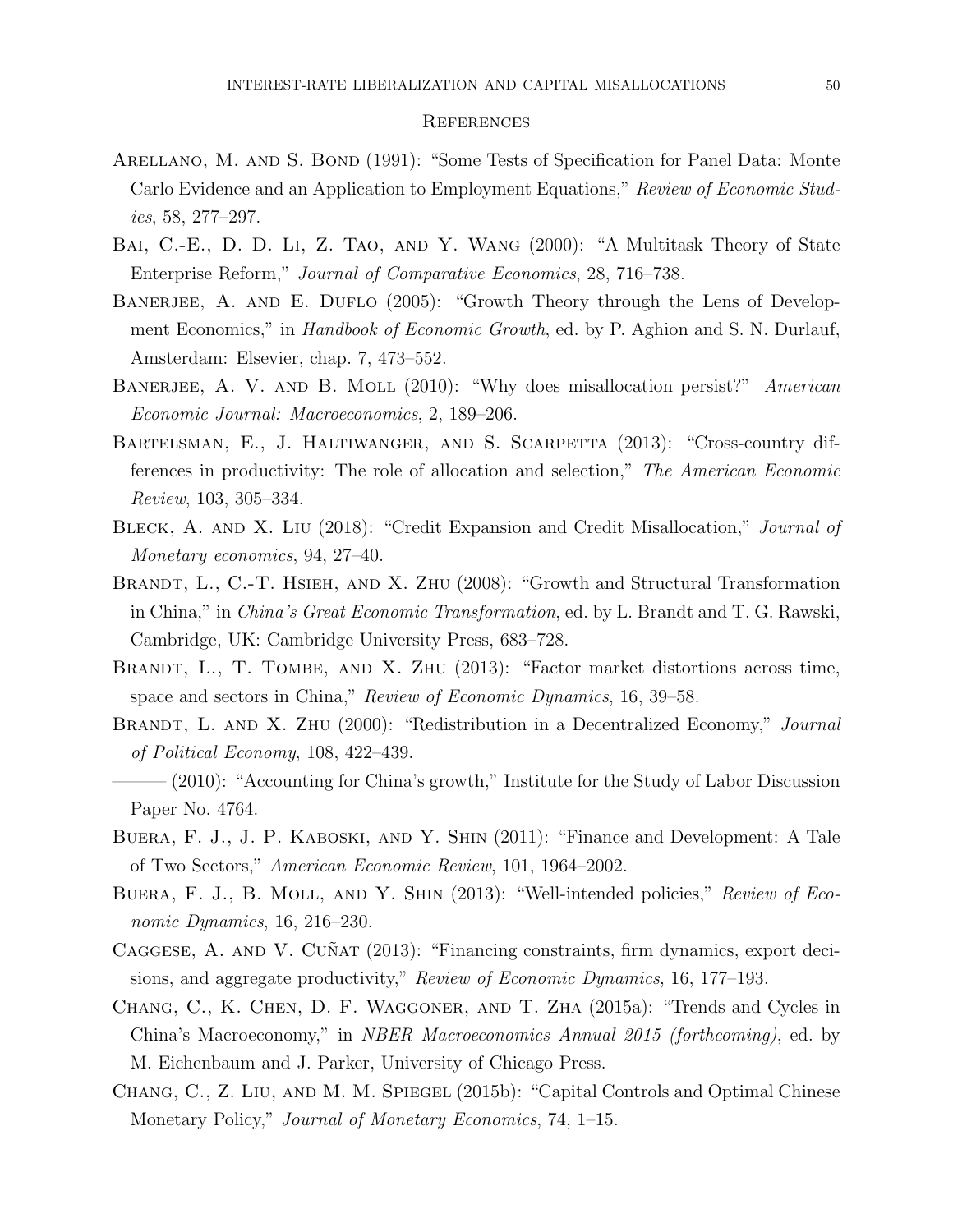- Chang, C., Z. Liu, M. M. Spiegel, and J. Zhang (2019): "Reserve Requirements and Optimal Chinese Stabilization Policy," Journal of Monetary Economics, 103, 33–51.
- Cole, H. L., J. Greenwood, and J. M. Sanchez (2016): "Why Doesn't Technology Flow From Rich to Poor Countries?" Econometrica, 84, 1477–1521.
- CONG, L. W., H. GAO, J. PONTICELLI, AND X. YANG (2018): "Credit Allocation under Economic Stimulus: Evidence from China," Unpublished Manuscript, University of Chicago Booth School of Business.
- GAO, H., H. RU, R. M. TOWNSEND, AND X. YANG (2017): "Rise of Bank Competition: Evidence from Banking Deregulation in China," Unpublished manuscript.
- GILCHRIST, S., J. W. SIM, AND E. ZAKRAJŠEK (2013): "Misallocation and financial market frictions: Some direct evidence from the dispersion in borrowing costs," Review of Economic Dynamics, 16, 159–176.
- GOPINATH, G., S. KALEMLI-ÖZCAN, L. KARABARBOUNIS, AND C. VILLEGAS-SANCHEZ (2017): "Capital Allocation and Productivity in South Europe," Quarterly Journal of Economics, 132, 1915–1967.
- Hsieh, C.-T. and P. J. Klenow (2009): "Misallocation and Manufacturing TFP in China and India," The Quarterly Journal of Economics, 124, 1403–1448.
- JEONG, H. AND R. M. TOWNSEND (2007): "Sources of TFP growth: occupational choice and financial deepening," Economic Theory, 32, 179–221.
- Li, X., X. Liu, and Y. Wang (2015): "A Model of China's State Capitalism," Unpuglished manuscript, Hong Kong University of Science and Technology.
- Lin, J. Y., F. Cai, and Z. Li (1998): "Competition, policy burdens, and state-owned enterprise reform," The American Economic Review, 88, 422-427.
- Lin, J. Y. and G. Tan (1999): "Policy burdens, accountability, and the soft budget constraint," The American Economic Review, 89, 426–431.
- Liu, Z., M. M. Spiegel, and J. Zhang (2019): "Optimal Capital Account Liberalization in China," Federal Reserve Bank of San Francisco Working Paper 2018-10.
- Liu, Z. and P. Wang (2014): "Credit Constraints and Self-Fulfilling Business Cycles," American Economic Journal: Macroeconomics, 6, 32–69.
- MIDRIGAN, V. AND D. Y. XU (2014): "Finance and Misallocation: Evidence from Plant-Level Data," American Economic Review, 104, 422—458.
- Moll, B. (2014): "Productivity Losses from Financial Frictions: Can Self-Financing Undo Capital Misallocation?" American Economic Review, 104, 3186—3221.
- Reis, R. (2013): "The Portugese Slump and Crash and the Euro Crisis," Brookings Papers on Economic Activity, 44, 143–210.